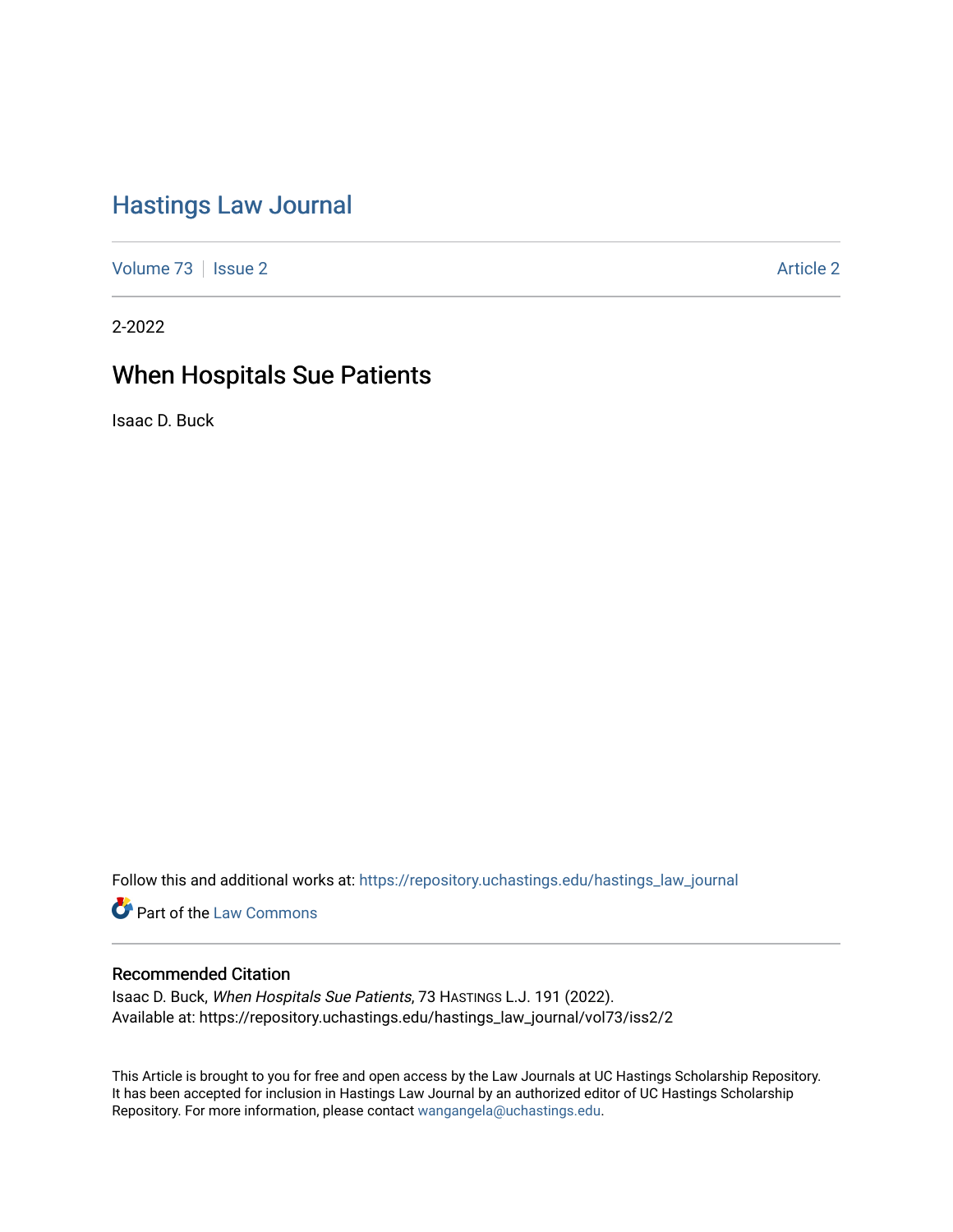# *Articles*

# When Hospitals Sue Patients

# ISAAC D. BUCK†

"The biggest crime you can commit in America is being sick."<sup>1</sup>

*Grimly demonstrated by the COVID-19 pandemic, hospitals serve as the central hub of American health care. Increasingly exercising market power, setting clinical standards, and fostering innovation, hospitals' influence over health care delivery and access is unmatched. They are the behemoth in the delivery chain, exerting unrivaled control.*

*As such, hospitals have naturally become the locus of the worst of the collision between consumerism and universality, between cost and access—a gloomy setting for citizens who simply cannot afford the health care they need to flourish, or to survive. Indeed, the price of American health care—a cost that is increasingly borne by American patients—is unsustainable. Those costs continue to rise thanks to a pernicious mix of increasingly brittle and ineffective insurance plans, a squeeze on public funding, and a lack of price sensitivity among the providers of American health care. Patients are suffering. And hospitals are not getting paid.*

*In a predictable but catastrophic turn, hospitals are suing their former patients for unpaid medical bills. Litigation has replaced systematic financing. The operating room has been swapped for the courtroom. And adversarial proceedings now follow the Hippocratic Oath.*

*Tracking the phenomenon of these lawsuits, this Article lays out the harms that result to the American health care system. When hospitals sue patients, they harm public health and destroy patient trust. And they shatter widely held beliefs, highlighting the inadequacy of policy goals and the inequity of health finance rules.*

*Further, once and for all, they expose the failure of the consumer-based paradigm of American health care, spotlighting the inapplicability of moral hazard and demonstrating the means by which individuals with private insurance and high deductibles—a rapidly growing population in the United States—are inadequately protected against the very actors that undertake to protect their health and wellbeing. This Article makes the moral, legal, and policy-based argument that hospital lawsuits against former patients must be brought to an end. American patients simply cannot afford it.*

<sup>†</sup> Associate Professor, University of Tennessee College of Law; *Juris Doctor*, University of Pennsylvania Law School; *Master of Bioethics*, University of Pennsylvania; *Bachelor of Arts*, Miami University (Ohio).

<sup>1.</sup> Laura Ungar, *Heart Disease Bankrupted Him Once. Now He Faces Another \$10,000 Medical Bill*, NPR (Sept. 25, 2020, 5:00 AM), https://www.npr.org/sections/health-shots/2020/09/25/916514499/heart-diseasebankrupted-him-once-now-he-faces-another-10-000-medical-bill (quoting 31-year-old Matthew Fentress of Louisville, Kentucky, who faces a second potential medical bankruptcy, following a surgical procedure known as an ablation in an effort to correct a heart arrhythmia).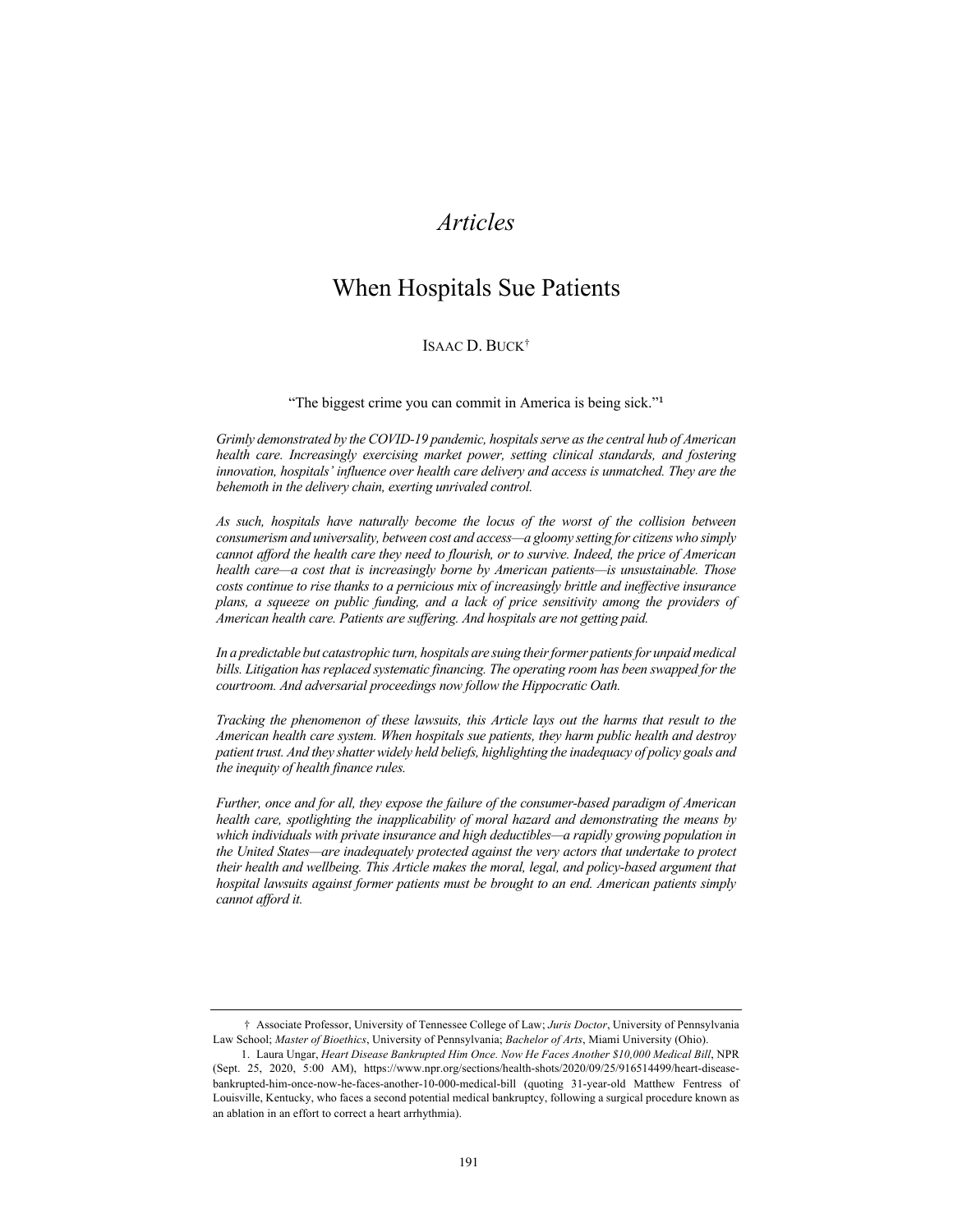# TABLE OF CONTENTS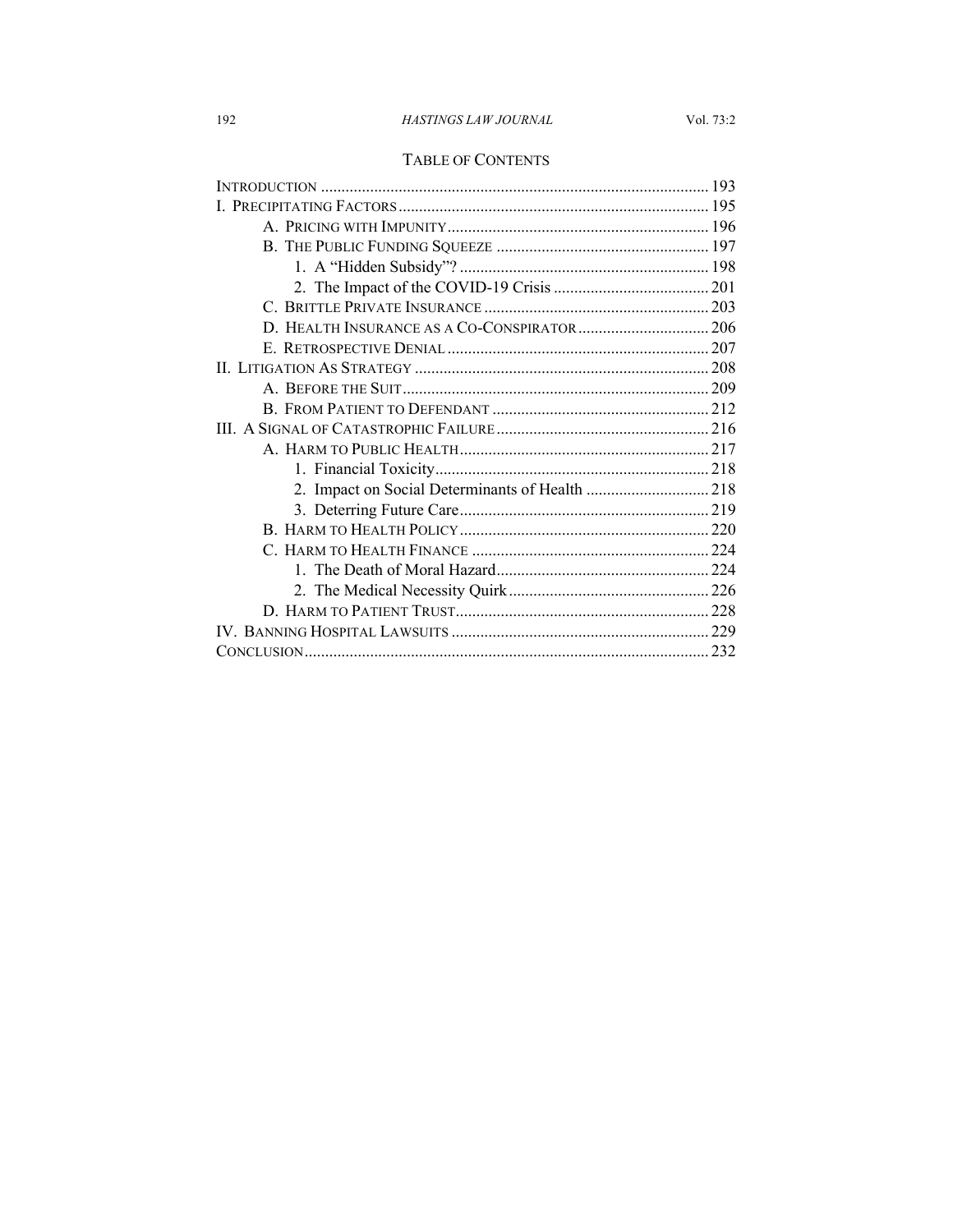#### **INTRODUCTION**

Well before the day when a judge hears from a plaintiff hospital that is suing a patient it once cared for, the rickety structure of health care finance made up of a series of decisions made by the government, hospitals, private payers, insurance companies, and even the patient's employer—picks unsurprising winners and unsuspecting losers.<sup>2</sup> That path, complicated as it may seem, ultimately turns a patient who could not afford her surgery or emergency room visit into a defendant: <sup>3</sup> from mission to adversary.

It is this end scene—with a hospital garnishing the wages of a patient who does not know why she has been sued,<sup>4</sup> or a corporate health system applying a lien to a property and taking nearly \$40,000 in proceeds of the sale of a house to pay a thirteen-year-old medical bill of a now-deceased relative,<sup>5</sup> or even a university placing an enrollment hold on a college student's account for unpaid medical bills following a bout with lupus<sup>6</sup>—that seems more like a product of a disordered series of cascading failures than a well-planned financing system acting as designed. It is the grand finale, the final act, of the health care nonsystem's relentless melodrama.

The story is at once both simple and complicated. Americans know hospitals are highly expensive: of all individual contributors to costs in the

<sup>2.</sup> Whether a hospital is qualified as a non-profit or not leads to major differences in the availability of patient financial assistance and the application of fair pricing rules. Professor Erin Fuse Brown refers to this game of chance as "fairness roulette." *See* Erin C. Fuse Brown, *Fair Hospital Prices Are Not Charity: Decoupling Hospital Pricing and Collection Rules from Tax Status*, 53 U. LOUISVILLE L. REV. 509, 511, 538– 41 (2016).

<sup>3.</sup> *See e.g.*, Paul Kiel, *From the E.R. to the Courtroom: How Nonprofit Hospitals Are Seizing Patients' Wages*, PROPUBLICA (Dec. 19, 2014, 6:00 AM), https://www.propublica.org/article/how-nonprofit-hospitalsare-seizing-patients-wages ("Northwest first sued Keith and Katie Herie when they couldn't afford the \$14,000 bill for Katie's emergency appendectomy. While Northwest was seizing Keith Heries' [sic] pay for that suit, it sued him again over another hospital visit. Since 2006, the Heries have paid almost \$20,000 and still owe at least \$26,000, with interest mounting.").

<sup>4.</sup> Selena Simmons-Duffin, *When Hospitals Sue for Unpaid Bills, It Can Be "Ruinous" for Patients*, NPR (June 25, 2019, 2:37 PM), https://www.npr.org/sections/health-shots/2019/06/25/735385283/hospitals-earnlittle-from-suing-for-unpaid-bills-for-patients-it-can-be-ruinous ("On a sunny morning—the second Friday in June—the first defendant at court is a young woman, Daisha Smith, 24, who arrives early; she has just come off working an overnight shift at a group home for the elderly. She is here because the local hospital sued her for an unpaid medical bill—a bill she didn't know she owed until her wages started disappearing out of her paycheck.").

<sup>5.</sup> Jay Hancock, *UVA Health Still Squeezing Money from Patients — By Seizing Their Home Equity*, KAISER HEALTH NEWS (Oct. 19, 2020), https://khn.org/news/uva-health-property-liens-patient-medical-debt ("UVA Health treated Hutchinson's brother for heart disease in the early 2000s. The unpaid bill was \$24,868. The system laid claim to their mother's home because he was one of her heirs. The claim is up to \$38,000 now, she said, because of interest charges. Hutchinson has been disputing it for more than a year.").

<sup>6.</sup> Jay Hancock & Elizabeth Lucas, *'UVA Has Ruined Us': Health System Sues Thousands of Patients, Seizing Paychecks and Putting Liens on Homes*, WASH. POST (Sept. 9, 2019), https://www.washingtonpost.com/ health/uva-has-ruined-us-health-system-sues-thousands-of-patients-seizing-paychecks-and-putting-liens-onhomes/2019/09/09/5eb23306-c807-11e9-be05-f76ac4ec618c\_story.html.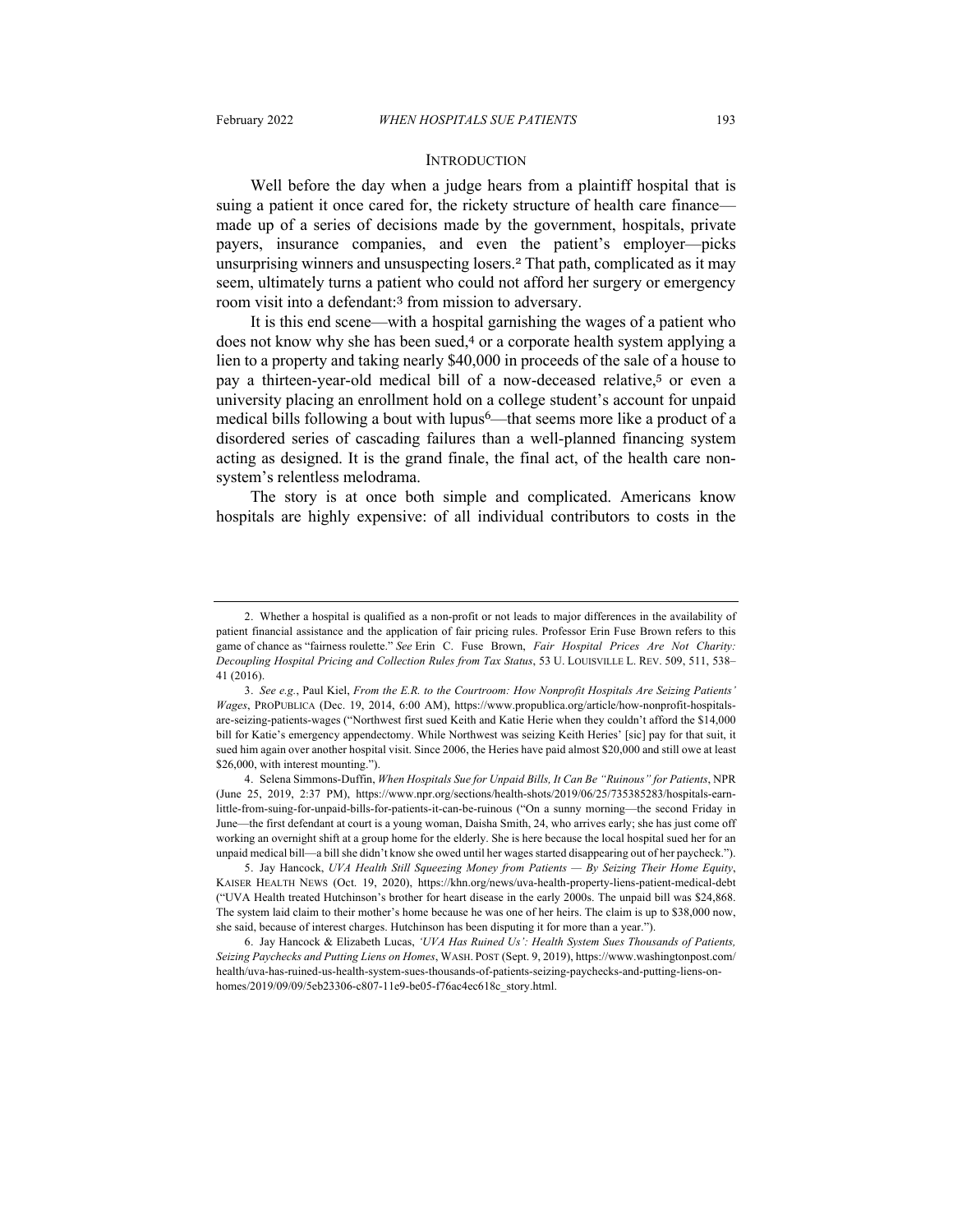United States, hospital expenditures are the largest.<sup>7</sup> In 2020, hospital expenditures reached more than \$1.2 trillion, outpacing general growth patterns.<sup>8</sup> From 2007 to 2014, hospital inpatient prices rose 42%.<sup>9</sup> And Americans—individually—are increasingly asked to foot the bill.<sup>10</sup> In the face of these trends, hospitals have shifted from patient care to debt collection.

This move has an expected effect on American health care access: excess costs cause American patients to avoid care because they are afraid to go to the hospital.<sup>11</sup> This trend has been exacerbated by the COVID-19 pandemic; with millions of Americans out of work over the last two years, more are avoiding seeking necessary health care.<sup>12</sup> During a pandemic, it seems that only in the United States would patients be avoiding the hospital—not due to a contagious and deadly pathogen, but because of the cost of American health care.<sup>13</sup>

As this Article argues, when hospitals sue patients, hospitals harm the public's health by deterring patients from seeking future care and worsening patients' social determinants of health. They do this by increasing the likelihood of medical bankruptcy or a loss of housing or personal relationships.<sup>14</sup> The lawsuits lay bare the failure of health policy and the mismatch of the consumer paradigm to American health care.<sup>15</sup> They also illustrate gaps and holes in health care financing, implicating quirks in how differently we think of medical necessity depending on the identity of the payer, and the flop of moral hazard.<sup>16</sup> All of this, rather predictably, leads to a breakdown of patient trust, exacerbated and stressed by a devastating COVID-19 pandemic.<sup>17</sup>

Much of the scholarly focus in this space has been on whether hospitals are adequately treated as publicly-minded entities and whether their non-profit tax status is defensible. This Article adds to this literature and broadens it, making

<sup>7.</sup> Greg Rosalsky, *How Non-Profit Hospitals Are Driving Up the Cost of Health Care*, NPR: PLANET MONEY (Oct. 15, 2019, 6:31 AM), https://www.npr.org/sections/money/2019/10/15/769792903/how-nonprofit-hospitals-are-driving-up-the-cost-of-health-care.

<sup>8.</sup> *National Health Expenditure Fact Sheet*, CTRS. FOR MEDICARE AND MEDICAID SERVS.(Dec. 15, 2021), https://www.cms.gov/Research-Statistics-Data-and-Systems/Statistics-Trends-and-Reports/NationalHealthExpendData/NHE-Fact-Sheet.

<sup>9.</sup> Zack Cooper, Stuart Craig, Martin Gaynor, Nir J. Harish, Harlan M. Krumholz & John Van Reenen, *Hospital Prices Grew Substantially Faster than Physician Prices for Hospital-Based Care in 2007–14*, 38 HEALTH AFFS. 184, 184 (2019).

<sup>10.</sup> *See* ROBIN A. COHEN & EMILY P. ZAMMITTI, NAT'L CTR. FOR HEALTH STAT., HIGH-DEDUCTIBLE HEALTH PLAN ENROLLMENT AMONG ADULTS AGED 18–64 WITH EMPLOYMENT-BASED INSURANCE COVERAGE (2018), https://www.cdc.gov/nchs/data/databriefs/db317.pdf.

<sup>11.</sup> *See, e.g.*, Jeff Lagasse, *More than Half of Americans Have Avoided Medical Care Due to Cost*, HEALTHCARE FIN. (Nov. 25, 2019), https://www.healthcarefinancenews.com/news/more-half-americans-haveavoided-medical-care-due-cost.

<sup>12.</sup> Reed Abelson, *Why People Are Still Avoiding the Doctor (It's Not the Virus)*, N.Y. TIMES (June 16, 2020), https://www.nytimes.com/2020/06/16/health/coronavirus-insurance-healthcare.html.

<sup>13.</sup> *See id.*

<sup>14.</sup> *See* Discussion and accompanying notes, *infra* Part III.A.

<sup>15.</sup> *See* Discussion and accompanying notes, *infra* Part III.B.

<sup>16.</sup> *See* Discussion and accompanying notes, *infra* Part III.C.

<sup>17.</sup> *See* Discussion and accompanying notes, *infra* Part III.D.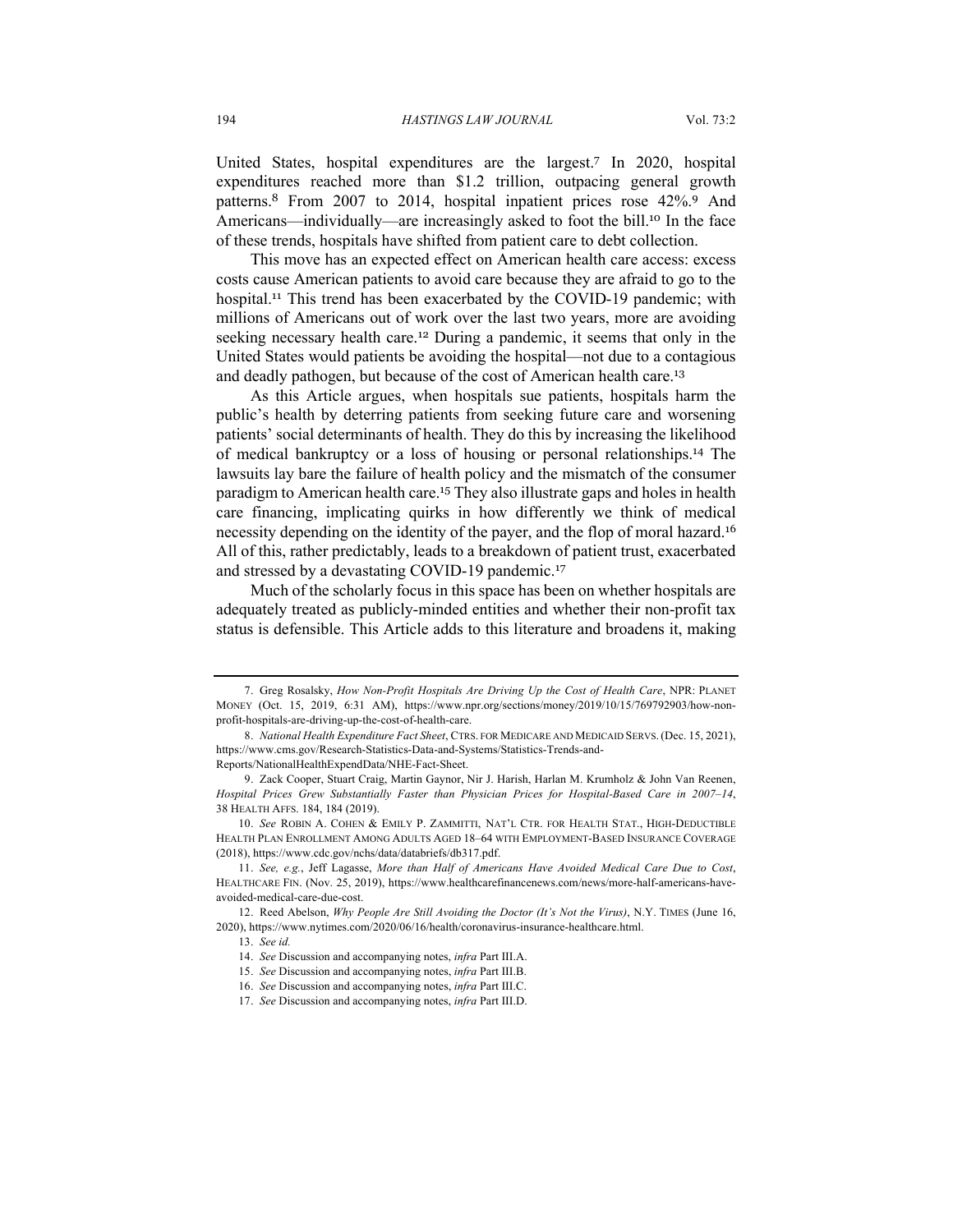the argument that hospitals' lawsuits against their patients—because of their devastating impacts—must end. The impact of hospital lawsuits—whether from non-profit or for-profit entities—has dramatic and deleterious effects on interlocking layers of health care finance, delivery, and access. This Article argues that legal and ethical solutions, using other legal and ethical teachings, can be marshaled and recalibrated to put an end to these lawsuits.

The argument unfolds in four parts. Part I presents the precipitating factors—from market saturation to the limits of public financing, to increasingly brittle private insurance. Part II documents the strategies that hospitals have adopted as they relate to litigating against former patients. Part III shows a typology of the cascading harms that result when hospitals sue patients, culminating in a destruction of patient trust in the health care system. Finally, Part IV presents concluding thoughts on the way forward, with ideas on empowering law and ethics in an effort to bring this practice to a close.

#### I. PRECIPITATING FACTORS

From a systemic perspective, what forces these former patients and relatives of former patients to trek to the county courthouse as defendants is comprised of a tangled list of factors. Some of these factors are submerged and, as such, are not readily ascertainable by the typical patient.<sup>18</sup> Some are discoverable, but not obvious. Some, simply, are not salient. Others may be observable or expected, but—in recognition of the ineffective paradigm of health care as a consumer good and of patients as consumers<sup>19</sup>—so many American patients are taken by surprise by their causes.

These related factors include both (1) the price inputs—the factors that lead to a hospital requiring *more* out of the patients it treats, and (2) a degradation of protections that once insulated patients from the full brunt of the cost of their health care. Specifically, four of these cost-impacting factors are explored more deeply below: (1) a consolidation of hospital markets and the resulting increasing prices across the country; (2) a decline of public funding; (3) the ineffectiveness of insurance to serve as a reliable cost control; and (4) a dissolution of health insurance protections due to both employer cutbacks and anti-patient reforms.

<sup>18.</sup> *See* ERIC LOPEZ, TRICIA NEUMAN, GRETCHEN JACOBSON & LARRY LEVITT, KAISER FAM. FOUND., HOW MUCH MORE THAN MEDICARE DO PRIVATE INSURERS PAY? A REVIEW OF THE LITERATURE (2020), https://www.kff.org/medicare/issue-brief/how-much-more-than-medicare-do-private-insurers-pay-a-review-ofthe-literature.

<sup>19.</sup> *See, e.g.*, Allison K. Hoffman, *Health Care's Market Bureaucracy*, 66 UCLA L. REV. 1926, 1935 (2019) (presenting the failure of consumer-based policies in American health care).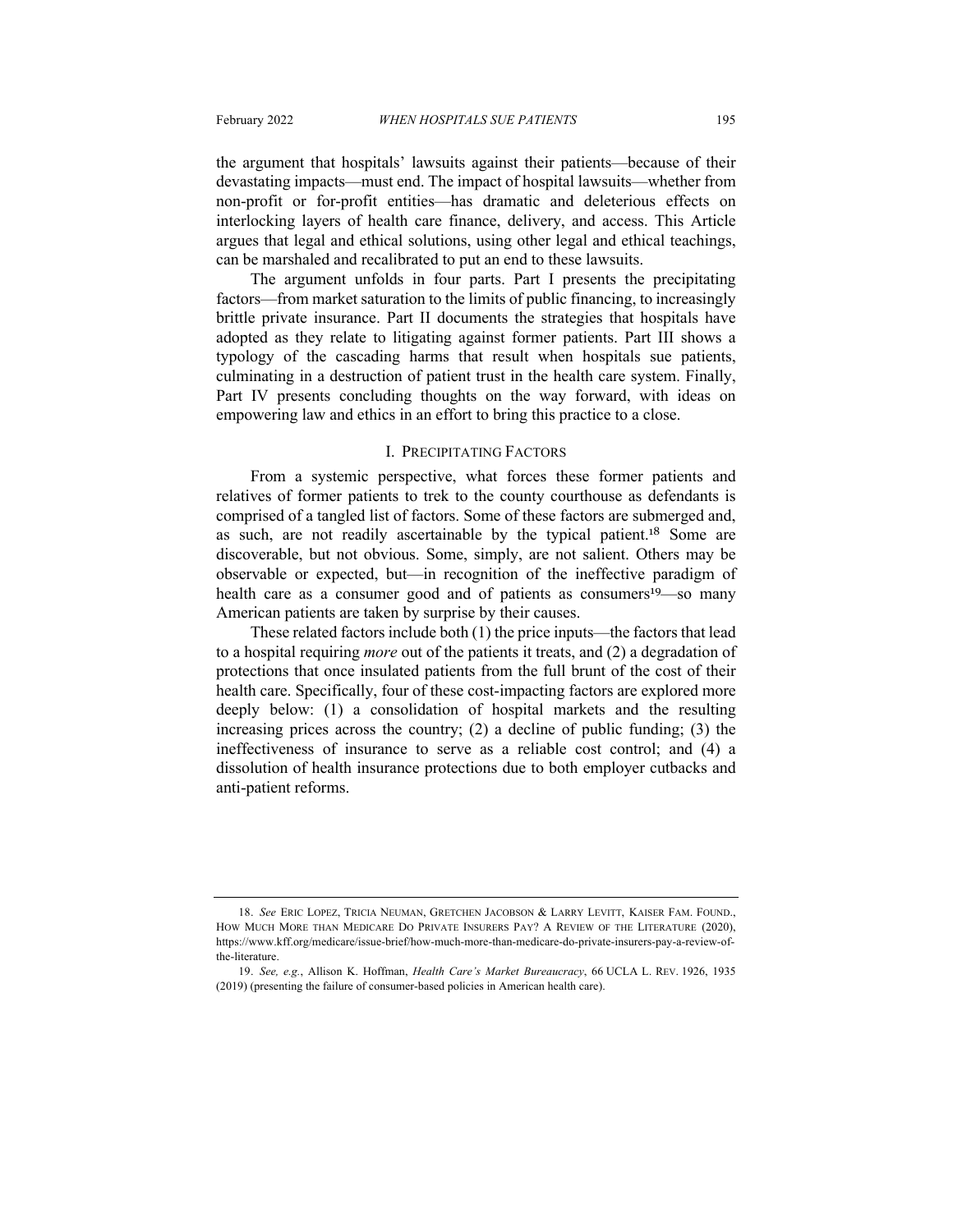#### A. PRICING WITH IMPUNITY

A discussion of hospital pricing must start with market power.<sup>20</sup> Over the last decade, health care markets have become increasingly saturated; by 2016, 90% of metropolitan areas "had highly concentrated hospital markets."<sup>21</sup> As the health care marketplace has consolidated and hospitals have secured increasing amounts of market share, prices have risen.<sup>22</sup> A familiar story follows—when hospitals consolidate, prices rise.<sup>23</sup>

A number of other studies demonstrate this. One has concluded that "prices at monopoly hospitals are 12 percent higher than those in markets with four or more rivals."<sup>24</sup> Another found, after looking at the highest-consolidated markets between 2010 and 2013, that "the price of an average hospital stay soared, with prices in most areas going up between 11 percent and 54 percent in the years afterward."<sup>25</sup> Other studies have concluded that mergers have led to price increases of 7% and 9%, respectively.<sup>26</sup> In short, a "wide body of research has shown that provider consolidation leads to higher health care prices for private insurance."<sup>27</sup> With nearly 75% of hospital markets across the country deemed "highly concentrated," there has clearly been an impact on health care pricing.<sup>28</sup>

As applied to the prices of common and specific procedures, hospitals in concentrated markets have been found to charge 25% more for coronary angioplasties, 13% more for cardiac rhythm management device insertion, and nearly 20% more for total knee replacements.<sup>29</sup> They charge 24% more for total hip replacements, 19% more for lumbar spine fusions, and 23% more for cervical spine fusions.<sup>30</sup> To make matters worse, the foregoing belief in one of

25. Reed Abelson, *When Hospitals Merge to Save Money, Patients Often Pay More*, N.Y. TIMES (Nov. 14, 2018), https://www.nytimes.com/2018/11/14/health/hospital-mergers-health-care-spending.html.

29. James C. Robinson, *Hospital Market Concentration, Pricing, and Profitability in Orthopedic Surgery and Interventional Cardiology*, 17 AM. J. MANAGED CARE 241, 241 (2011).

30. *Id.*

<sup>20.</sup> *See* Erin C. Fuse Brown, *Resurrecting Health Care Rate Regulation*, 67 HASTINGS L.J. 85, 93 (2015) ("[V]ariations in hospital prices are dictated by market power of the hospital, not the hospital's costs, payer mix, quality, or whether it is a teaching hospital.").

<sup>21.</sup> *Health Care Market Concentration Trends in the United States: Evidence and Policy Responses*, COMMONWEALTH FUND (2017), https://www.commonwealthfund.org/publications/journal-article/2017/sep/ health-care-market-concentration-trends-united-states.

<sup>22.</sup> John B. Kirkwood, *Buyer Power and Healthcare Prices*, 91 WASH. L. REV. 253, 280 (2016) ("[M]any retrospective studies have found that hospital mergers led to higher prices.").

<sup>23.</sup> *See* MEDPAC, REPORT TO THE CONGRESS: MEDICARE PAYMENT POLICY (2020), http://www.medpac.gov/docs/default-source/reports/mar20\_entirereport\_sec.pdf?sfvrsn=0.

<sup>24.</sup> Zack Cooper, Stuart V. Craig, Martin Gaynor & John Van Reenan, *The Price Ain't Right? Hospital Prices and Health Spending on the Privately Insured*, 134 Q. J. ECON. 51, 51 (2019).

<sup>26.</sup> Leemore Dafny, Kate Ho & Robin S. Lee, *The Price Effects of Cross-Market Mergers: Theory and Evidence from the Hospital Industry*, 50 RAND J. ECON. 286, 286 (2019).

<sup>27.</sup> Karyn Schwartz, Eric Lopez, Matthew Rae & Tricia Neuman, *What We Know About Provider Consolidation*, KAISER FAM. FOUND. (2020), https://www.kff.org/health-costs/issue-brief/what-we-knowabout-provider-consolidation.

<sup>28.</sup> Allison Inserro, *Nearly 75% of US Hospital Markets Highly Concentrated, HCCI Report Shows*, AJMC (Sept. 17, 2019), https://www.ajmc.com/view/nearly-75-of-us-hospital-markets-highly-concentrated-hccireport-shows.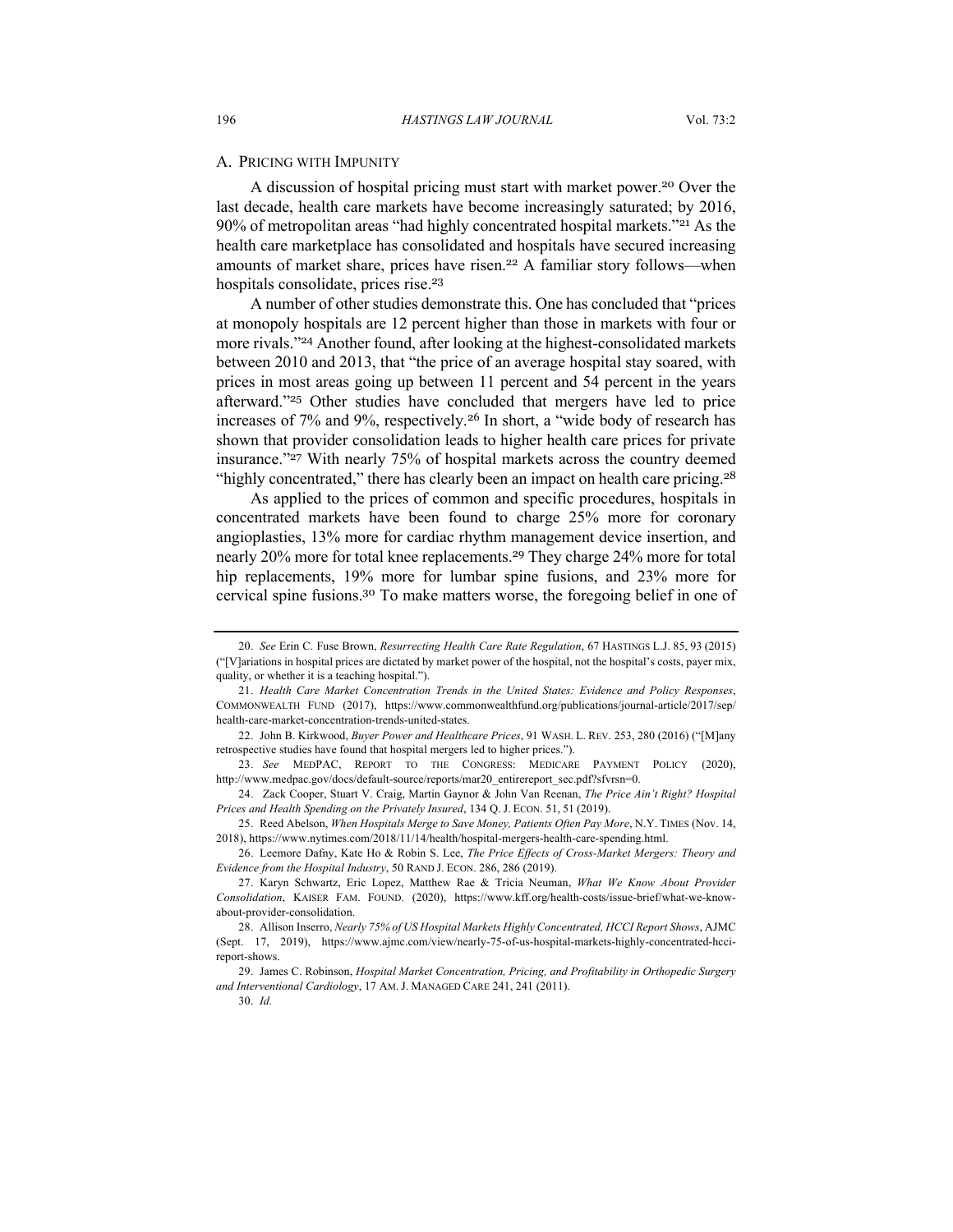the main arguments in favor of hospital consolidation—that it improves quality—has recently been called into serious question.<sup>31</sup>

It is not a surprise that hospital consolidation results in higher health care prices. As in any other market, hospitals with powerful leverage—and particularly hospitals that are part of systems with large market shares<sup>32</sup>—have the ability to negotiate higher rates with payers than those that do not.<sup>33</sup>

In an effort to combat the worst effects of market consolidation and increase price transparency for patients, a new U.S. Department of Health and Human Services (HHS) rule now requires hospitals to publicly disclose and provide patients "in a consumer-friendly manner" negotiated rates for a list of hundreds of health care services.<sup>34</sup> The American Hospital Association (AHA) sued HHS to enjoin its implementation,<sup>35</sup> but was unsuccessful,<sup>36</sup> and the rule took effect on January 1, 2021.<sup>37</sup>

#### B. THE PUBLIC FUNDING SQUEEZE

The publicly-funded programs of Medicare and Medicaid are becoming less profitable—and perhaps, not at all profitable—for hospitals. As a result, privately-funded insurance plans make up an increasing share of hospitals' revenues.<sup>38</sup> A recent study found that moving all payers to Medicare rates would cause hospital revenues to plummet 35%. <sup>39</sup> Lower Medicaid reimbursement

<sup>31.</sup> *See* Austin Frakt, *Hospital Mergers Improve Health? Evidence Shows the Opposite*, N.Y. TIMES (Feb. 11, 2019), https://www.nytimes.com/2019/02/11/upshot/hospital-mergers-hurt-health-care-quality.html.

<sup>32.</sup> Dave Barkholz, *Data Suggest New York Hospital Prices Depend on Leverage, Not Quality*, MODERN HEALTHCARE (Dec. 19, 2016, 12:00 AM), https://www.modernhealthcare.com/article/20161219/NEWS/ 161219910/data-suggest-new-york-hospital-prices-depend-on-leverage-not-quality ("Hospitals with bargaining muscle in New York are getting paid 1.5 to 2.7 times as much for care by insurers as the lowest-priced hospitals in the same market, a new study shows.").

<sup>33.</sup> Interestingly but unsurprisingly, recent studies have shown—at least as it relates to doctors and other providers—that insurance companies with larger market share are better able to demand lower prices than those with smaller market share. *See* Eric T. Roberts, Michael E. Chernew & J. Michael McWilliams, *Market Share Matters: Evidence of Insurer and Provider Bargaining Over Prices*, 36 HEALTH AFFS. 141, 141 (2017).

<sup>34.</sup> Transparency in Coverage Rule, 85 Fed. Reg. 72,158, 72,158 (Nov. 12, 2020) (to be codified at 45 C.F.R. pts. 147, 158).

<sup>35.</sup> Robert King, *Appeals Court Skeptical of AHA in Lawsuit over HHS Price Transparency Rule*, FIERCE HEALTHCARE (Oct. 15, 2020, 3:10 PM), https://www.fiercehealthcare.com/hospitals/appeals-court-skepticalaha-lawsuit-over-hhs-price-transparency-rule (describing the appellate judges hearing the case as "very skeptical of the hospital industry's arguments").

<sup>36.</sup> Sarah Kliff & Margot Sanger-Katz, *Hospitals Sued to Keep Prices Secret. They Lost.*, N.Y. TIMES (June 23, 2020), https://www.nytimes.com/2020/06/23/upshot/hospitals-lost-price-transparency-lawsuit.html.

<sup>37.</sup> Sarah O'Brien, *Hospitals Must Now Post Prices Online (in Consumer-Friendly Format). Here's How You Can Benefit*, CNBC (Jan. 5, 2021, 9:59 AM), https://www.cnbc.com/2021/01/05/hospitals-must-now-posttheir-prices-online-how-consumers-may-benefit.html.

<sup>38.</sup> Michael E. Chernew, Andrew L. Hicks & Shivani Shah, *Wide State-Level Variation in Commercial Health Care Prices Suggests Uneven Impact of Price Regulation*, 39 HEALTH AFFS. 791, 791 (2020) (finding that "average hospital revenue would fall about 35 percent if commercial prices were limited to Medicare rates, but this would vary widely by state").

<sup>39.</sup> *Id.*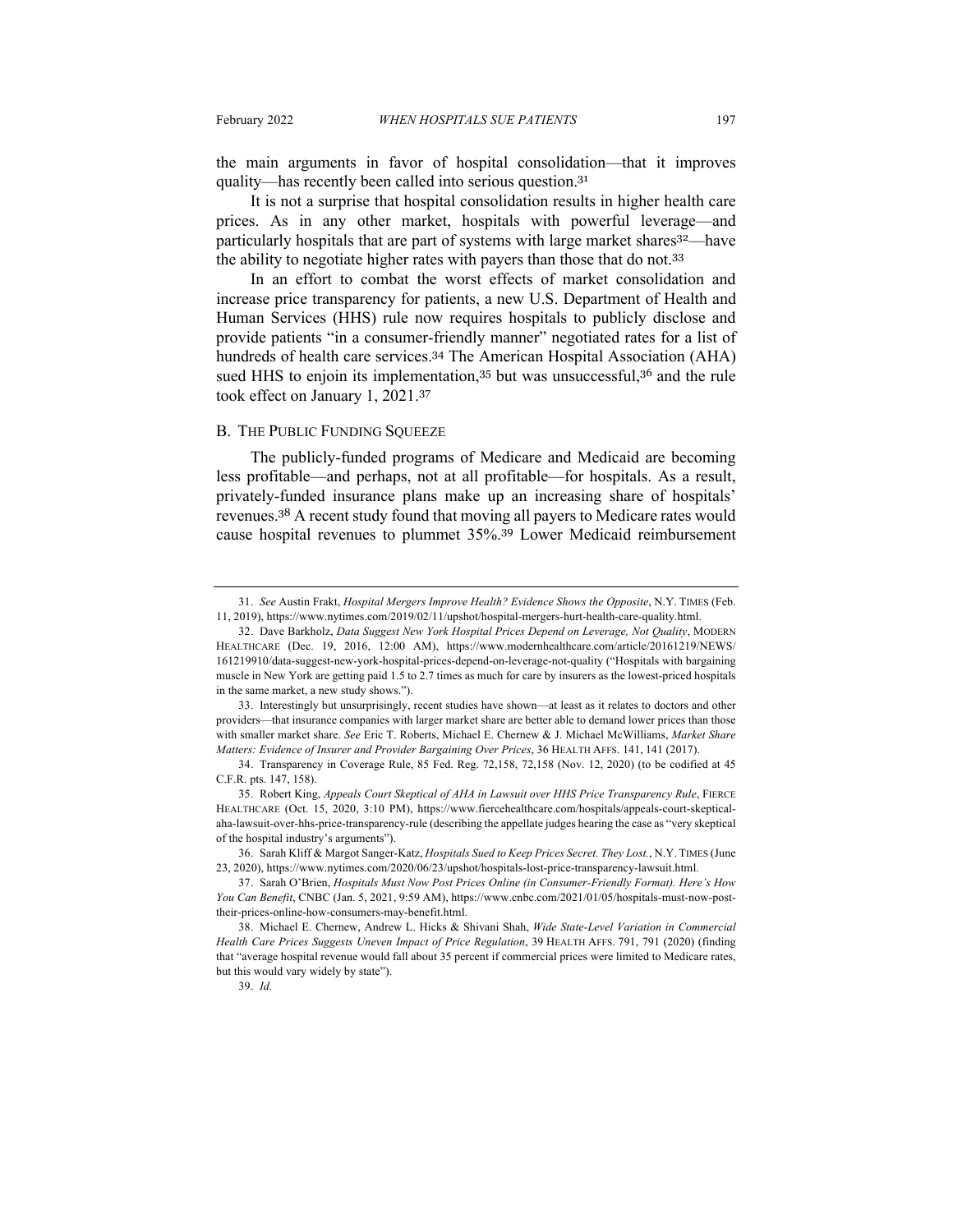rates have a major negative impact on access to health care for Medicaid beneficiaries.<sup>40</sup>

The AHA has estimated that combined underpayments—that is, the amount by which payment from the public programs of Medicare and Medicaid was less than hospitals' costs—totaled \$75.8 billion in 2019. <sup>41</sup> The majority of this was due to underpayments from the Medicare program, but both programs failed to reimburse hospitals at cost.<sup>42</sup> Seemingly bucking this trend, in 2020, Medicare made its highest reimbursement rate increases in years—amounting to a \$4.67 billion increase in payments to hospitals as part of its inpatient prospective payment system update.<sup>43</sup> But it is still unclear how this increase will impact the overall Medicare reimbursement for hospitals.

And this was before the COVID-19 pandemic. When New York was enduring the worst COVID-19 numbers in the world in the spring of 2020,<sup>44</sup> the \$400 million cut that the New York Medicaid program was planning to make in payments to its public hospitals was still making headlines.<sup>45</sup> The cut was later delayed.<sup>46</sup> Both of these topics—the growing gaps between public and private payers and the exacerbation of these trends by the COVID-19 pandemic—are laid out in more detail below.

#### *1. A "Hidden Subsidy"?*

A number of recent studies have shown disparate reimbursement rates between public and private payers for hospitals.<sup>47</sup> Hospital reimbursement rates for private payers, on average, are close to 200% of what Medicare pays.<sup>48</sup> For inpatient services, private insurance rates are about 189% of what Medicare

<sup>40.</sup> *See* ALISON BORCHGREVINK, ANDREW SNYDER & SHELLY GEHSHAN, NAT'L ACAD. FOR STATE HEALTH POL'Y, THE EFFECTS OF MEDICAID REIMBURSEMENT RATES ON ACCESS TO DENTAL CARE 4 (2008), https://www.nashp.org/wp-content/uploads/2009/03/CHCF\_dental\_rates.pdf (noting that provider participation in Medicaid substantially increased following dental rate increases).

<sup>41.</sup> AM. HOSP. ASS'N, UNDERPAYMENT BY MEDICARE AND MEDICAID FACT SHEET 2 (2021)*,* https://www.aha.org/system/files/media/file/2020/01/2020-Medicare-Medicaid-Underpayment-Fact-Sheet.pdf. 42. *Id.*

<sup>43.</sup> Alex Kacik, *Not-for-Profit Hospitals Stabilized by Medicare Pay Raise, DSH Cut Delays*, MODERN HEALTHCARE (Dec. 9, 2019, 4:31 PM), https://www.modernhealthcare.com/providers/not-profit-hospitalsstabilized-medicare-pay-raise-dsh-cut-delays (noting that \$4 billion in Medicaid DSH payment cuts were delayed into late 2020).

<sup>44.</sup> Jennifer Millman, *New York Has Most COVID-19 Cases in World, Deaths Top 7k as Curve Starts to Flatten*, NBC N.Y. (Apr. 10, 2020, 3:39 PM), https://www.nbcnewyork.com/news/local/new-york-has-mostcovid-19-cases-in-globe-cuomo-warns-of-more-death-even-as-curve-flattens/2366721.

<sup>45.</sup> *See* Luis Ferré-Sadurní & Jesse McKinley, *N.Y. Hospitals Face \$400 Million in Cuts Even as Virus Battle Rages*, N.Y. TIMES (Mar. 30, 2020), https://www.nytimes.com/2020/03/30/nyregion/coronavirushospitals-medicaid-budget.html.

<sup>46.</sup> Michael Greenberg, *The Costs of Cuomo's Cuts*, N. Y. REV. BOOKS (July 2, 2020), https://www.nybooks.com/articles/2020/07/02/andrew-cuomo-budget-cuts (noting that "the \$400 million decrease in state Medicaid payments to public hospitals has been delayed, mainly because it threatened New York's eligibility for federal coronavirus funds").

<sup>47.</sup> *See* LOPEZ, *supra* note 18.

<sup>48.</sup> *Id.*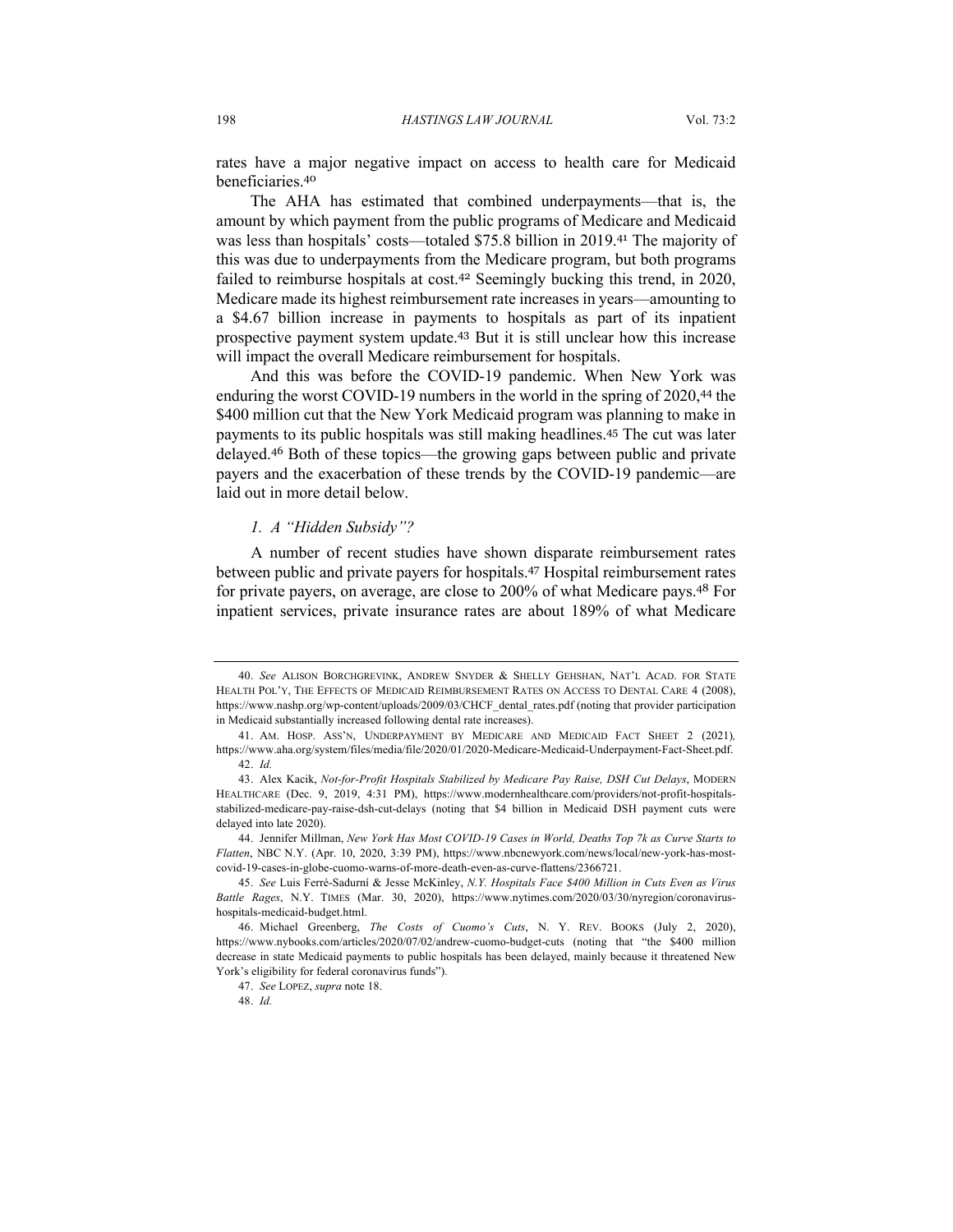pays.<sup>49</sup> And for outpatient services, the differences are even more stark—with hospitals earning from private payers about 264% of what Medicare pays.<sup>50</sup> These disparities show up in all sorts of medical procedures:

For a patient's knee replacement, Medicare will pay a hospital \$17,000. The same hospital can get more than twice as much, or about \$37,000, for the same surgery on a patient with private insurance. Or take another example: One hospital would get about \$4,200 from Medicare for removing someone's gallbladder. The same hospital would get \$7,400 from commercial insurers.<sup>51</sup>

Based on an extensive literature review, the differences among reimbursement rates for hospitals—and particularly between private payers and Medicare—are more striking than the differences among physician services.<sup>52</sup>

The gap between private payers and public payers appears to be widening, leading to wariness from health care providers about the impact of "Medicare for All" proposals.<sup>53</sup> Indeed, there may be real concerns raised about the adequate funding of single-payer proposals, particularly because they sweep away private insurance reimbursement for hospitals, eliminating this crosssubsidy and causing dislocation to the reimbursement structure.<sup>54</sup>

Similarly, hospitals have been hostile to proposals to lower the Medicare eligibility age to 60. <sup>55</sup> Even though the proposal to lower Medicare eligibility is politically popular, "[h]ospitals fear adding millions of people to Medicare will cost them billions of dollars in revenue," largely because the difference in reimbursement rates between Medicare and private insurance plans.<sup>56</sup> Other policy interventions under consideration—such as a construction within the Affordable Care Act (ACA) of the so-called public option<sup>57</sup>—"would give more people access to coverage with lower payments rates and premiums, while also resulting in lower revenues for health care providers."<sup>58</sup>

55. Phil Galewitz, *Biden Wants to Lower Medicare Eligibility Age to 60, but Hospitals Push Back*, NPR (Nov. 11, 2020, 9:00 AM), https://www.npr.org/sections/health-shots/2020/11/11/933522346/biden-wants-tolower-medicare-eligibility-age-to-60-but-hospitals-push-back.

56. *Id.*

57. *See* Margot Sanger-Katz, *The Difference Between a "Public Option" and "Medicare for All"? Let's Define Our Terms*, N.Y. TIMES (Feb. 19, 2019), https://www.nytimes.com/2019/02/19/upshot/medicare-for-allhealth-terms-sanders.html (defining such reform plans as making available the option for "middle-income, working-age adults to choose a public insurance plan—like Medicare or Medicaid—instead of a private plan"). 58. *See* LOPEZ, *supra* note 18.

<sup>49.</sup> *Id.*

<sup>50.</sup> *Id.*

<sup>51.</sup> Reed Abelson, *Hospitals Stand to Lose Billions Under "Medicare for All*,*"* N.Y. TIMES (Apr. 21, 2019), https://www.nytimes.com/2019/04/21/health/medicare-for-all-hospitals.html.

<sup>52.</sup> *See* LOPEZ, *supra* note 18.

<sup>53.</sup> *See* Abelson, *supra* note 51.

<sup>54.</sup> Isaac D. Buck, *The Meaning of "Medicare-for-All*,*"* 20 HOUS. J. HEALTH L. & POL'Y 159, 189 (2020) ("[W]hat makes Medicare so efficient now is that providers continue to participate in the Medicare program and do not have to clamor for increasing reimbursement *because* they receive such substantial reimbursements from private insurance.").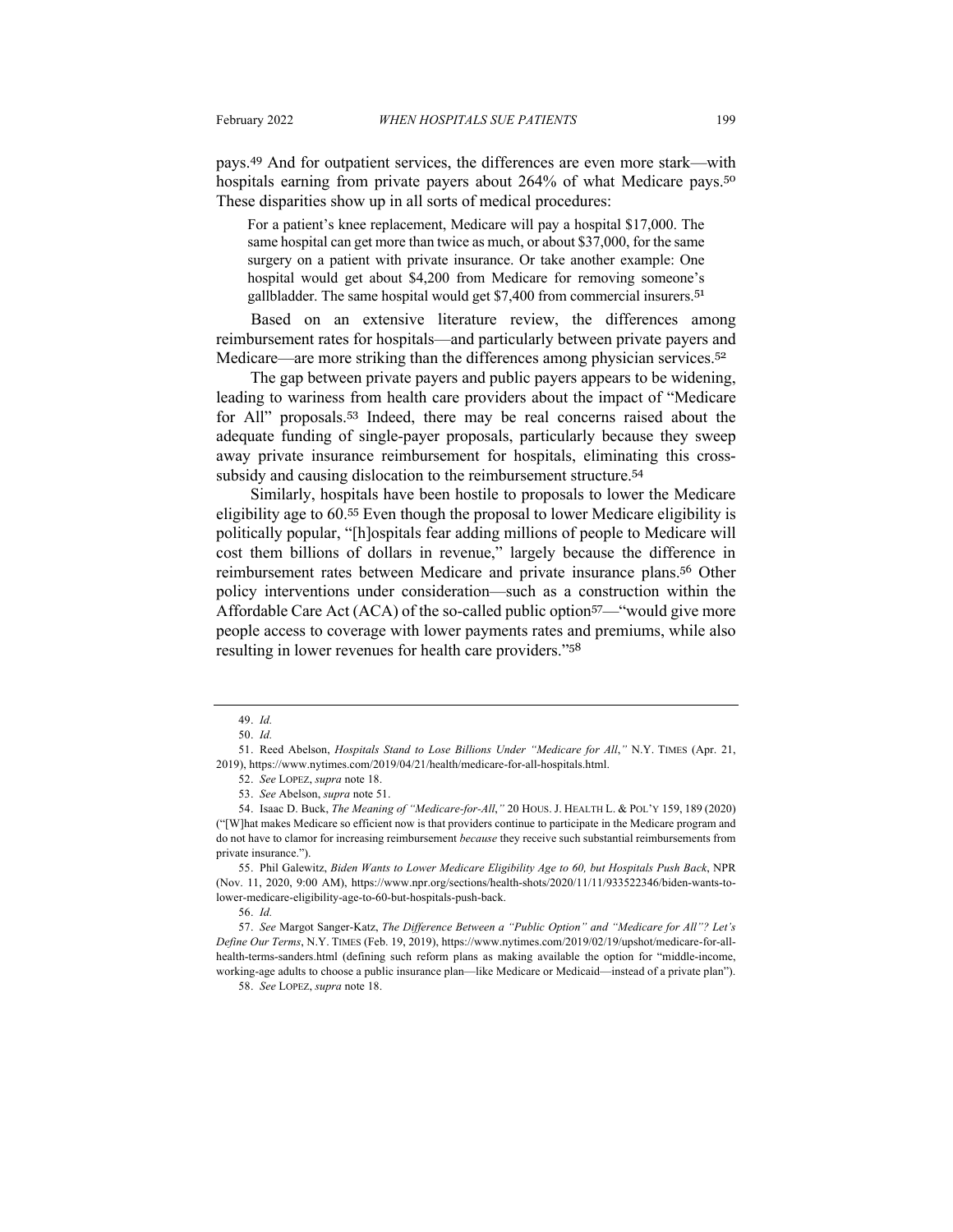These findings—that private payers are paying a lot more than public payers—coincide with a trend of decreasing Medicare margins for hospitals.<sup>59</sup> According to a Kaiser analysis, hospitals experienced a negative Medicare margin of about 9% in 2018, which is down from negative margins closer to 5% from 2010 to 2014.<sup>60</sup> Negative margins even exist for the more efficiently run hospitals, as they experienced a negative 2% margin in 2017 and 2018, respectively.<sup>61</sup> This is down from a positive 2% margin experienced between 2011 and 2013.<sup>62</sup> Numbers from the AHA have demonstrated the same trends, and, based on numbers from 2016, Medicare "pays hospitals about 87 cents for every dollar of their costs, compared with private insurers that pay \$1.45.<sup>163</sup>

It is not in dispute that public payers pay less than private payers. And although it seems as though a public funding squeeze would result in more pressure on private payers, data suggest that there is an important caveat to mention here.

Specifically, recent data suggests that *mergers are causing higher profits*, not that *low Medicare rates are causing higher private payer rates and mergers*. <sup>64</sup> In a 2020 report, MedPAC noted that "[s]ome industry stakeholders have posited that low Medicare margins are a driver of mergers and acquisitions as hospitals seek to maintain their profitability by increasing efficiency and increasing their ability to extract higher payments from commercial payers."<sup>65</sup> Nonetheless, "hospital profits on non-Medicare patients increased not only enough to offset all Medicare losses, but by a greater amount such that hospital all-payer profit margins are higher now than they were in the prior 20 years."<sup>66</sup>

Indeed, according to MedPAC, "[b]ecause all-payer profits were highest when Medicare margins were lowest, we can infer that the increase in commercial prices was not done purely to offset Medicare losses."<sup>67</sup> In short, hospitals' price increases were too high to tell a clear causal story of Medicare cutbacks leading to private insurance rate increases. Other studies have echoed the finding that high hospital prices are not correlated with high numbers of Medicare and Medicaid patients; in fact, a study of New York hospitals concluded that hospitals with higher Medicare and Medicaid populations actually charged private payers *less*. <sup>68</sup> Public subsidies, and, as an example,

<sup>59.</sup> Susan Morse, *Efficient Hospitals Operate on -2% Margins in Medicare Payments, MedPAC Reports*, HEALTHCARE FIN. (Mar. 15, 2019), https://www.healthcarefinancenews.com/news/efficient-hospitals-operate-2-margins-medicare-payments-medpac-reports (quoting MedPAC [Medicare Payment Advisory Commission] Executive Director Dr. James Matthews as saying, "Medicare margins in the hospital sector have been negative for some time now").

<sup>60.</sup> *See* LOPEZ, *supra* note 18.

<sup>61.</sup> *Id.*

<sup>62.</sup> *Id.*

<sup>63.</sup> Abelson, *supra* note 51.

<sup>64.</sup> *See* MEDPAC, *supra* note 23, at 82.

<sup>65.</sup> *Id.*

<sup>66.</sup> *Id.* at 83.

<sup>67.</sup> *Id.*

<sup>68.</sup> *See* Barkholz, *supra* note 32.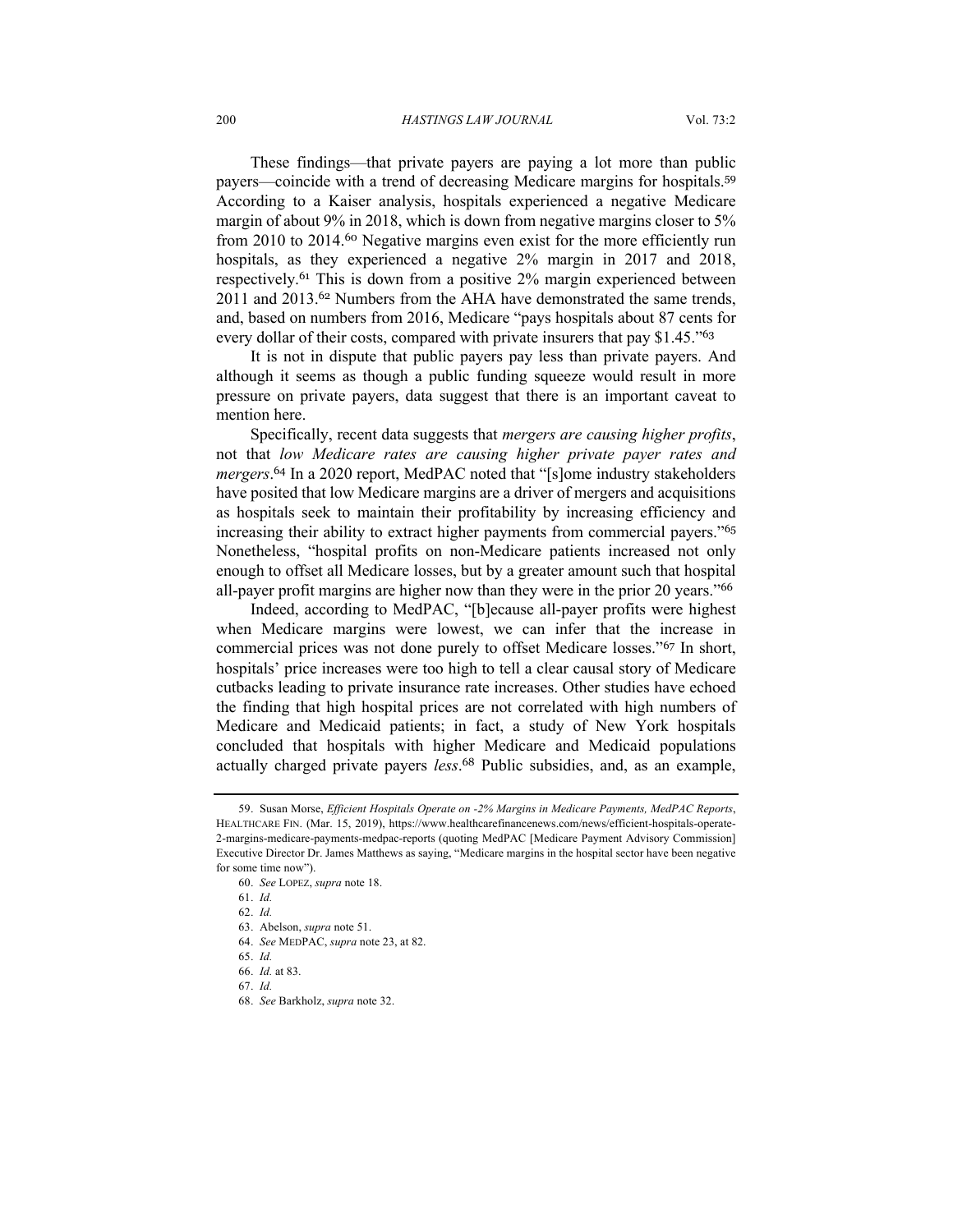disproportionate share hospital (DSH) dollars, provide a non-public funding stream for hospitals; cuts that were required under the ACA have been delayed.<sup>69</sup> Currently, the scheduled DSH cuts would amount to \$44 billion by 2025.<sup>70</sup>

#### *2. The Impact of the COVID-19 Crisis*

Indeed, these funding trends were well in place before the COVID-19 public health emergency. But in 2020, the pandemic increased enrollment in Medicaid, which strained state budgets further.<sup>71</sup> Between February and July of 2020, more than four million people were estimated to have been added to the Medicaid rolls across the country,<sup>72</sup> amounting to an enrollment growth of more than 5%. <sup>73</sup> Specifically, Medicaid enrollment grew more than 10% in Nevada, Florida, Oklahoma, Indiana, Minnesota, Missouri, Utah, and Kentucky.<sup>74</sup> Recent expectations show that Medicaid enrollment is expected to increase more than 8% in FY 2020-21.<sup>75</sup>

All of this is happening while states are still concerned about a rapid drop in tax revenue due to the pandemic.<sup>76</sup> While the most dire projections did not pan out for FY 2020<sup>77</sup> largely due to assistance from the federal government and the fact that wealthy residents have not been impacted as severely by the pandemic,<sup>78</sup> states have nonetheless imposed dramatic spending cuts.<sup>79</sup> Most expect substantial revenue declines lasting well into the 2021 and 2022 fiscal

<sup>69.</sup> *See* Kacik, *supra* note 43.

<sup>70.</sup> Rich Daly, *Hospitals Get Relaxed Medicare Repayment Terms, Short Delay of DSH Cut in Federal Funding Bill*, HEALTHCARE FIN. MGMT. ASS'N (Oct. 6, 2020), https://www.hfma.org/topics/news/2020/10/ hospitals-get-relaxed-medicare-repayment-terms—short-delay-of-d.html.

<sup>71.</sup> Stephanie Armour, *Medicaid Enrollment Surge During Pandemic Leaves States Looking for Cost Cuts*, WALL ST. J. (Nov. 27, 2020, 10:00 AM), https://www.wsj.com/articles/medicaid-enrollment-surge-duringpandemic-leaves-states-looking-for-cost-cuts-11606489203.

<sup>72.</sup> Gaby Galvin, *Without Guarantee of Additional COVID-19 Aid, State Medicaid Directors Warn of Painful Cuts Ahead*, MORNING CONSULT (Sept. 17, 2020), https://morningconsult.com/2020/09/17/medicaidfmap-funding-states-coronavirus (Kentucky is estimated to have added 17.2% to its Medicaid enrollment).

<sup>73.</sup> Rich Daly, *More Medicaid Programs Are Planning Inpatient Hospital Payment Cuts*, HEALTHCARE FIN. MGMT. ASS'N (Oct. 15, 2020), https://www.hfma.org/topics/news/2020/10/more-medicaid-programs-areplanning-inpatient-hospital-payment-c.html.

<sup>74.</sup> *See* Galvin, *supra* note 72.

<sup>75.</sup> *See* Armour*, supra* note 71.

<sup>76.</sup> Amanda Albright, *States See \$31 Billion of Taxes Disappear Due to Covid Recession*, BLOOMBERG (Oct. 13, 2020, 2:58 PM), https://www.bloomberg.com/news/articles/2020-10-13/states-see-31-billion-of-taxesdisappear-due-to-covid-recession.

<sup>77.</sup> Editorial Board, *State Tax Revenue Rebound*, WALL ST. J. (Nov. 16, 2020, 6:15 PM), https://www.wsj.com/articles/state-tax-revenue-rebound-11605568517.

<sup>78.</sup> *See* Emily Badger, Alicia Parlapiano & Quoctrung Bui, *Why Some States Are Seeing Higher Revenue than Expected Amid Job Losses*, N.Y. TIMES: THE UPSHOT (Dec. 18, 2020), https://www.nytimes.com/2020/12/ 18/upshot/pandemic-surprising-state-revenue.html.

<sup>79.</sup> *See, e.g.*, James Anderson, *Colorado Governor Unveils State Budget Plan amid Pandemic*, AP NEWS (Nov. 2, 2020), https://apnews.com/article/technology-pandemics-virus-outbreak-colorado-jared-polis-950b5a2be2db5342e9d872d933b2f6dc ("In this year's coronavirus-shortened session, lawmakers cut \$3.3 billion from the \$13 billion general fund for the fiscal year that began July 1. Cuts included \$621 million from K-12 funding and \$598 million from higher education.").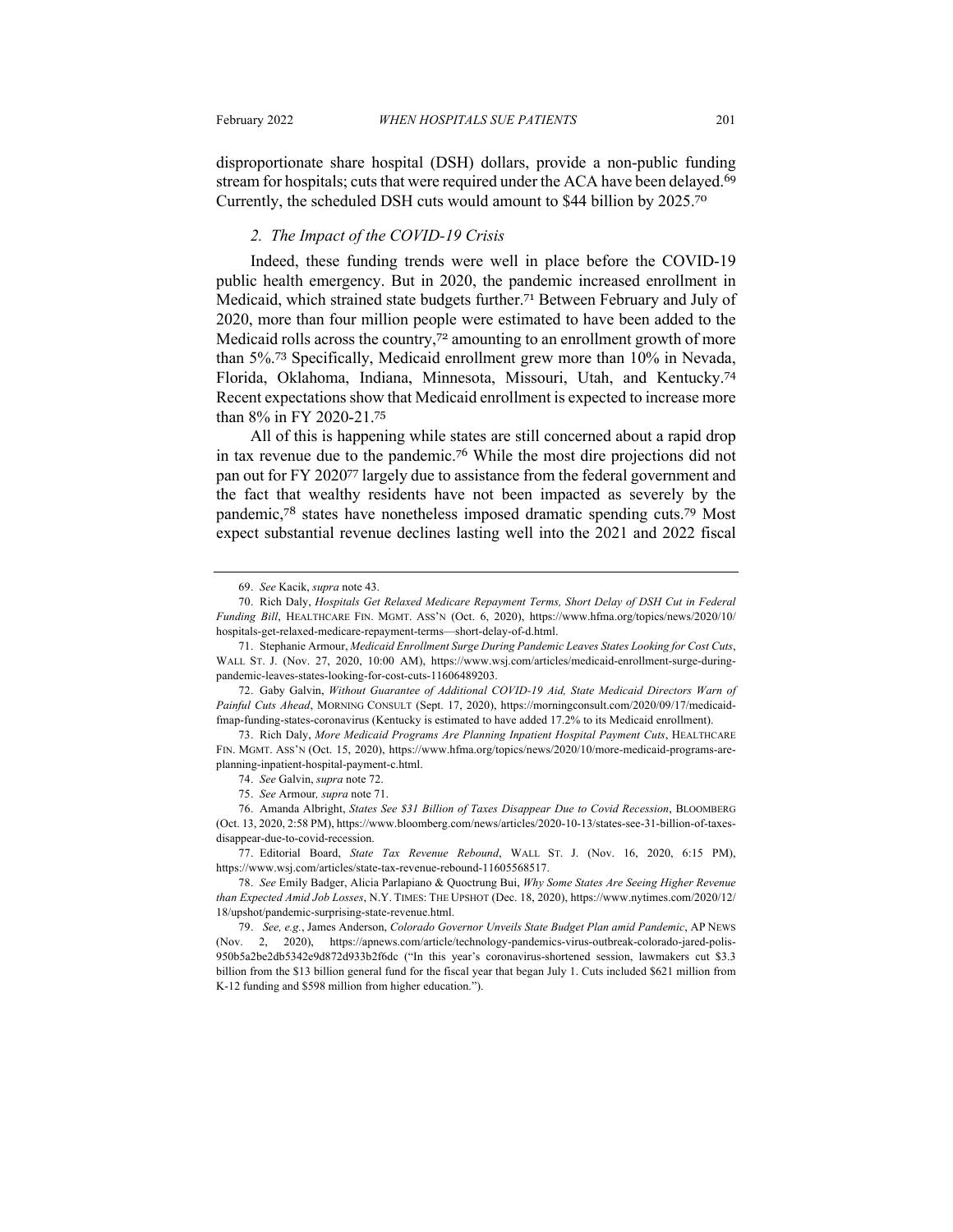years.<sup>80</sup> With his eye toward the future, President Biden, through his American Rescue Plan, sought to bolster state funding, particularly focused on statefunded education.<sup>81</sup>

Adequate funding for the Medicaid program, a major part of state budgets, also continues to be a concern. As part of the Families First Coronavirus Response Act, the federal government bolstered FMAP percentages by 6.2%.<sup>82</sup> This funding bump is to remain as long as the public health emergency declaration is in place<sup>83</sup> and has helped states that have faced budgetary shortfalls<sup>84</sup> to defer Medicaid cuts.<sup>85</sup> Congress has also used this money to incentivize states to maintain coverage levels and prevent cuts to coverage levels for current beneficiaries.<sup>86</sup>

Nonetheless, in response to the COVID-19 crisis, some states have made the decision to cut coverage and have suspended Medicaid coverage expansion plans.<sup>87</sup> Nevada, for example, passed a 6% Medicaid rate reduction, hoping to save the state more than \$50 million.<sup>88</sup> Wyoming cut reimbursement rates for "most providers" by 2.5%.<sup>89</sup> And other states' Medicaid programs, like Ohio's, are facing billions of dollars in shortfalls.<sup>90</sup>

82. *See* AVIVA ARON-DINE, KYLE HAYES & MATT BROADDUS, CTR. FOR BUDGET & POL'Y PRIORITIES, WITH NEED RISING, MEDICAID IS AT RISK FOR CUTS 4 (2020), https://www.cbpp.org/sites/default/files/atoms/files/7-22-20health.pdf.

84. *Id.*; NPR Staff, *States Are Broke and Many Are Eyeing Massive Cuts. Here's How Yours Is Doing*, NPR (Aug. 3, 2020, 7:00 AM), https://www.npr.org/2020/08/03/893190275/states-are-broke-and-many-areeyeing-massive-cuts-heres-how-yours-is-doing; Scott Cohn, *Cuts to Basic Services Loom as Coronavirus Ravages Local Economies and Sends States into Fiscal Crisis*, CNBC (July 7, 2020, 8:16 AM), https://www.cnbc.com/2020/07/07/states-in-fiscal-crisis-cuts-to-basic-services-loom-due-to-pandemic.html.

85. *See* ARON-DINE ET AL., *supra* note 82, at 5.

89. *See* Galvin, *supra* note 72.

90. *See* Catherine Candisky, *Ohio Medicaid Caseload Soars Due to COVID-19, but Now Program Faces Budget Gap of Billions*, COLUMBUS DISPATCH (Nov. 6, 2020, 4:30 PM), https://www.dispatch.com/story/ news/healthcare/2020/11/06/budget-shortfall-may-cause-cuts-ohios-tax-funded-medicaid-program-poordisabled-because-covid/6165391002.

<sup>80.</sup> *States Grappling with Hit to Tax Collections,* CTR. ON BUDGET & POL'Y PRIORITIES (Nov. 6, 2020), https://www.cbpp.org/research/state-budget-and-tax/states-grappling-with-hit-to-tax-collections (with most state estimates projecting between a 5 and 20% decline in the pre-COVID-19 revenue projections for FY 2021 and FY 2022).

<sup>81.</sup> *President Biden Announces American Rescue Plan*, WHITE HOUSE (Jan. 20, 2021), https://www.whitehouse.gov/briefing-room/legislation/2021/01/20/president-biden-announces-americanrescue-plan. The plan also seeks to bump the federal government's FMAP percentage for Medicaid for administering COVID vaccinations. *Id.*

<sup>83.</sup> *Id.*

<sup>86.</sup> *See id.*

<sup>87.</sup> *See id.* at 6 (noting that Nevada has "adopted a 6 percent across-the-board cut in payment rates for hospitals, physicians, behavioral health providers, and long-term support services providers such as nursing homes").

<sup>88.</sup> *See* Megan Messerly, *Medicaid Pushes Ahead with 6 Percent Rate Decrease Proposed During Budget-Slashing Special Session*, NEV. INDEP. (Aug. 13, 2020, 2:00 AM), https://thenevadaindependent.com/ article/medicaid-pushes-ahead-with-6-percent-rate-decrease-proposed-during-budget-slashing-special-session; *see also* John Sadler, *Medicaid, Health, Education Bear Brunt of Nevada Lawmakers' Cuts*, LAS VEGAS SUN (July 19, 2020, 8:25 PM), https://lasvegassun.com/news/2020/jul/19/medicaid-health-budgets-bear-brunt-ofnevada-lawma.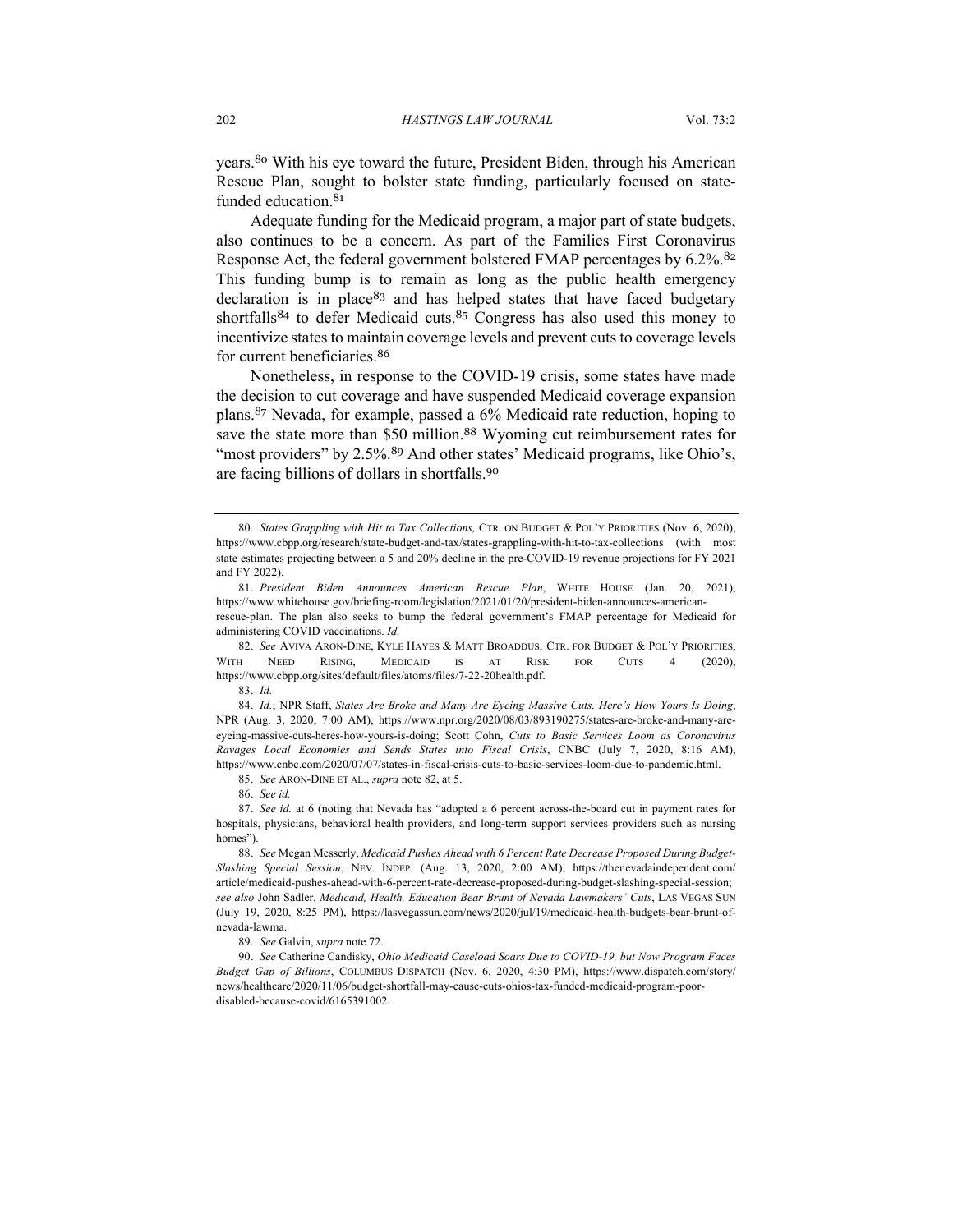On top of the budgetary shortfalls, job losses as a result of the COVID-19 public health emergency are also likely to strain hospital expenditures further. With millions of workers losing their employment and their accompanying private health insurance, hospitals face the prospect of an increasing percentage of uncompensated care due to the pandemic. At the same time, they face a surge in the number of people needing health care, including heroic measures to save their lives.<sup>91</sup> A number of those will move from private insurance coverage to Medicaid, likely shrinking the hospital's revenue for their care.<sup>92</sup> A recent study estimates that, as of June of 2020, nearly 15 million Americans had lost employer-based coverage since the beginning of the pandemic.<sup>93</sup> This included an estimated 7.7 million former workers and their nearly 7 million dependents.<sup>94</sup>

#### C. BRITTLE PRIVATE INSURANCE

Private health insurance—once a reliable protection against financial ruin following a health care emergency—continues to disintegrate. Specifically, many workers are seeing their employer-based health insurance—for years, the gold standard for protecting workers' and their families' pocketbooks and health status—rapidly unwinding. A 2020 Kaiser survey showed an annual premium increase of 4%, year-over-year, for both individual health insurance and for those covering their families.<sup>95</sup> This outpaced wages, as those increased 3.4% in 2020.<sup>96</sup> Remarkably, according to a survey, the average premium for coverage for a family has now grown 22% over 5 years and 55% over 10 years.<sup>97</sup> The mean annual cost for a health insurance premium for a family was more than \$21,000 in 2020.98

<sup>91.</sup> *See, e.g.*, Richard Harris, *Advances in ICU Care Are Saving More Patients Who Have COVID-19*, NPR (Sept. 20, 2020, 7:00 AM), https://www.npr.org/sections/health-shots/2020/09/20/914374901/advances-in-icucare-are-saving-more-patients-who-have-covid-19.

<sup>92.</sup> *See* Schwartz et al., *supra* note 27 ("KFF has estimated that by early May 2020, nearly 27 million people were at risk of losing employer-sponsored coverage due to a job loss. About half of those individuals were estimated to be eligible for Medicaid and about 30% were estimated to be eligible for subsidized marketplace coverage. This shift from employer coverage to Medicaid alone will lead to lower revenues for providers, because employer-sponsored insurance tends to reimburse at much higher rates than Medicaid.").

<sup>93.</sup> *See* Ann Carrns, *Even with Challenges of Pandemic, Health Benefits May Not Change Much*, N.Y. TIMES (Oct. 16, 2020), https://www.nytimes.com/2020/10/16/your-money/health-insurance-costdeductibles.html.

<sup>94.</sup> *Id.*

<sup>95.</sup> KAISER FAM. FOUND., EMPLOYER HEALTH BENEFITS 2020 SUMMARY OF FINDINGS 1 (2020), https://www.kff.org/report-section/ehbs-2020-summary-of-findings (https://files.kff.org/attachment/Summaryof-Findings-Employer-Health-Benefits-2020.pdf).

<sup>96.</sup> *See* Alicia Adamczyk, *Health Insurance Premiums Increased More than Wages This Year*, CNBC (Sept. 26, 2019, 3:10 PM), https://www.cnbc.com/2019/09/26/health-insurance-premiums-increased-morethan-wages-this-year.html.

<sup>97.</sup> *See* EMPLOYER HEALTH BENEFITS 2020 SUMMARY OF FINDINGS, *supra* note 95, at 1.

<sup>98.</sup> *See id.*; *see also* Reed Abelson, *Workers with Health Insurance Face Rising Out-of-Pocket Costs*, N.Y. TIMES (Oct. 8, 2020), https://www.nytimes.com/2020/10/08/health/health-insurance-premiumsdeductibles.html.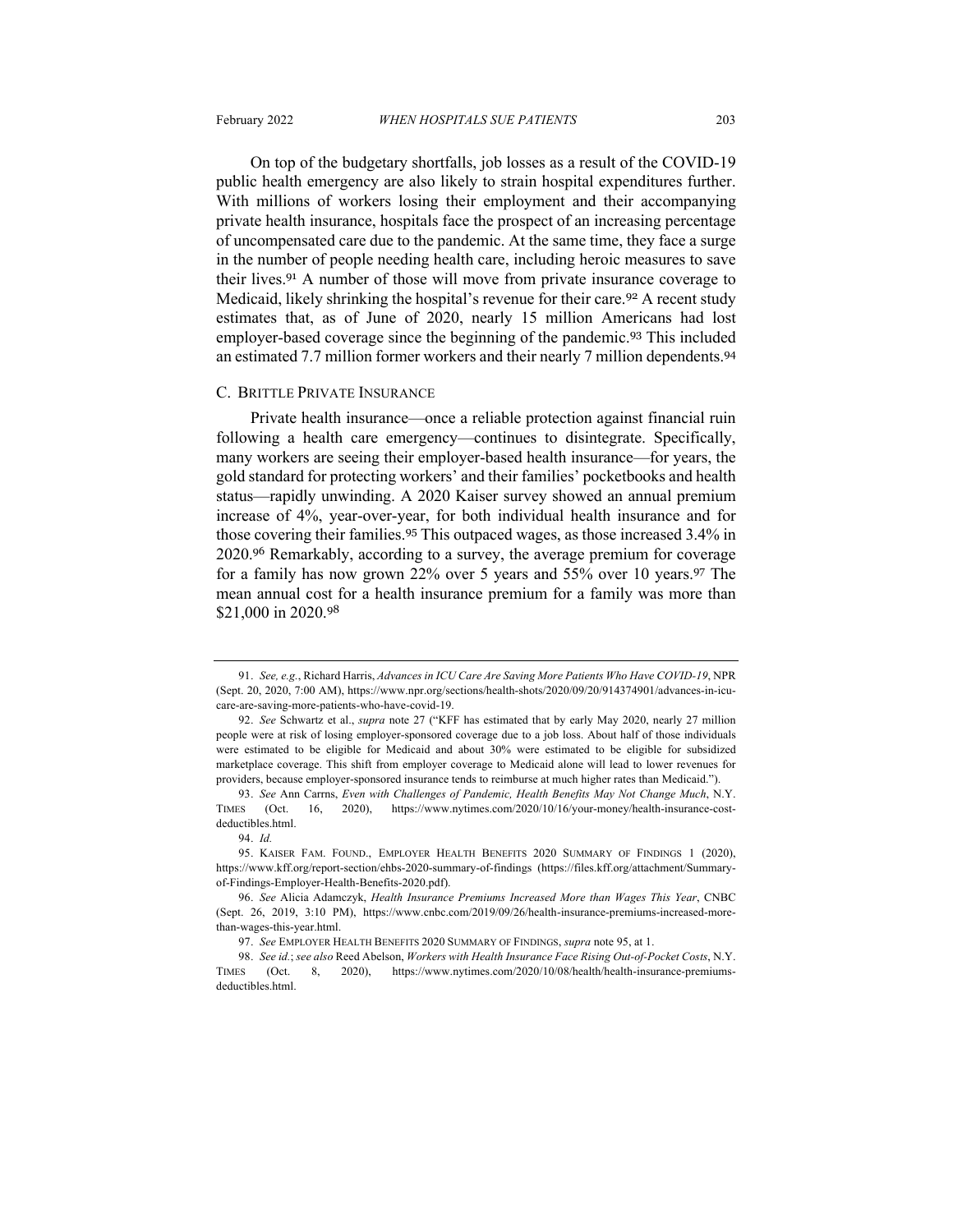Cost sharing also continues to increase for employees. The average deductible for a single worker was \$1,644 in 2020, which has increased 25% over the last 5 years and 79% over 10 years.<sup>99</sup> Now 83% of workers have a deductible, and the average deductible among all covered workers amounts to \$1,364, up from \$1,077 in 2015 and \$646 in 2010.<sup>100</sup>

These increases have continued a trend: in its 2019 survey, Kaiser found that from 2009 to 2019, while wages for Americans rose 26%, deductibles rose 162%. <sup>101</sup> Even worse, it seems that the increased premiums required from employees disproportionately impact lower-wage workers.<sup>102</sup> This is on top of the fact that "fewer workers at companies with large numbers of lower-wage workers were eligible for coverage in the first place."<sup>103</sup>

At the same time premiums and deductibles are rising,<sup>104</sup> an increasing number of Americans are enrolled in high-deductible health plans (HDHPs).<sup>105</sup> This means that, as the raw costs of insurance are increasing *and* the percentage of costs for which workers are responsible is growing, now the number of people who are responsible for the growing percentage of those costs is *also rising*. The CDC has found that more than 43% of non-elderly adults were enrolled in HDHPs in 2017.<sup>106</sup> Compare this to ten years before: according to CDC data, enrollment in HDHPs in 2007 was only 14.8%.<sup>107</sup>

Now one in five employer-based health insurance beneficiaries have plans with deductibles over \$3,000 for individuals and \$5,000 for families.<sup>108</sup> Besides sticking individuals with additional out-of-pocket expenditures following their

102. *See* Michelle Andrews, *As Health Care Costs Rise, Workers at Low-Wage Firms May Pay a Larger Share*, KAISER HEALTH NEWS (Sept. 25, 2019), https://khn.org/news/health-care-costs-employer-surveyworkers-at-lower-wage-firms-may-have-higher-costs ("People at companies with large numbers of lower-wage employees faced bigger deductibles for single coverage and were asked to pony up a larger share of their incomes to pay premiums than those at firms with fewer people with low earnings . . . .").

103. *Id.*

104. *See* Reed Abelson, *Employer Health Insurance Is Increasingly Unaffordable, Study Finds*, N.Y. TIMES (Sept. 25, 2019), https://www.nytimes.com/2019/09/25/health/employer-health-insurance-cost.html ("Many businesses have opted to increase deductibles instead of premiums.").

<sup>99.</sup> *See* EMPLOYER HEALTH BENEFITS 2020 SUMMARY OF FINDINGS, *supra* note 95, at 2. 100. *Id.* at 2–3.

<sup>101.</sup> *See* Greg Palosky & Sue Ducat, *Benchmark Employer Survey Finds Average Family Premiums Now Top \$20,000*, KAISER FAM. FOUND. (Sept. 25, 2019), https://www.kff.org/health-costs/press-release/benchmarkemployer-survey-finds-average-family-premiums-now-top-20000 ("'The single biggest issue in health care for most Americans is that their health costs are growing much faster than their wages are,' KFF President and CEO Drew Altman said. 'Costs are prohibitive when workers making \$25,000 a year have to shell out \$7,000 a year just for their share of family premiums.'").

<sup>105.</sup> Allison Inserro, *Enrollment in High-Deductible Health Plans Continues to Grow*, AM. J. MANAGED CARE (Aug. 9, 2018), https://www.ajmc.com/view/enrollment-in-highdeductible-health-plans-continues-togrow.

<sup>106.</sup> *See* COHEN & ZAMMITTI, *supra* note 10, at 1.

<sup>107.</sup> *See id.*

<sup>108.</sup> Aimee Picchi, *Higher Health Insurance Deductibles a Sickening Trend for Americans*, CBS NEWS (June 13, 2019, 3:34 PM), https://www.cbsnews.com/news/high-health-insurance-deductibles-a-sickeningtrend-thats-causing-financial-hardship.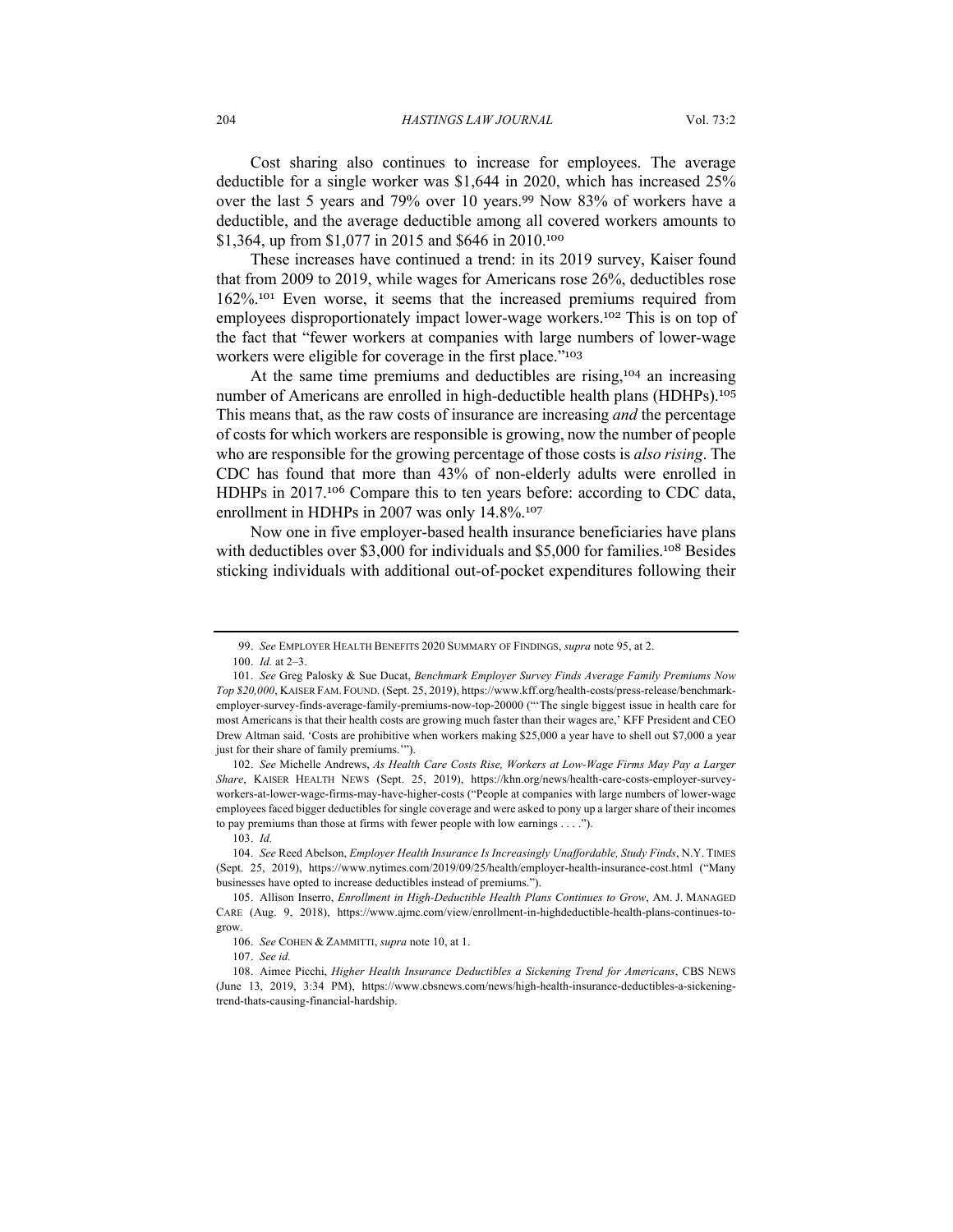care, high deductibles can also deter individuals from seeking needed care,<sup>109</sup> and even impact employment and professional decision-making,<sup>110</sup> leading to the questioning of the traditional economic wisdom supporting the inclusion of these deductibles.<sup>111</sup>

Predictably, higher deductibles lead to more problems in paying bills.<sup>112</sup> According to a 2016 analysis, those with higher deductibles were much more likely to report difficulty in affording their medical bills than those with lower deductibles. <sup>113</sup> And while the number of uninsured Americans has dropped over the last ten years,<sup>114</sup> the number of *insured* Americans who are unable to afford doctor's visits, over the last twenty years, has risen from just over 7% to 11.5%. <sup>115</sup> Health insurance coverage rates may have increased, but the insulation of that coverage has shrunk at the same time.

Not only is employer-based insurance becoming less durable, but the COVID-19 pandemic could have dramatic effects on America's increasing insurance rate. Throughout 2020, surging unemployment suggested a downward trend of employer-based insurance.<sup>116</sup> Aggravated by the pandemic, employers were likely to be eyeing major cuts to health insurance for their workers in the future.<sup>117</sup>

114. Jennifer Tolbert, Kendal Orgera & Anthony Damico, *Key Facts About the Uninsured Population*, KAISER FAM. FOUND. (Nov. 6, 2020), https://www.kff.org/uninsured/issue-brief/key-facts-about-the-uninsuredpopulation (the uninsured rate has dropped from 17.3% in 2009 to 10.9% in 2019).

115. Lisa Rapaport, *Despite Insurance Gains, More People in the U.S. Can't Afford Doctors*, REUTERS (Jan. 27, 2020, 2:01 PM), https://www.reuters.com/article/us-health-physicians-costs/despite-insurance-gains-morepeople-in-the-u-s-cant-afford-doctors-idUSKBN1ZQ2FA ("Out-of-pocket costs made doctors too expensive for the uninsured, but costs also kept people with coverage from seeing physicians even when they had chronic medical conditions requiring regular checkups.").

116. *See* Adam Sonfield, Jennifer J. Frost, Ruth Dawson & Laura D. Lindberg, *COVID-19 Job Losses Threaten Insurance Coverage and Access to Reproductive Health Care for Millions*, HEALTH AFFS.: BLOG (Aug. 3, 2020), https://www.healthaffairs.org/do/10.1377/hblog20200728.779022/full.

117. *See* Reed Abelson, *Some Workers Face Looming Cutoffs in Health Insurance*, N.Y. TIMES (Sept. 28, 2020), https://www.nytimes.com/2020/09/28/health/covid-19-health-insurance.html ("Tens of millions of people could lose their job-based insurance by the end of the year [2020], said Stan Dorn, the director of the National Center for Coverage Innovation at Families USA, the Washington, D.C., consumer group.").

<sup>109.</sup> *Id.* ("Lianna Patch, a 29-year-old copywriter in New Orleans, said her \$6,500 individual deductible causes her to put off visits to her physician.").

<sup>110.</sup> *See* Abelson, *supra* note 104.

<sup>111.</sup> *See* CHRISTOPHER T. ROBERTSON, EXPOSED: WHY OUR HEALTH INSURANCE IS INCOMPLETE AND WHAT CAN BE DONE ABOUT IT (2019).

<sup>112.</sup> *See* LIZ HAMEL, MIRA NORTON, KAREN POLLITZ, LARRY LEVITT, GARY CLAXTON, AND MOLLYANN BRODIE, KAISER FAM. FOUND., THE BURDEN OF MEDICAL DEBT: RESULTS FROM THE KAISER FAMILY FOUNDATION/NEW YORK TIMES MEDICAL BILLS SURVEY 1–2 (2016), https://www.kff.org/wpcontent/uploads/2016/01/8806-the-burden-of-medical-debt-results-from-the-kaiser-family-foundation-newyork-times-medical-bills-survey.pdf.

<sup>113.</sup> *Id.*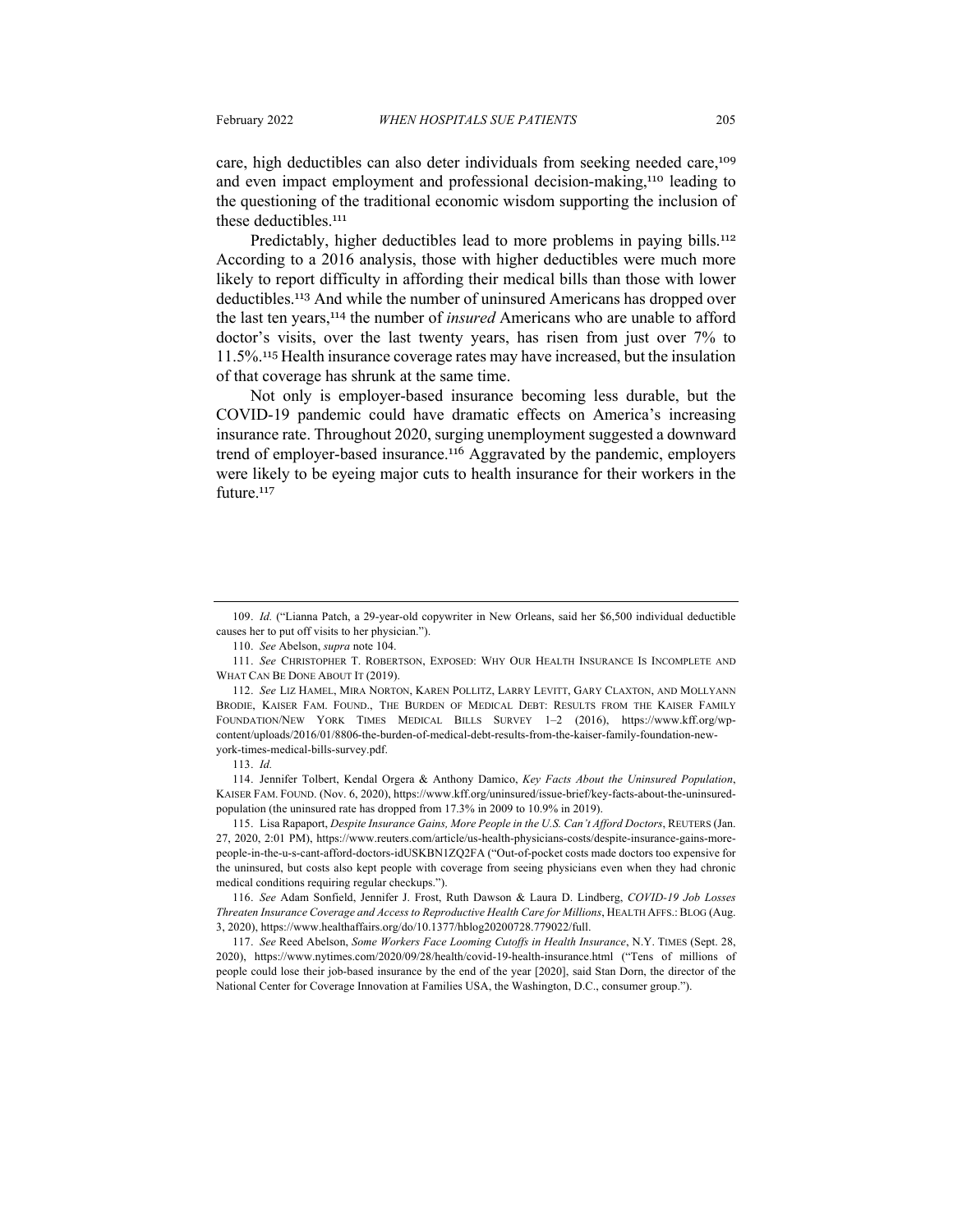# D. HEALTH INSURANCE AS A CO-CONSPIRATOR

While the edifice of health insurance coverage is crumbling for patients, insurance and managed care leverage—important in holding down hospital costs—also disintegrates when the sellers in a market are consolidating their power.<sup>118</sup> Consolidation in the industry creates powerful hospitals that "wield considerable market clout when negotiating with health insurers, leading to highly favorable rates that then push up insurance rates."<sup>119</sup> Given this saturation, health insurers are unable to effectively hold down costs.<sup>120</sup> There has been theoretical support for the idea that the way to rein in hospital prices is to allow insurance companies to acquire more market power.<sup>121</sup>

Nonetheless, supercharging insurers' market power may not be the answer. Instead, markets that feature dominant hospital systems *and* dominant health insurers "may experience increases in both hospital prices and insurance premiums," with the dominant companies "agree[ing] to limit competition to benefit both parties, with predictable harms to patient-consumers."<sup>122</sup> In this way, large insurance companies and dominant hospital systems can agree to avoid inflicting damage against one another, with the consumer paying in the end.

Further, recent regulatory changes have likely made health insurance less effective as a cost control. Specifically, ACA regulations may blunt insurance companies' natural incentive to hold down health care costs.<sup>123</sup> This includes the so-called Medical Loss Ratio (MLR), which requires health insurers to pay no less than either 80 or 85% on health care or quality improvement.<sup>124</sup> Under the MLR ratio, insurance companies looking to grow gross profits are incentivized to allow price increases to take hold.<sup>125</sup> Indeed, when one's profits are limited

121. *See* Kirkwood, *supra* note 22, at 276–78 ("There is little doubt that a merger of substantial insurance companies would result in lower provider prices.").

<sup>118.</sup> *See* Eduardo Porter, *Health Care's Overlooked Cost Factor*, N.Y. TIMES (June 11, 2013), https://www.nytimes.com/2013/06/12/business/examinations-of-health-costs-overlook-mergers.html (noting that hospital mergers are a way to secure bargaining leverage with managed care organizations and insurance companies).

<sup>119.</sup> John Aloysius Cogan, Jr., *Health Insurance Rate Review*, 88 TEMPLE L. REV. 411, 427 (2016) ("[H]ospitals and physicians can command greater prices from health insurers since those providers can threaten to walk away from an insurer's network, which could cause significant harm to the profitability of the health insurer.").

<sup>120.</sup> *See, e.g.*, Lesley Stahl, *How a Hospital System Grew to Gain Market Power and Drove Up California Health Care Costs*, CBS NEWS: 60 MINUTES (Dec. 13, 2020), https://www.cbsnews.com/news/california-sutterhealth-hospital-chain-high-prices-lawsuit-60-minutes-2020-12-13 (quoting a member of the San Francisco city and county board of supervisors as saying, "Blue Shield is as at the whim of Sutter naming its price as we are. For once in their life the insurance company is not the worst actor in the room, it's Sutter").

<sup>122.</sup> Erin C. Fuse Brown, *Irrational Hospital Pricing*, 14 HOUS. J. HEALTH L. & POL'Y 11, 29 (2014).

<sup>123.</sup> *See* Isaac D. Buck, *Affording Obamacare*, 71 HASTINGS L.J. 261, 287 (2020).

<sup>124.</sup> Julie Appleby, *Final Medical Loss Ratio Rule Rebuffs Insurance Agents*, KAISER HEALTH NEWS (Dec.

<sup>2, 2011, 2:40</sup> PM), https://khn.org/news/final-medical-loss-ratio-rule-rebuffs-insurance-agents.

<sup>125.</sup> Buck, *supra* note 123, at 290.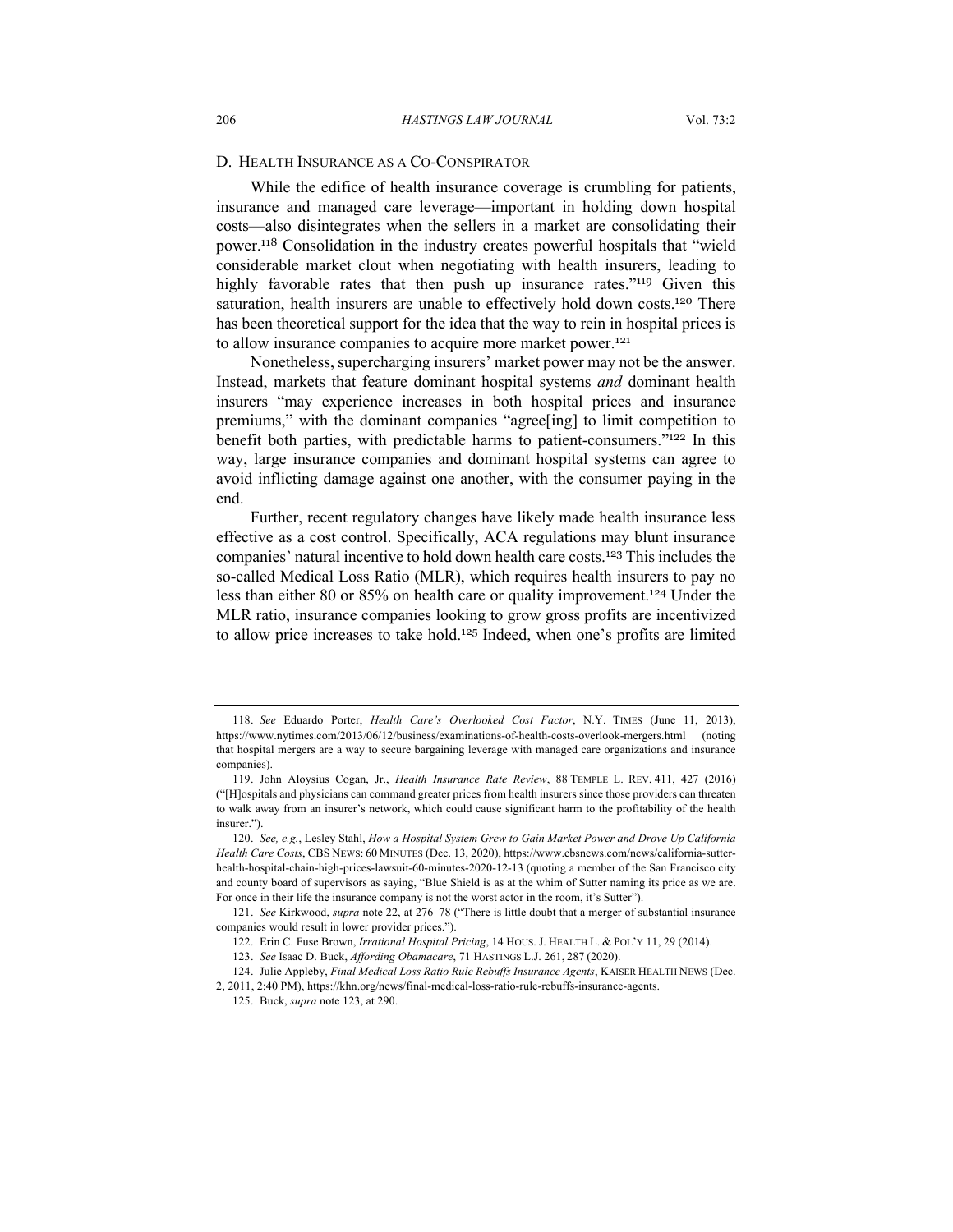by a percentage of the money that it takes in, then increasing the company spend (the size of the pie) is the primary way to increase raw profits.<sup>126</sup>

Within health insurance markets that are non-competitive—both for (1) ACA individual markets that feature few competitors,<sup>127</sup> and (2) employer-based insurance that does not provide employees with much choice of what type of insurance plan they ultimately select<sup>128</sup>—powerful incentives that improve customer choice do not exist. Without the potent power of the market to push insurance companies to compete on rates, in an uncompetitive market, those companies have less of an incentive to hold down costs. Blunting the insurance companies' typical interests to hold down the cost of premiums could have an impact on their incentives to hold down the inputs in the costs of care. Stories abound of insurance companies that seem to be confusingly content with high health care costs.<sup>129</sup>

#### E. RETROSPECTIVE DENIAL

Further, insurers' use of tricky techniques have resulted in ballooning outof-pocket spending by patients.<sup>130</sup> In late 2020, Congress was poised to end the practice known as surprise billing, in which an episode of care surprisingly involves an out-of-network provider, causing a much higher out-of-pocket bill for the patient following care.<sup>131</sup> It remains to be seen whether Congress' intervention to address surprise billing amounts to an enduring solution.<sup>132</sup> Regardless, other tricky techniques for those responsible for financing health care remain.

Retrospective denials occur when the health insurance company, following the administration of treatment, determines that the care was outside of the

<sup>126.</sup> *See* Marshall Allen, *Why Your Health Insurer Doesn't Care About Your Big Bills*, NPR: SHOTS (May 25, 2018, 5:00 AM), https://www.npr.org/sections/health-shots/2018/05/25/613685732/why-your-healthinsurer-doesnt-care-about-your-big-bills ("It's as if a mom told her son he could have 3 percent of a bowl of ice cream. A clever child would say, 'Make it a bigger bowl.'").

<sup>127.</sup> *See* CTRS. FOR MEDICARE AND MEDICAID SERVS., PLAN YEAR 2021 QUALIFIED HEALTH PLAN CHOICE AND PREMIUMS IN HEALTHCARE.GOV STATES 4 (Nov. 23, 2020), https://www.cms.gov/CCIIO/Resources/Data-Resources/Downloads/2021QHPPremiumsChoiceReport.pdf.

<sup>128.</sup> Caitlin Owens, *Employers, Not Patients, Have the Most Health Insurance Choices*, AXIOS (Jan. 21, 2020), https://www.axios.com/employers-patients-private-health-insurance-63c2f9cf-a537-4bf7-af34- 5dc040d07eb5.html.

<sup>129.</sup> *See* Allen, *supra* note 126 ("Widely perceived as fierce guardians of health care dollars, insurers, in many cases, aren't. In fact, they often agree to pay high prices, then, one way or another, pass those high prices on to patients—all while raking in healthy profits.").

<sup>130.</sup> *See, e.g.*, Sarah Kliff, *Coronavirus Tests Are Supposed to Be Free. The Surprise Bills Come Anyway.*, N.Y. TIMES: THE UPSHOT (Sept. 9, 2020), https://www.nytimes.com/2020/09/09/upshot/coronavirus-surprisetest-fees.html.

<sup>131.</sup> *See* Sarah Kliff & Margot Sanger-Katz, *Surprise Medical Bills Cost Americans Millions. Congress Is Finally Set to Ban Most of Them.*, N.Y TIMES: THE UPSHOT (Dec. 20, 2020), https://www.nytimes.com/2020/ 12/20/upshot/surprise-medical-bills-congress-ban.html.

<sup>132.</sup> *See* Susannah Luthi & Rachel Roubein, *How Powerful Health Providers Tamed a "Surprise" Billing Threat*, POLITICO (Dec. 21, 2020, 7:44 PM), https://www.politico.com/news/2020/12/21/surprise-billing-healthproviders-congress-449759.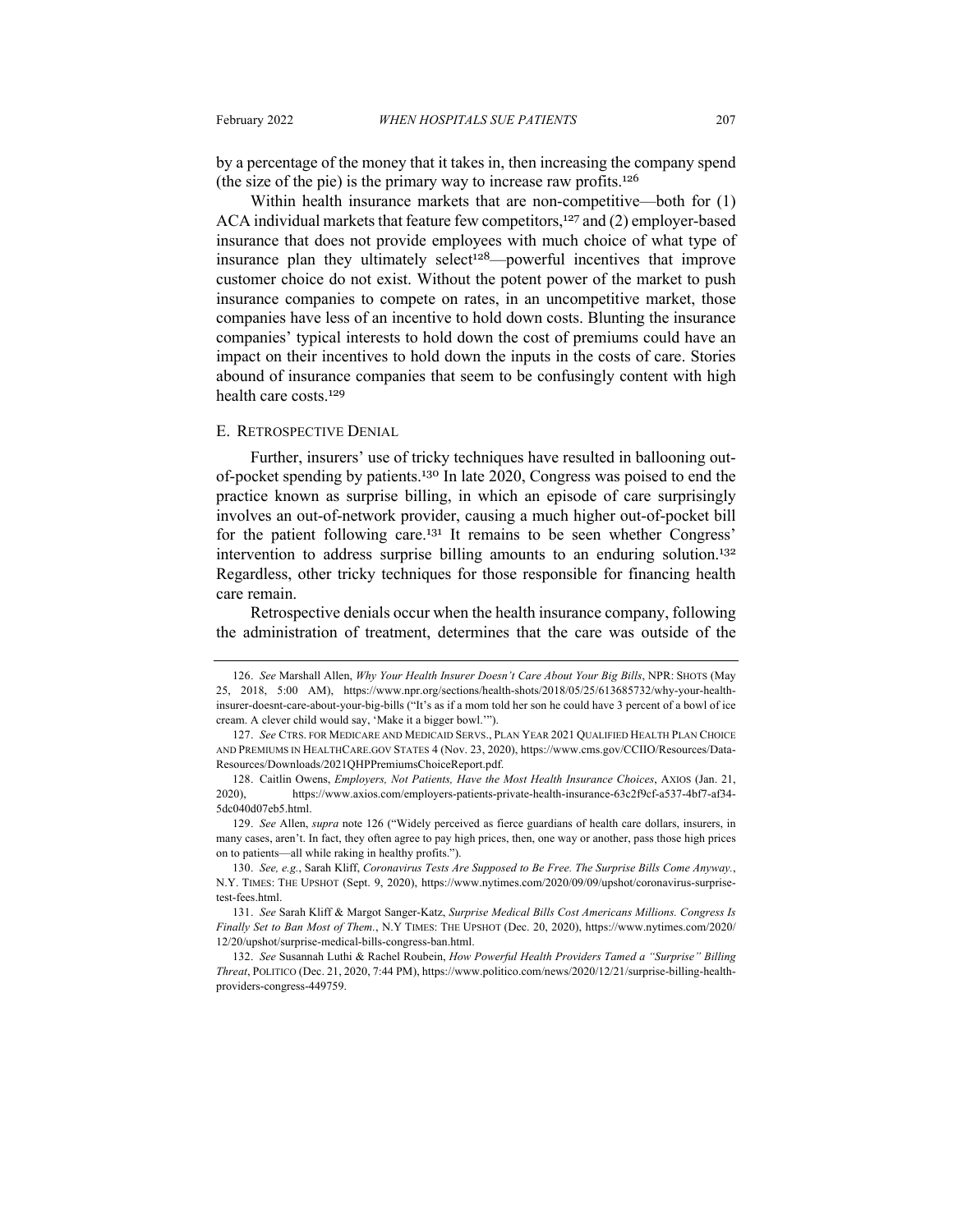health insurance contract's coverage scope.<sup>133</sup> These often follow a prior authorization, when an insurer gives preapproval, or certifies coverage, for a certain procedure or product.<sup>134</sup> Because prior authorizations can be timelimited, and because the prior authorization itself is not a promise to pay for a procedure, health insurance companies can "change their minds after the fact citing treatments as medically unnecessary upon further review, blaming how billing departments charged for the work or claiming the procedure was performed too long after approval was granted."<sup>135</sup>

Retrospective denials can also occur following care that did not require a prior authorization in the first place, with an insurer—after the care is provided—saying that it needed one after all.<sup>136</sup> Similarly, these denials can also occur where the insurance company—after care is received—determines that the procedure or product in question was not medically necessary.<sup>137</sup> These policies have been deployed following emergency department care, drawing the ire of emergency room physicians who argue that the policies will ultimately encourage patients to delay needed care.<sup>138</sup> Perhaps more odiously, however, is that patients are not made aware of these policies before they consent to care in the first place, leaving them stuck with a bill for an allegedly non-medically necessary medical intervention, and no way to pay for it.

#### II. LITIGATION AS STRATEGY

After arriving by ambulance at the emergency department, Susan Bradshaw lay on a gurney in her hospital gown with a surgical bonnet on her head, waiting to be wheeled into surgery to remove her appendix at a hospital near her home in Maitland, Florida. A woman in street clothes approached her. Identifying herself as the surgeon's office manager, she demanded that Bradshaw make her \$1,400 insurance payment before the surgery could proceed.

"I said, 'You have got to be kidding. I don't even have a comb,'" Bradshaw, a 68-year-old exhibit designer, told the woman on that night eight years ago. "I don't have a credit card on me."

<sup>133.</sup> John V. Jacobi, Tara Adams Ragone & Kate Greenwood, *Health Insurer Market Behavior After the Affordable Care Act: Assessing the Need for Monitoring, Targeted Enforcement, and Regulatory Reform*, 120 PENN ST. L. REV. 109, 130 (2015).

<sup>134.</sup> *See* Lauren Weber, *Health Insurers Can Use This Loophole to Push Pricy Medical Bills onto You, the Patient*, USA TODAY: HEALTH (Feb. 6, 2020, 5:00 AM), https://www.usatoday.com/story/news/health/2020/02/ 06/retrospective-denial-how-health-insurance-practice-works/4671935002.

<sup>135.</sup> *Id.*

<sup>136.</sup> *Id.*

<sup>137.</sup> *Id.* ("After the tests were performed, though, UnitedHealthcare told Pasagic it had deemed the tests medically unnecessary and would not pay for them.").

<sup>138.</sup> *See* Eli Richman, *Anthem's "Retrospective Denial" Policy for Emergency Care Puts Patients at Risk: Study*, FIERCE HEALTHCARE (Oct. 22, 2018, 4:48 PM), https://www.fiercehealthcare.com/payer/anthem-sretrospective-denial-policy-at-ers-puts-patients-at-risk-study.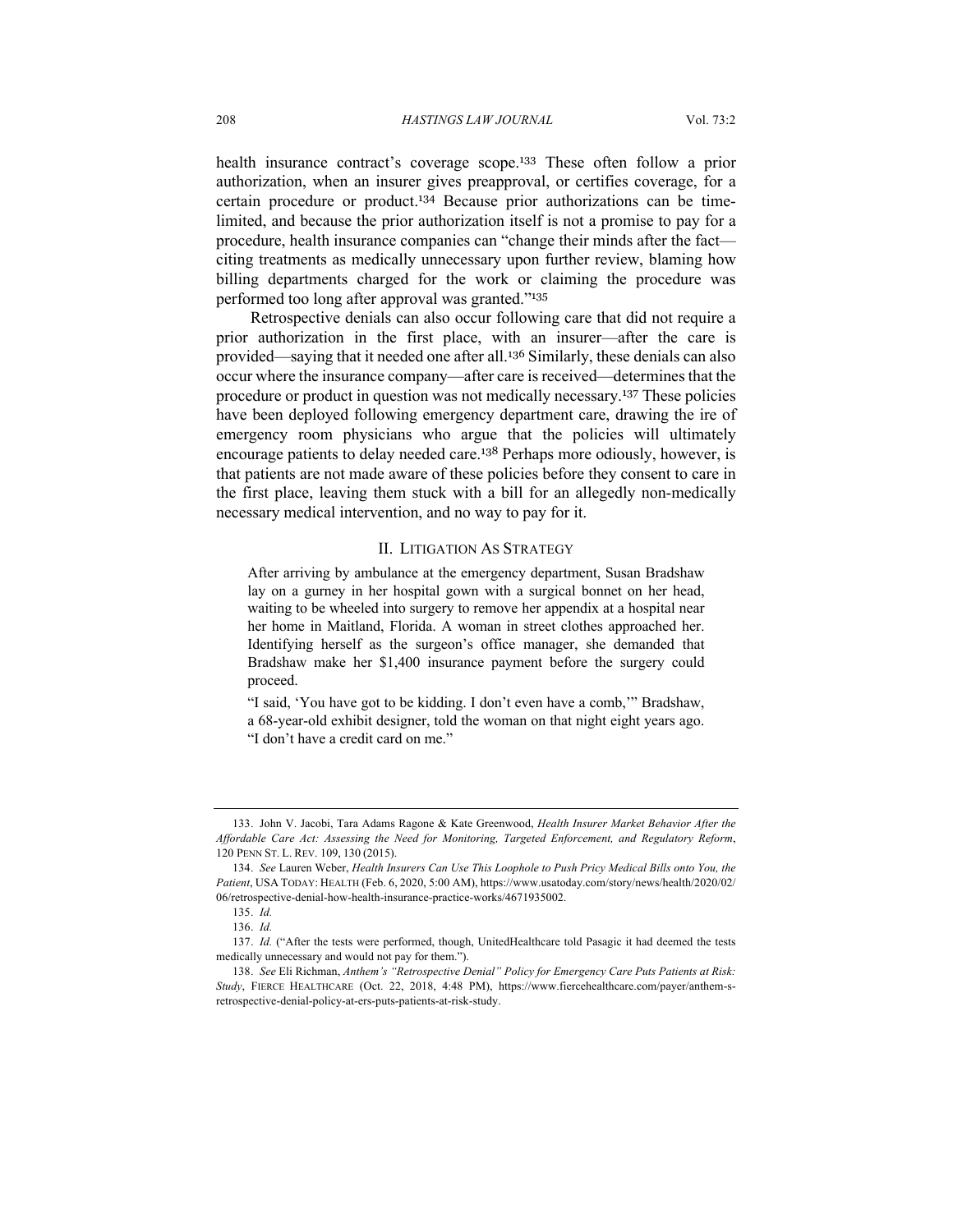The woman crossed her arms and Bradshaw remembers her saying, "You have to figure it out."<sup>139</sup>

#### A. BEFORE THE SUIT

Even though the courtroom is the setting of the most dramatic example of the hospital's effort to ensure collection on a hospital bill directly from an oftenunlawyered patient,<sup>140</sup> hospitals engage in less draconian efforts to protect their bottom lines. These efforts can begin before the patient leaves the hospital,<sup>141</sup> or even before its physicians have administered care to the patient.<sup>142</sup> It has become a strategic process with consequence, as hospitals have spent time on streamlining collections and focus on collecting money from the patient early on in the episode of care. In this vein, hospitals have engaged with patients, educating them about their responsibility to pay<sup>143</sup> or have assertedly sought to set up a payment arrangement.<sup>144</sup> Gone are the days when the hospital simply asks patients for money, replaced instead with a strategic plan that aggressively focuses on how to collect.<sup>145</sup>

One important consideration that hospitals have observed is that "patients are more likely to pay before or during a hospital visit rather than after."<sup>146</sup> "Payand-chase," which is defined by the practice of hospitals seeking payments after the patient is discharged, seems increasingly ineffective.<sup>147</sup> Hospitals now can "run the patient's credit card" and "set up payment plans at the bedside."<sup>148</sup>

143. *Improving the Patient Payment Experience*, 69 HEALTHCARE FIN. MGMT. 1, 2 (2015).

144. *See* Meyer, *supra* note 141 ("[A] growing number of hospitals are working aggressively with patients before procedures or before they leave the hospital to work out payment.").

148. *Improving the Patient Payment Experience*, *supra* note 143, at 3.

<sup>139.</sup> Michelle Andrews, *Doctors and Hospitals Tell Patients: Show Us the Money Before Treatment*, NPR (Dec. 7, 2016, 9:01 AM), https://www.npr.org/sections/health-shots/2016/12/07/504589131/doctors-andhospitals-tell-patients-show-us-the-money-before-treatment.

<sup>140.</sup> *See* Bram Sable-Smith, *A Wisconsin Hospital Promised to Stop Suing Most Patients During the Pandemic. Then It Filed 200 Lawsuits*., WIS. PUB. RADIO (Dec. 21, 2020, 5:15 PM), https://www.wpr.org/ wisconsin-hospital-promised-stop-suing-most-patients-during-pandemic-then-it-filed-200-lawsuits ("Gummow navigated the lawsuit without a lawyer, believing she could not afford one. Most debt defendants lack legal representation and don't appear in court," resulting in a default judgment for the hospital).

<sup>141.</sup> *See* Harris Meyer, *Hospitals Get More Proactive About Bill Collection as Patients' Ability to Pay Deteriorates*, MOD. HEALTHCARE (June 28, 2016, 1:00 AM), https://www.modernhealthcare.com/article/ 20160628/NEWS/160629910/hos…active-about-bill-collection-as-patients-ability-to-pay-deteriorates.

<sup>142.</sup> *See* Susan Morse, *Hospitals Increasingly Using Credit Checks to Understand Whether Patients Will Pay*, HEALTHCARE FIN. NEWS (Mar. 16, 2016), https://www.healthcarefinancenews.com/news/hospitalsincreasing-using-credit-checks-understand-whether-patients-will-pay.

<sup>145.</sup> *See* Jane A. Berkebile, *Creating a Positive Culture for Collections*, 67 HEALTHCARE FIN. MGMT. 100, 101 (2013), https://pubmed.ncbi.nlm.nih.gov/24050060.

<sup>146.</sup> Melanie Evans, *Cash Is King: More Hospitals and Systems Are Using Credit Scores and Financial Records in Collection Strategies—and They're Asking Patients to Pay Upfront*, MOD. HEALTHCARE (Aug. 17, 2009), https://www.modernhealthcare.com/article/20090817/NEWS/908149996/cash-is-king.

<sup>147.</sup> *See* Julie Spitzer, *A New Patient Engagement Model for Payment Collection*, BECKER'S HOSP. REV. (Oct. 25, 2017), https://www.beckershospitalreview.com/finance/a-new-patient-engagement-model-forpayment-collection.html (noting that "providers have to figure out how to get medical bills to be a priority for consumers, and then, they must figure out how to create a sustainable collection model").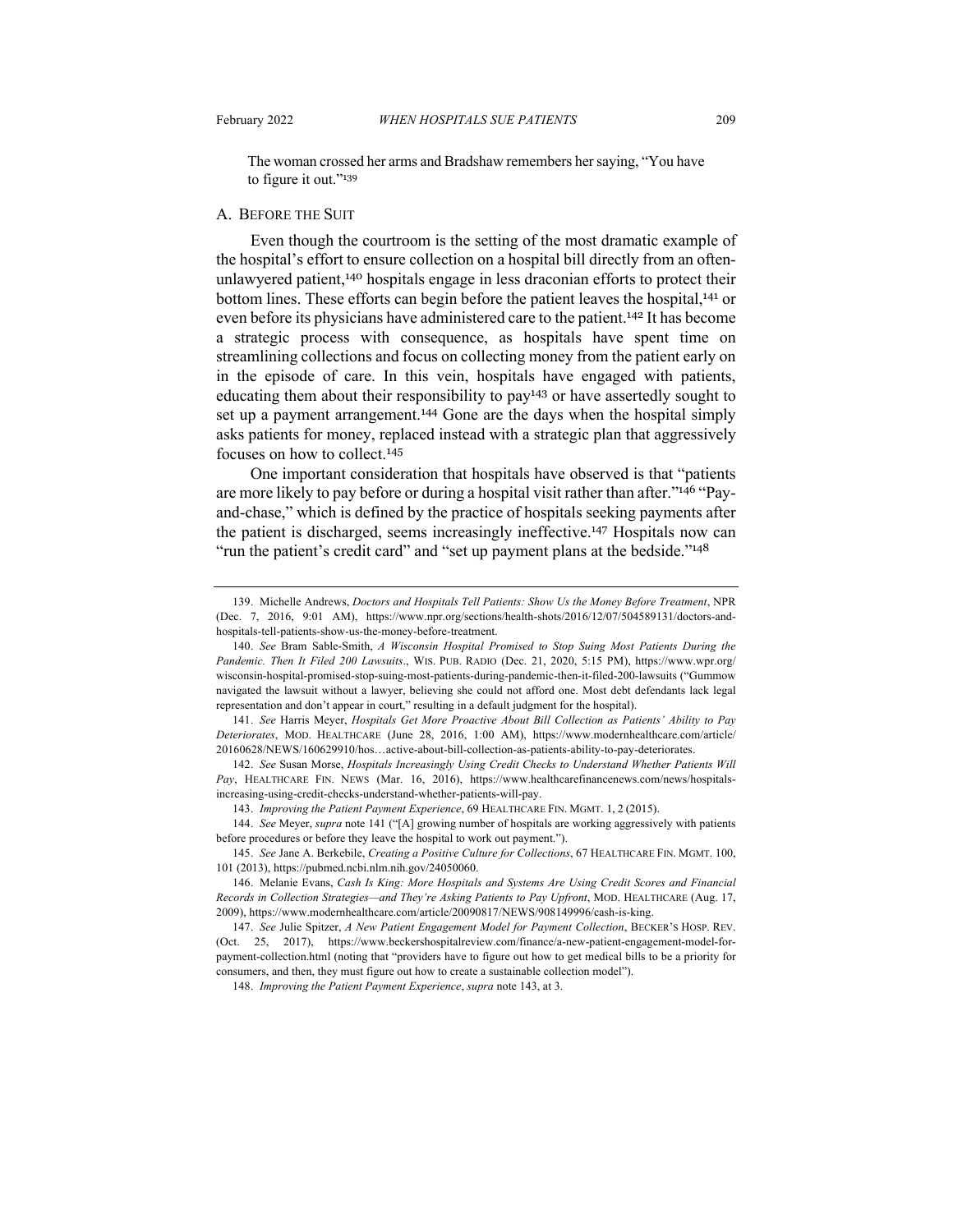"Imagine," says one hospital revenue director, "if patients could pay their healthcare bills like they pay their hotel bills  $\dots$ . Once the care episode concludes and the insurance claim is adjudicated, the hospital would charge the patient's credit card for the remaining balance and e-mail a receipt."<sup>149</sup> One wonders which patients, exactly, would be clamoring for such a system. Another hospital executive has noted that if patients feel as though a hospital payment system "is straightforward and easy," then it "can give the provider an advantage over the competition."<sup>150</sup> As if patients choose hospitals for their ease of billing practices.

Unsurprisingly, hospitals have gotten increasingly creative in their efforts. A hospital in Virginia mails bills "under the name of its own collections arm . . . which exists only on letterhead," based on a belief that patients are most likely to pay bills that "stand out from hospital bills."<sup>151</sup> Analysts have also encouraged that hospitals adopt a so-called "propensity payment model, which calculates the odds a patient will pay," based on "balance due, past behavior, and demographics."<sup>152</sup> This can assist the hospital in figuring out where to direct its focus when collecting.

Hospitals have also used credit checks to identify the likelihood that a patient is able to pay for a hospital bill.<sup>153</sup> In-depth and seemingly intrusive checks, including "lifestyle choices, such as frequent pizza purchases, cigarette buying habits, a fall-off in buying prescription drug refills or a lack of vehicle registration[,]" can also be utilized.<sup>154</sup> Hospital vendors reportedly look into patients' social media presences, health choices, and purchase histories.<sup>155</sup> These efforts can identify who needs access to hospitals' financial assistance programs.<sup>156</sup> They can also identify who is an insured patient with the ability to pay.<sup>157</sup>

Some big players in the hospital industry have even gotten involved in the lucrative business of debt collection.<sup>158</sup> Subsidiaries of large for-profit hospital

<sup>149.</sup> *Id.* at 4.

<sup>150.</sup> *Id.* at 3. "Patient balances stand to grow in the future, and hospitals will be continuing their efforts to capture money efficiently and effectively. Payment plans are also probably going to get bigger and more creative. I can even see payment processes becoming similar to those in other service industries." *Id.* at 4.

<sup>151.</sup> Evans, *supra* note 146.

<sup>152.</sup> Spitzer, *supra* note 147.

<sup>153.</sup> *See* Morse, *supra* note 142.

<sup>154.</sup> *Id.*

<sup>155.</sup> *Id.*

<sup>156.</sup> *See* Beth Kutscher, *Patient-Friendlier Financing? Hospitals and Vendors Tout New No-Interest Payment Plans*, MODERN HEALTHCARE (June 2, 2014); *see also* Evans, *supra* note 146 ("Credit scores also allow hospitals to triage unpaid bills and focus collection efforts on those most likely to pay when reminded.").

<sup>157.</sup> *See* Evans, *supra* note 146 ("It is insured patients with available resources who Fleischer says she hopes to target with earlier credit screening . . . . Without a down payment, 'you're choosing not to have your healthcare today because you're choosing not to pay your financial obligation,['] Fleischer says.").

<sup>158.</sup> *See* John Tozzi, *A Hospital Giant Discovers that Collecting Debt Pays Better than Curing Ills*, BLOOMBERG (Dec. 18, 2017, 2:00 AM PST), https://www.bloomberg.com/news/features/2017-12-18/ahospital-giant-discovers-that-collecting-debt-pays-better-than-curing-ills.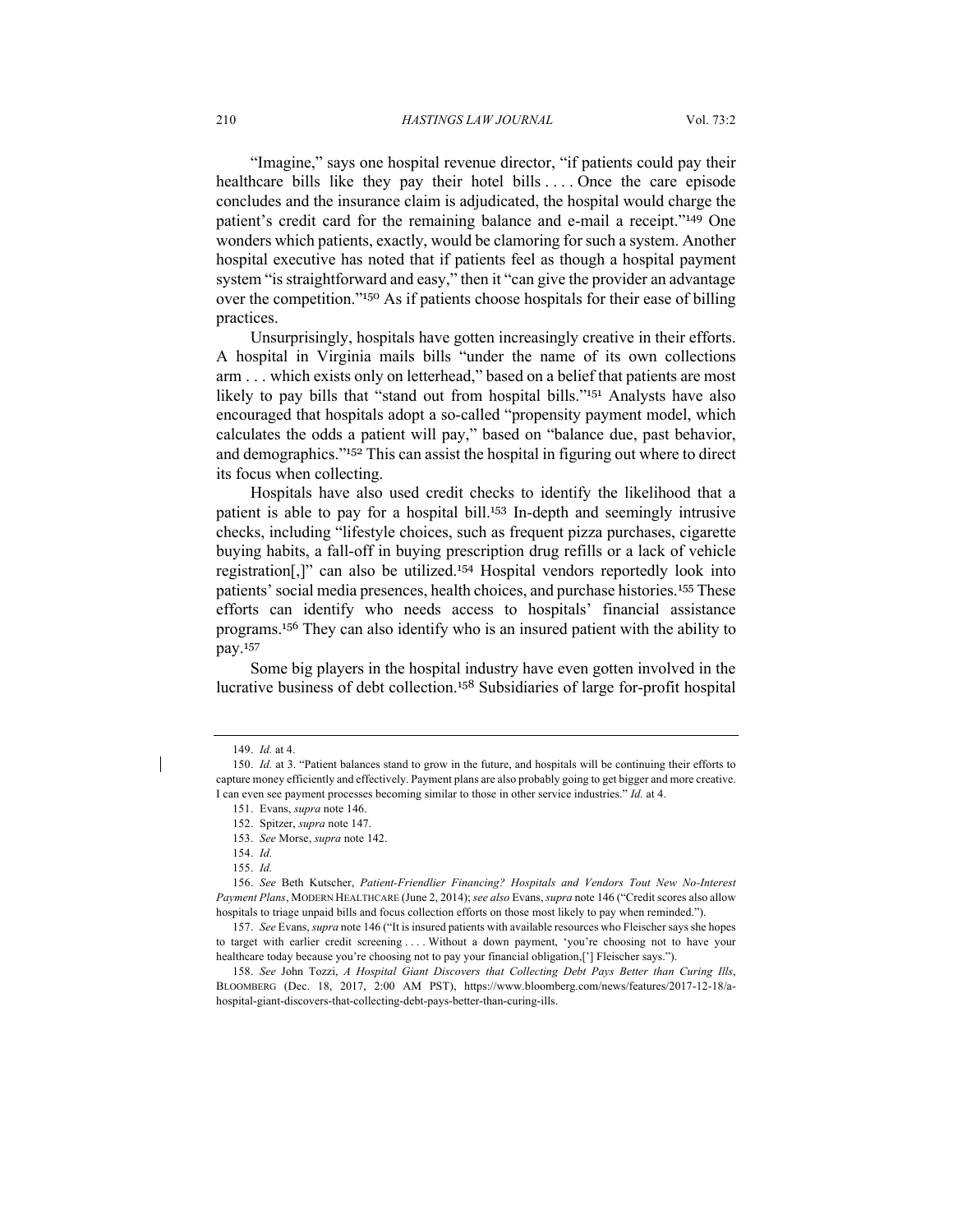chains like HCA Healthcare and Tenet Healthcare operate profitably within the debt collection world.<sup>159</sup> Still, other hospitals sell their debt to buyers, perhaps because they "don't want their good names associated with aggressive debtcollection tactics."<sup>160</sup>

When hospitals demand up-front payment, patients are too often left scrambling. In order to satisfy the hospital's ask, patients enter into monthly payment plans or an arrangement, for example, that they will use recently disbursed graduate student loans or a friend's credit card for a hysterectomy or appendix removal.<sup>161</sup> According to a recent survey, one in eight Americans had to borrow money to afford health care, amounting to \$88 billion in borrowed funds.<sup>162</sup> And as of 2017, 43 million Americans owed \$75 billion in past-due medical debt.<sup>163</sup> It is no wonder that 45% of Americans worry that they could be bankrupted by a medical emergency.<sup>164</sup>

Nonetheless, seemingly marrying this inability to pay with the hospitals' desire to collect quickly, a particularly attractive option for hospitals seems to be encouraging patients to open credit cards to pay for medical care, enticing them with a  $0\%$  interest rate<sup>165</sup> or other payment plans featuring loans.<sup>166</sup> Credit cards may allow the hospital to either get paid immediately<sup>167</sup> or to receive a down payment.<sup>168</sup> Adopting these payment plans has led to greater collections by hospitals.<sup>169</sup> But patients need to be very careful. Missing payments can damage one's credit score.<sup>170</sup>

<sup>159.</sup> *Id.*

<sup>160.</sup> Olga Khazan, *What Happens When You Don't Pay a Hospital Bill*, THE ATLANTIC (Aug. 28, 2019), https://www.theatlantic.com/health/archive/2019/08/medical-bill-debt-collection/596914 (documenting the lengths debt collection agencies undertaken to collect on medical debt, including resorting to LinkedIn requests).

<sup>161.</sup> *See* Andrews, *supra* note 139.

<sup>162.</sup> Tami Luhby, *Americans Borrow \$88 Billion Annually to Pay for Health Care, Survey Finds*, CNN (Apr. 2, 2019, 12:28 AM), https://www.cnn.com/2019/04/02/health/health-care-costs-borrowing/index.html.

<sup>163.</sup> Tozzi, *supra* note 158.

<sup>164.</sup> *The U.S. Healthcare Cost Crisis*, GALLUP, https://news.gallup.com/poll/248081/westhealth-gallup-ushealthcare-cost-crisis.aspx (last visited Jan. 24, 2022).

<sup>165.</sup> *See* Kutscher, *supra* note 156.

<sup>166.</sup> *See* Jeff Lagasse, *Healthcare Turns to Zero-Interest Loans to Give Patients a Better Reason to Pay*, HEALTHCARE FIN. NEWS (May 3, 2017), https://www.healthcarefinancenews.com/news/healthcare-turns-zerointerest-loans-give-patients-better-reason-pay.

<sup>167.</sup> *See* OFF. OF THE MINN. ATT'Y GEN., HEALTH CARE CREDIT CARDS, https://www.ag.state.mn.us/ Brochures/pubHealthCareCreditCards.pdf (last visited Jan. 24, 2022) ("When a patient charges services on a health care credit card, the clinic is paid right away by the credit card company, even if the services are to be delivered in the future."); Ellen Cannon, *Medical Credit Cards Are Costly If You're Not Careful*, NERDWALLET (Apr. 12, 2017), https://www.nerdwallet.com/article/credit-cards/medical-credit-card.

<sup>168.</sup> *See* Lagasse, *supra* note 166.

<sup>169.</sup> *Id.*

<sup>170.</sup> *See* Jo Ling Kent & Michael Cappetta, *Some Hospitals Will Now Offer You an Interest-Free Loan*, NBC NEWS (May 25, 2017, 1:10 PM PST), https://www.nbcnews.com/business/business-news/some-hospitalswill-now-offer-you-interest-free-loan-n764236 ("If patients take out a loan from the hospital, reading the fine print is essential—failing to make payments could result in fines and penalties, as well as damage to credit scores.").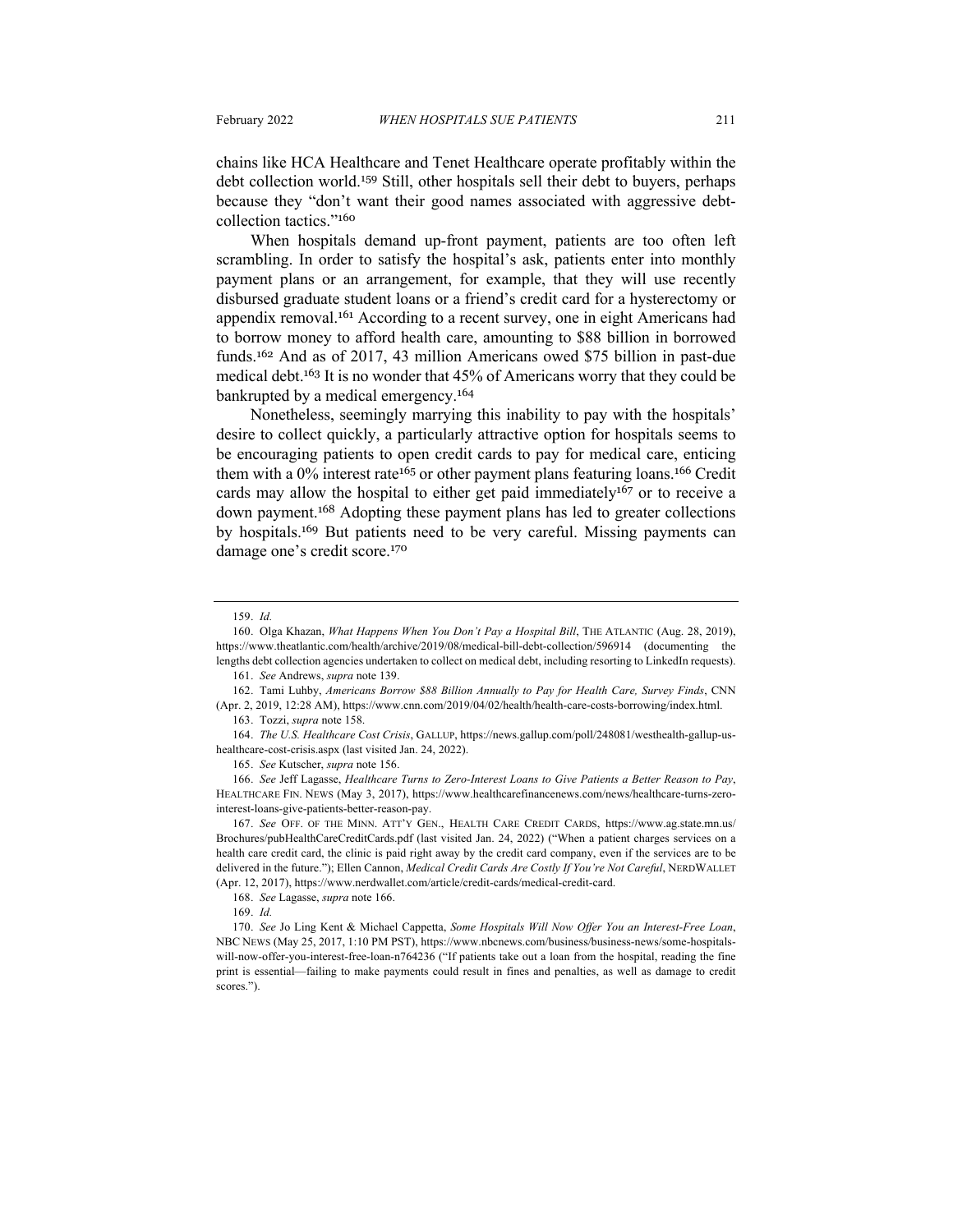212 *HASTINGS LAW JOURNAL* Vol. 73:2

For instance, CareCredit, a common credit card option for patients,<sup>171</sup> says it is accepted by more than 225,000 providers across the United States.<sup>172</sup> Its website notes that the card can be used at hospital and surgical centers and for labs, imaging and radiology, pharmacy, and specialty care.<sup>173</sup> According to the company website, the cards offer no-interest financing for short-term payoffs (up to 24 months) "when [the patient] make[s] the minimum monthly payments and pay[s] the full amount due by the end of the promotional period."<sup>174</sup>

Longer-term financing, ranging in length from 24- to 60-month periods, offers interest rates between 14.9% and 17.9%. <sup>175</sup> Failure to pay off the full amount by the end of the promotional period results in the addition of deferred interest (with a reported interest rate of 26.99%) to the amount owed.<sup>176</sup> Failure to maintain payments or to satisfy the debt negatively affects the borrower's credit score.<sup>177</sup>

According to CareCredit, customers are "using their card for copayments, deductibles, and prescriptions as out-of-pocket costs continue to rise."<sup>178</sup> While this financing plan may work for some patients, the patient is financing the cost of their care and will likely be responsible for interest if unable to pay off the full balance. This creates a situation in which, because the patient is unable to pay for the deductible, for instance, they seek to spread out the bill over time to be better able to satisfy it. This financing lifeline can quickly become a highwire act.

#### B. FROM PATIENT TO DEFENDANT

Even though the number of hospitals pursing aggressive litigation techniques is small<sup>179</sup> and many hospitals have reportedly wound down their litigious behavior,<sup>180</sup> reports suggest that some have continued to sue to collect

<sup>171.</sup> *See* Evans, *supra* note 146. According to its website, CareCredit has over 11 million customers. *About CareCredit*, CARECREDIT, https://www.carecredit.com/about (last visited Jan. 24, 2022).

<sup>172.</sup> *What Makes CareCredit Different*, CARECREDIT, https://www.carecredit.com/howcarecreditworks/ prospective (last visited Jan. 24, 2022).

<sup>173.</sup> *Using CareCredit at Hospitals and Surgical Centers*, CARECREDIT, https://www.carecredit.com/ surgery-centers (last visited Jan. 24, 2022).

<sup>174.</sup> *What Makes CareCredit Different*, *supra* note 172.

<sup>175.</sup> *Id.*

<sup>176.</sup> Morse, *supra* note 142*.*

<sup>177.</sup> *See* Casey Bond & Chris Kissell, *Medical Credit Cards: Should You Apply?*, U.S NEWS & WORLD REP. (Feb. 20, 2020), https://creditcards.usnews.com/articles/what-is-a-medical-credit-card.

<sup>178.</sup> *About CareCredit*, *supra* note 171.

<sup>179.</sup> *See* Tara Bannow, *Few Hospitals Aggressively Sue Patients to Pay Bills*, MODERN HEALTHCARE (Oct. 5, 2019, 1:00 AM), https://www.modernhealthcare.com/revenue-cycle/few-hospitals-aggressively-sue-patientspay-bills.

<sup>180.</sup> *Id.*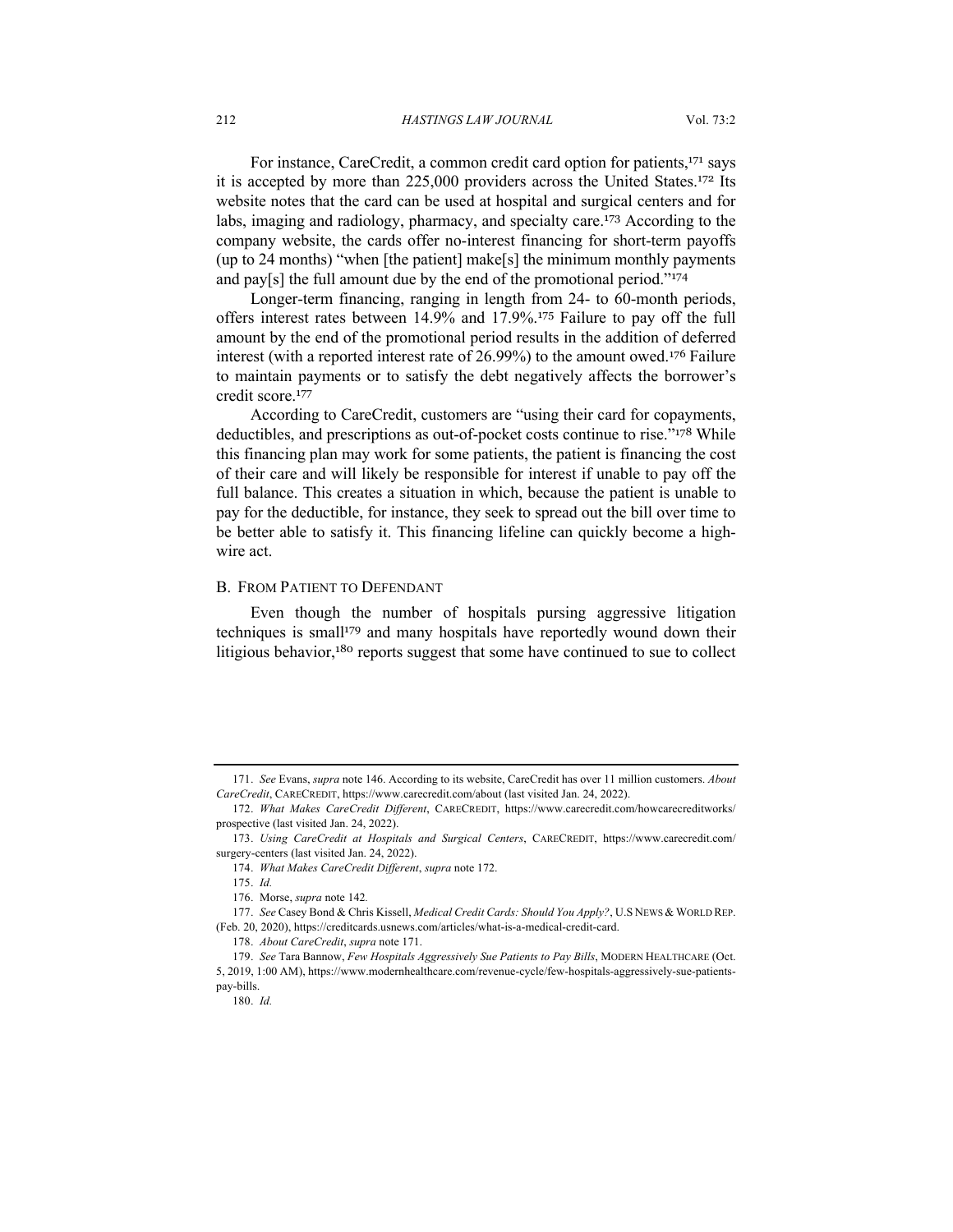for unpaid medical bills, even during the pandemic.<sup>181</sup> These stories are as shocking as they are harrowing.<sup>182</sup>

Northwell Health, which reversed its legal strategy in January 2021, pledging that "it would stop suing patients during the pandemic and would rescind all legal claims it filed in 2020," had sued 14,000 patients from 2015 to 2019.<sup>183</sup> Similarly, Ballad Health has filed more than 44,000 lawsuits against patients since 2009.<sup>184</sup>

These reports of lawsuits include a number of conscience-shocking stories, from a health system that has placed a lien on a home to secure payment for \$164,000 following an emergency surgery,<sup>185</sup> to one that has sued a mom of four children for the \$2,498 that she owed following a teenager's back surgery,<sup>186</sup> to another that has seized about 25% of its former patient's paycheck, making her unable to pay rent following treatment she received after a fall, a car accident, and other maladies.<sup>187</sup> Further, an undergraduate student had his student registration blocked because he was unable to pay for care he received at the university health center.<sup>188</sup> Another has attracted attention for its new policy that it would end litigation against *even its own employees* for their medical bills that it is owed.<sup>189</sup>

The claims against defendants give the hospital an entry point into the judicially-enforced debt collection process.<sup>190</sup> Indeed, given that "patients typically don't show up to their court date," default judgments against the defendant allow the hospitals "to start garnishing their patients' wages" and apply liens to personal property.<sup>191</sup> According to a study in the Journal of the American Medical Association, 36% of Virginia hospitals sued their patients or

187. *See* Alex MacGillis, *One Thing the Pandemic Hasn't Stopped: Aggressive Medical-Debt Collection*, PROPUBLICA (Apr. 28, 2020, 2:05 PM), https://www.propublica.org/article/one-thing-the-pandemic-hasntstopped-aggressive-medical-debt-collection.

<sup>181.</sup> *See* Caitlin Owens, *Hospitals Still Suing Patients in Coronavirus Hotspots*, AXIOS (Aug. 21, 2020), https://www.axios.com/hospitals-lawsuits-patients-coronavirus-7133bf3e-4fab-4880-93ff-246ec0c4b0fc.html.

<sup>182.</sup> *See, e.g.*, Hancock & Lucas, *supra* note 6 (noting that the University of Virginia Health System sued patients more than 36,000 times from 2012 to 2018 for a total of \$106 million); Sarah Kliff, *With Medical Bills Skyrocketing, More Hospitals Are Suing for Payment*, N.Y. TIMES (July 20, 2021), https://www.nytimes.com/ 2019/11/08/us/hospitals-lawsuits-medical-debt.html (noting that Ballad hospital system filed "at least 44,000 lawsuits from 2009 to 2019").

<sup>183.</sup> Kliff, *supra* note 182 (Northwell was found to have "sued patients far more often than any other hospital chain").

<sup>184.</sup> *Id.*

<sup>185.</sup> Hancock & Lucas, *supra* note 6*.*

<sup>186.</sup> Kliff, *supra* note 182.

<sup>188.</sup> *See* Hancock & Lucas, *supra* note 6.

<sup>189.</sup> *See* Wendi C. Thomas & Deborah Douglas, *"Humbled": Nonprofit Christian Hospital Dials Back Aggressive Debt Collection and Raises Wages After Our Investigation*, PROPUBLICA (July 30, 2019, 6:28 PM), https://www.propublica.org/article/methodist-le-bonheur-healthcare-debt-collection-raised-wages-policychange-after-mlk50-propublica-investigation.

<sup>190.</sup> *See* Michael Barbaro, *Why So Many Hospitals Are Suing Their Patients*, N.Y. TIMES: THE DAILY PODCAST (Dec. 2, 2019), https://www.nytimes.com/2019/12/02/podcasts/the-daily/medicare.html. 191. *Id.*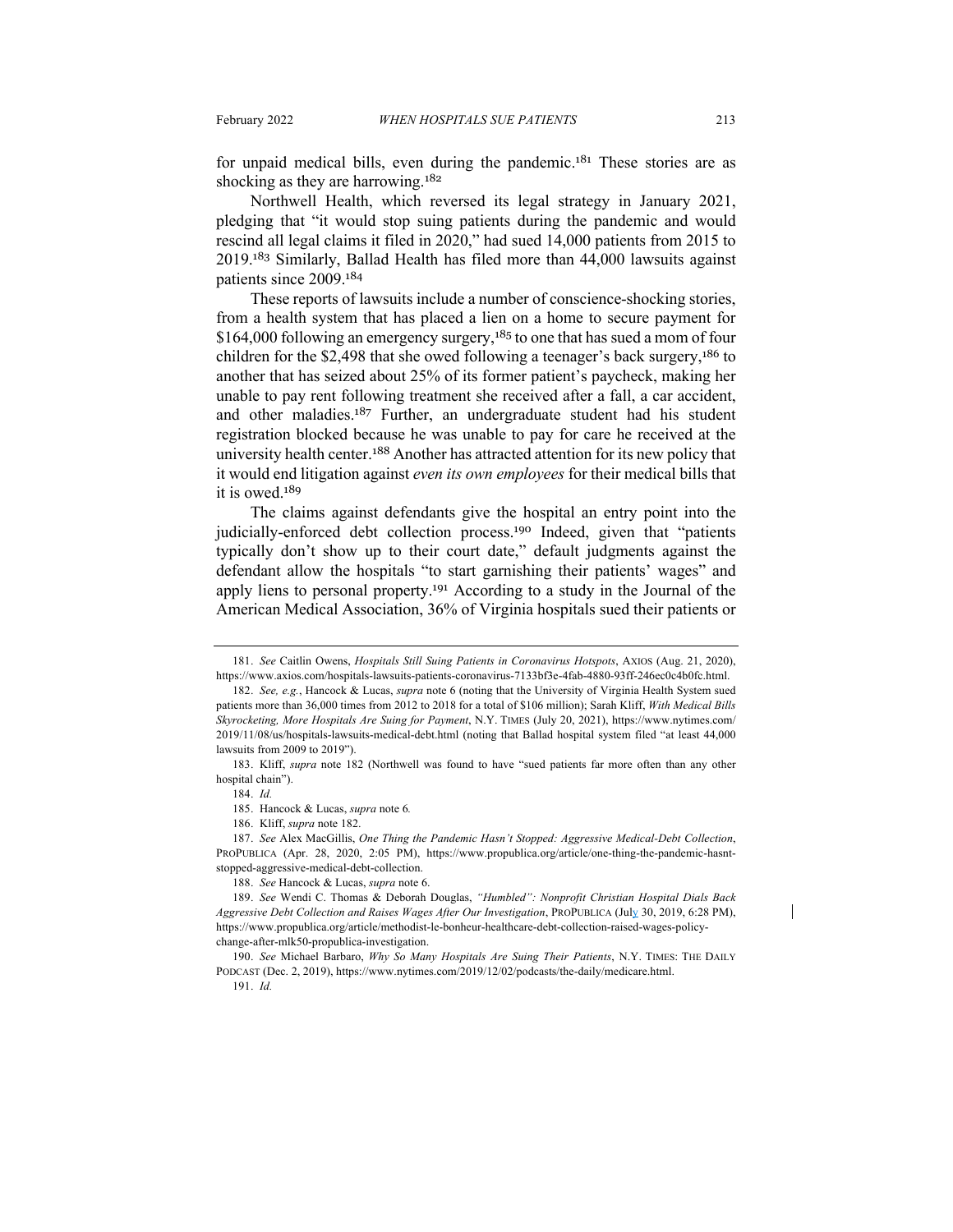garnished their patients' wages in 2017.<sup>192</sup> Of the hospitals that sued or garnished, 71% were non-profit hospitals.<sup>193</sup>

That hospitals are suing patients for uncollected bills can be warily treated as just another step in, or yet another example of, the failure of the for-profit American health care system. For their part, hospitals can argue that they need to collect on bills to sustain their business models. And for some, particularly those in dire financial straits given their states' inability to expand the Medicaid program under the ACA<sup>194</sup> and the current public health crisis,<sup>195</sup> the fact that they have to turn to litigation against their own patients, is demonstrative of a broken public financial system. In other words, hospitals may argue that all of this is not their fault.<sup>196</sup>

When asked why they sue patients, hospitals generally raise two arguments: first, the lawsuits are necessary to prevent patients from skipping out on bills that they have fairly incurred,<sup>197</sup> and second, the lawsuits are of the patient's making because of some failure to avail themselves of the financial assistance that all hospitals provide. These both give the impression that the hospital really has no choice but to sue their patients.

Northwell Health, a focus of reporting by *The New York Times* for filing thousands of lawsuits against its patients even after the start of the COVID-19 pandemic, has made this argument.<sup>198</sup> Northwell's chief business strategy officer was reported to have defended the lawsuits, arguing that the health system was owed the bills, and had a right to collect.<sup>199</sup> "We have no interest in pursuing these cases legally," he said, explaining that "[i]t's not what we want to do."<sup>200</sup> And "[u]nfortunately, in some cases, they're not leaving us much of an option."<sup>201</sup> One may assume he is intimating that patients are not giving the hospital system any choice but to sue them because they are not paying for their care.

<sup>192.</sup> William E. Bruhn, Lainie Rutkow, Pieqi Wang, Stephen E. Tinker, Christine Fahim, Heidi N. Overton & Martin A. Makary, *Prevalence and Characteristics of Virginia Hospitals Suing Patients and Garnishing Wages for Unpaid Medicaid Bills*, 322 J. AMER. MED. ASS'N. 691, 692 (2019).

<sup>193.</sup> *Id.*

<sup>194.</sup> *See* Ge Bai & Gerard F. Anderson, *COVID-19 and the Financial Viability of US Rural Hospitals*, HEALTH AFFS. (July 1, 2020), https://www.healthaffairs.org/do/10.1377/hblog20200630.208205/full.

<sup>195.</sup> *See* Lauren Coleman-Lochner, John Tozzi, & Jeremy Hill, *Virus Pushes America's Hospitals to the Brink of Financial Ruin*, BLOOMBERG (May 8, 2020, 2:00 PM PST), https://www.bloomberg.com/news/ articles/2020-05-08/virus-pushes-america-s-hospitals-to-the-brink-of-financial-ruin (noting that hospitals were expected to post losses of more than \$200 billion by the end of June 2020).

<sup>196.</sup> *See* Brian M. Rosenthal, *One Hospital System Sued 2,500 Patients After Pandemic Hit*, N.Y. TIMES (Oct. 4, 2021) https://www.nytimes.com/2021/01/05/nyregion/coronavirus-medical-debt-hospitals.html.

<sup>197.</sup> *See* Blake Farmer, *It's Not Just Hospitals that Sue Patients Who Can't Pay*, KAISER HEALTH NEWS (Feb. 21, 2020), https://khn.org/news/its-not-just-hospitals-that-sue-patients-who-cant-pay.

<sup>198.</sup> Rosenthal, *supra* note 196*.*

<sup>199.</sup> *Id.*

<sup>200.</sup> *Id.*

<sup>201.</sup> *Id.*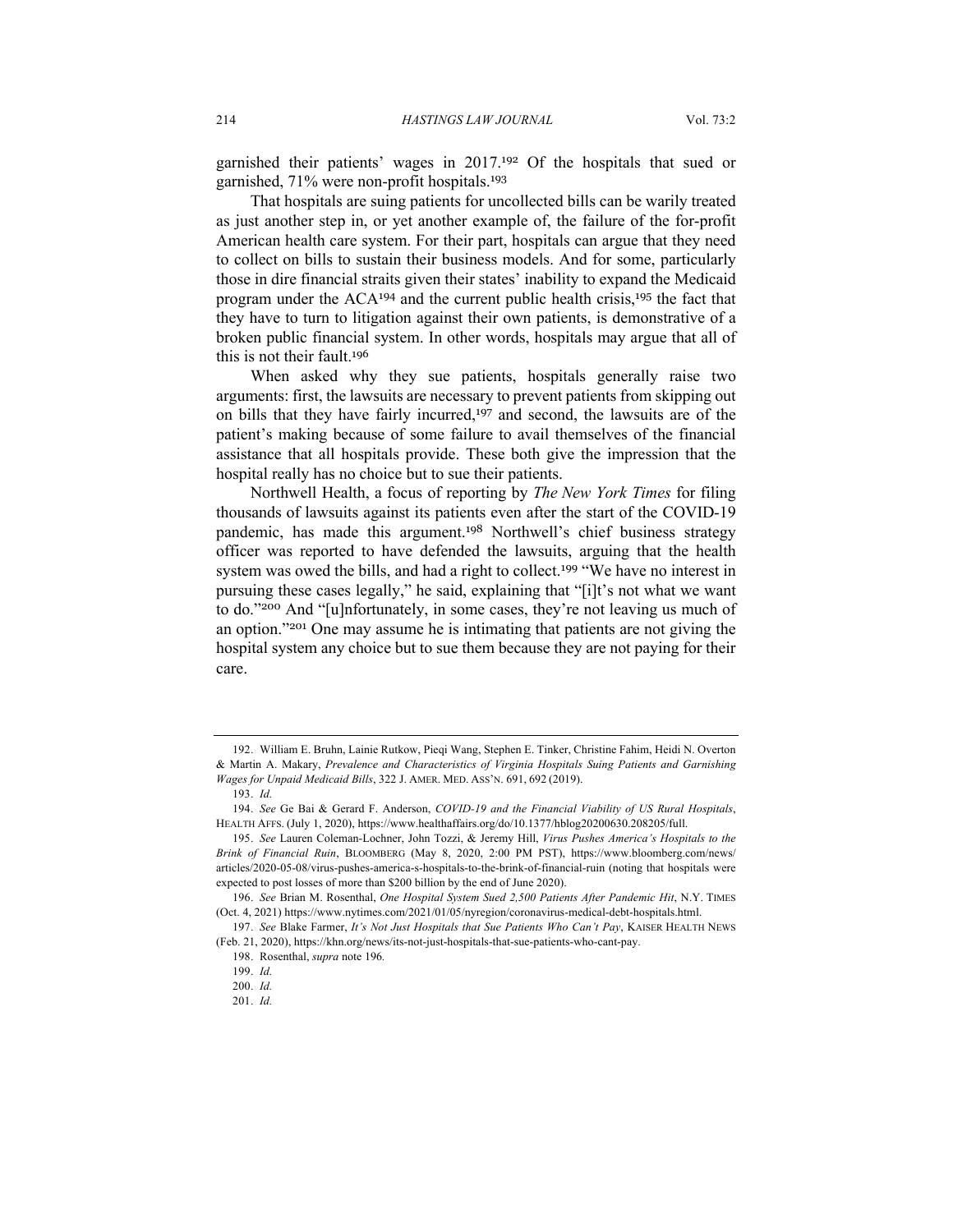A similar statement has been shared by Community Health Systems, noting that "[s]ometimes legal action is the only path through which patients will engage in a conversation about the amount they owe for healthcare services that have already been provided."<sup>202</sup> Methodist Le Bonheur, which sued more than 8,000 patients from 2014 to 2018, has stated that "[o]utstanding patient debts are only sent to collections and then to court as a very last resort, and only after continued efforts to work with the patients have been exhausted."203

Ballad Health is another hospital network that has pursued a strategy of suing its patients.<sup>204</sup> Tracking Northwell, its vice president for system innovation was quoted as saying that Ballad is "only pursuing patients who have the means to pay but choose not to pay."<sup>205</sup> Similarly, Carlsbad Medical Center was also highlighted as a hospital that has adopted a similarly aggressive strategy, filing more than 3,000 lawsuits from 2015 to 2019.<sup>206</sup> Carlsbad's CEO stated:

'We sue less than one percent of the patients who receive care at our hospital . . . . Litigation is always the last resort when our hospital attempts to collect what it is owed for the services we provide. Before initiating a collection suit against anyone, we make multiple attempts—usually trying to contact our patients ten to twelve times—to offer manageable payment plans and additional discounts off of already discounted charges. In many cases, patients do not respond to our calls or letters.'<sup>207</sup>

Other spokespeople for hospitals have highlighted the fact that financial assistance is available for patients.<sup>208</sup>

Typically, patients receive more than a dozen contacts via mail or phone call along with multiple opportunities to file for medical or financial hardship. At all points in that process, patients are encouraged to speak with financial counselors; their bills will be forgiven if they can show financial hardship or inability to pay.<sup>209</sup>

<sup>202.</sup> Owens, *supra* note 181.

<sup>203.</sup> Wendi C. Thomas, *The Nonprofit Hospital that Makes Millions, Owns a Collection Agency and Relentlessly Sues the Poor*, PROPUBLICA (June 27, 2019, 6:00 AM), https://www.propublica.org/article/ methodist-le-bonheur-healthcare-sues-poor-medical-debt.

<sup>204.</sup> Kliff, *supra* note 182.

<sup>205.</sup> *Id.*

<sup>206.</sup> Laura Beil, *As Patients Struggle with Bills, Hospital Sues Thousands,* N.Y TIMES (Dec. 2, 2019), https://www.nytimes.com/2019/09/03/health/carlsbad-hospital-lawsuits-medical-debt.html.

<sup>207.</sup> Elizabeth Cohen & John Bonifield, *When Some Patients Don't Pay, This Hospital Sues*, CNN: HEALTH (Sept. 10, 2019, 5:51 PM), https://www.cnn.com/2019/09/10/health/carlsbad-new-mexico-hospitaleprise/index.html; *see also* Owens, *supra* note 181 (presenting the Community Hospital Systems statement that notes "[l]egal action is always the last avenue considered").

<sup>208.</sup> *See* MacGillis, supra note 187.

<sup>209.</sup> *Id.*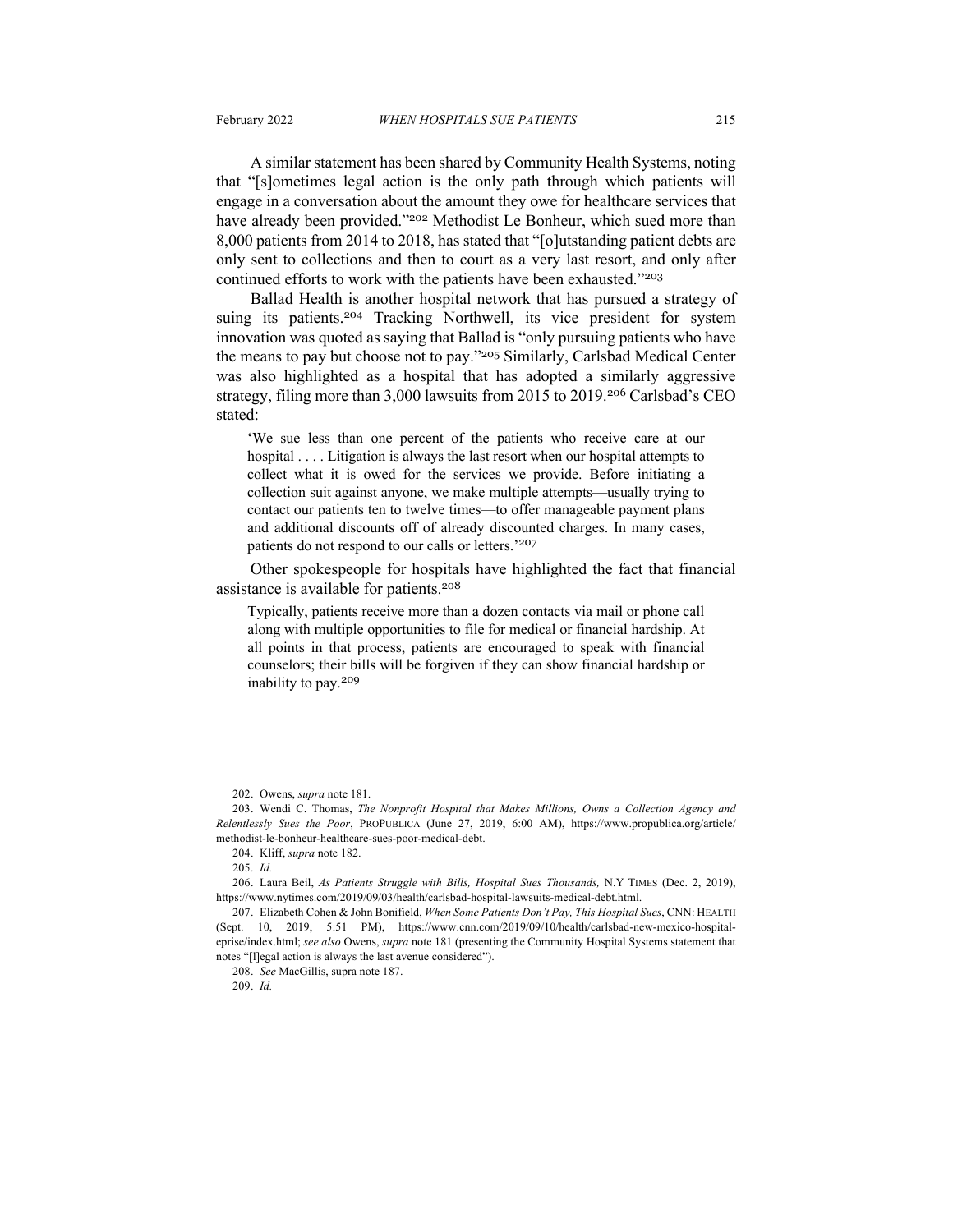According to hospitals, patients "have to cooperate" and must "give [them] the information to confirm what they wrote on their application [for financial assistance]."<sup>210</sup>

The arguments that hospitals' lawsuits and garnishing wages are "a last resort" have been raised for years, as hospital lawsuits continue to garner attention.<sup>211</sup> Unfortunately, it appears that these lawsuits—in which a publiclymissioned institution seeks to plug a public funding hole by targeting the very people who the benefit of public financing is designed to help—is not cabined to the health care space. Recent reporting has spotlighted public housing associations turning to litigation to recover unpaid rent, $2^{12}$  and school districts suing families for unpaid textbook<sup>213</sup> and school fees.<sup>214</sup>

#### III. A SIGNAL OF CATASTROPHIC FAILURE

Regardless of the success of the credit card and debt collection market and notwithstanding the statements of hospital CEOs, that hospitals have moved toward litigation signals a catastrophic failure in the financing of American health care. It demonstrates the misfit and tragic ultimate consequence of the consumer-based paradigm in the industry. It also spotlights the failure of law and policy to adeptly and sufficiently intervene to prevent the worst of a fragmented, for-profit system from hurting patients. And, on a fundamental level, it lays bare the absence of any moral tethering from what hospitals do—

213. Similar reporting has shone a spotlight on Mishawaka, Indiana, and its school district that is suing students' families for unpaid textbook fees. As was reported:

<sup>210.</sup> Jenny Gold, *Sued Over an \$1,800 Hospital Bill*, KAISER HEALTH NEWS (Apr. 27, 2012), https://khn.org/news/charity-care-nonprofit-hospitals-patient-debt (presenting the story of a patient being threatened with a lawsuit for bills following prenatal visits).

<sup>211.</sup> *Id.*

<sup>212.</sup> As has been reported, and in a hard-to-believe turn, there are examples of public housing associations turning to litigation—against residents who qualify for public housing—to "bolster rent collection." Danielle Ohl, Talia Buford & Beena Raghavendran, *She Was Sued over Rent She Didn't Owe. It Took Seven Court Dates to Prove She Was Right.*, PROPUBLICA (Aug. 25, 2020, 5:00 AM), https://www.propublica.org/article/she-wassued-over-rent-she-didnt-owe-it-took-seven-court-dates-to-prove-she-was-right. According to recent reporting, in Annapolis, Maryland, in 2018, the Housing Authority of the City of Annapolis filed 1,200 lawsuits against public housing residents. *Id.* It sued 320 residents, "more than one-third of those who live in its units." *Id.* The court cases did not typically lead to eviction but were ruinous for residents' credit scores. *Id.*

School City of Mishawaka filed 202 lawsuits against parents, with 80 more in August. All told, court records show the district has filed 294 cases since late March, which represents about 5 percent of its enrollment of approximately 5,300 students in the 2019-20 school year.

Ellis Simani & Kim Kilbride, *The Pandemic Hasn't Stopped This School District from Suing Parents over Unpaid Textbook Fees*, PROPUBLICA (Dec. 12, 2020, 5:00 AM), https://www.propublica.org/article/thepandemic-hasnt-stopped-this-school-district-from-suing-parents-over-unpaid-textbook-fees. The chief financial officer of the district has stated that the district says it has "an obligation to the parents who do pay their fees to collect from those who don't but appear to have the means to pay them." *Id.*

<sup>214.</sup> A school district filed 200 cases against families in November of 2020 for unpaid fees. *Id.* As is often the case, a bill for unpaid textbooks, or a \$240 bill for candy bars as part of a school fundraiser becomes more than \$350 after the parent misses the court date. *Id.* Through these efforts, and by suing these families in court, the school district seems to be attempting to make-up for a funding gap. *Id.* (noting that the chief financial officer of one of the school districts "thinks the state should try to find a way to reimburse districts for textbooks").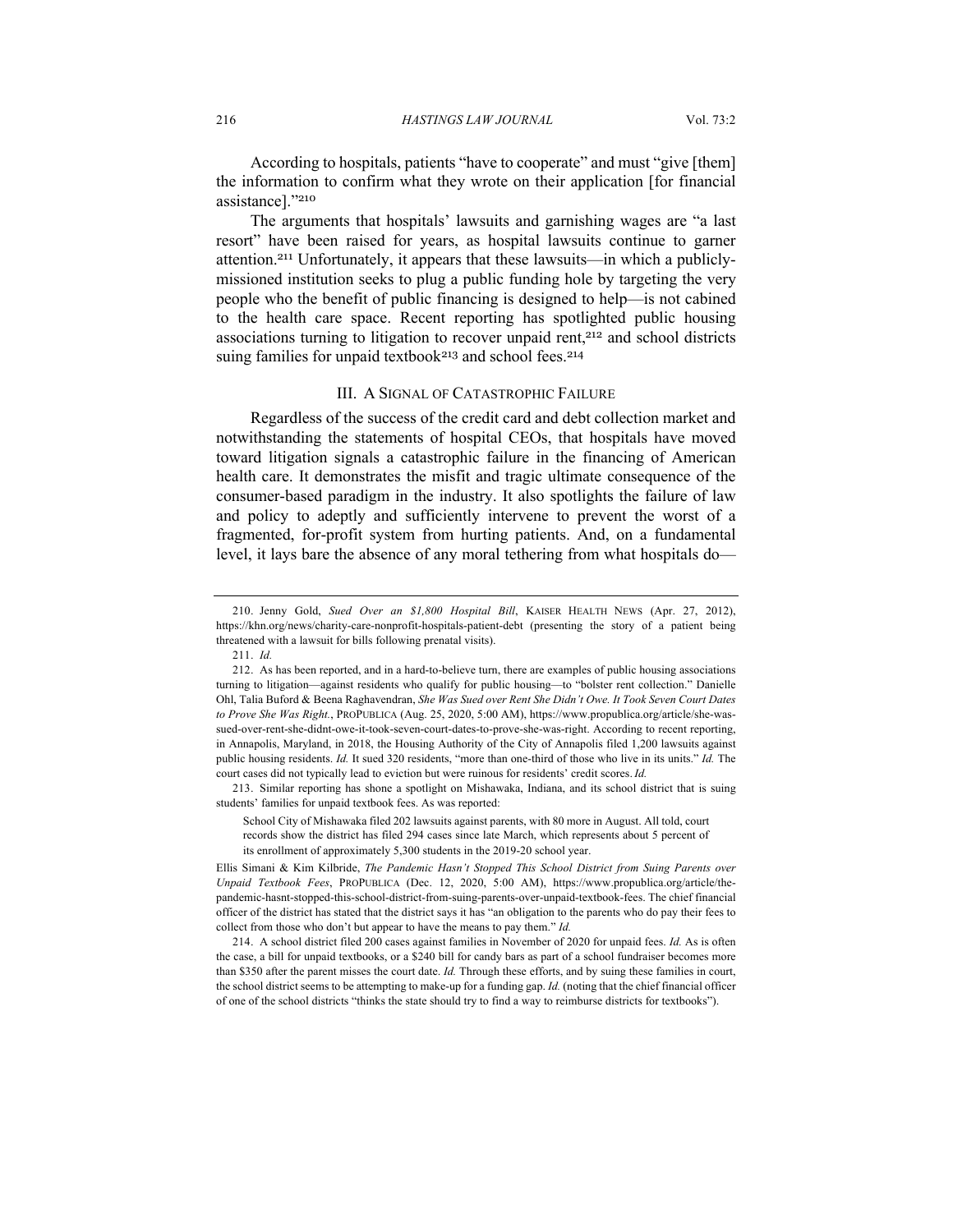taking care of the wellbeing of patients—and how they go about getting paid, which turns their patients into adversaries.

For those steeped in consumerist solutions, given the squeeze that many hospitals feel, and because those with private insurance have historically enjoyed more robust and protective insurance than other patients coming into the hospital, a hospital adopting an aggressive collection strategy may seem to be emblematic of a noncontroversial attempt to fairly secure funds for care that it has provided. If patients have received services, their insurance does not cover those services, and, as a result, the hospital needs compensation, there is a karmic simplicity to the process. The patient received a benefit and now must pay. This is the crux of the consumer paradigm in American health care. And treating American health care like any other consumer good lands us here.

But from a public health, health policy, and health care finance perspective, the decision by hospitals to pursue their patients in court is radically counterproductive to the goals and values of community health, health care policy, and health care finance. This is aggravated when the hospital, the central hub of health care delivery for so many, is the source of the patient's pain.

First, hospital lawsuits are harmful to public health: put simply, they harm the health of the patients they are suing and they deter patients from seeking necessary care in the future.<sup>215</sup> Second, they illuminate the failures of American health policy—including a misguided belief in health policy that moral hazard leads to overutilization. In fact, in many instances, hospital lawsuits implicate complicated realities of the rules that govern consent.<sup>216</sup> Next, they highlight a glaring inconsistency within health care finance, principally spotlighting a categorical error between those with publicly financed insurance and those who have private insurance. And finally, these lawsuits damage patient trust, an important element to a sustainable health care system.

All four of these impacts demand legal evolution and policy-based recalibration, and all are examined immediately below.

### A. HARM TO PUBLIC HEALTH

When hospitals sue patients, hospitals flip from working to improve patient health to taking actions that could very well directly harm it. Hospitals seem to recognize this, characterizing their efforts to sue patients for unpaid balances as a "last resort."<sup>217</sup> In addition to the impact on physical health, the decision to seek legal action against patients has drastic psychic effects on the hospitalpatient relationship, transmuting the hospital from a place of refuge committed,

<sup>215.</sup> *See infra* Part III.A.

<sup>216.</sup> *See infra* Part III.B.

<sup>217.</sup> *See* Hancock & Lucas, *supra* note 6 ("Suing patients or using collection agencies are 'a last resort,' [the health system spokesman] added."); *see also* Shannon Najmabadi, *Some Texas Hospitals Continued to Sue Patients for Unpaid Medical Bills During the Coronavirus Pandemic*, TEX. TRIBUNE (May 27, 2020, 5:00 AM), https://www.texastribune.org/2020/05/27/texas-coronavirus-hospitals-sue.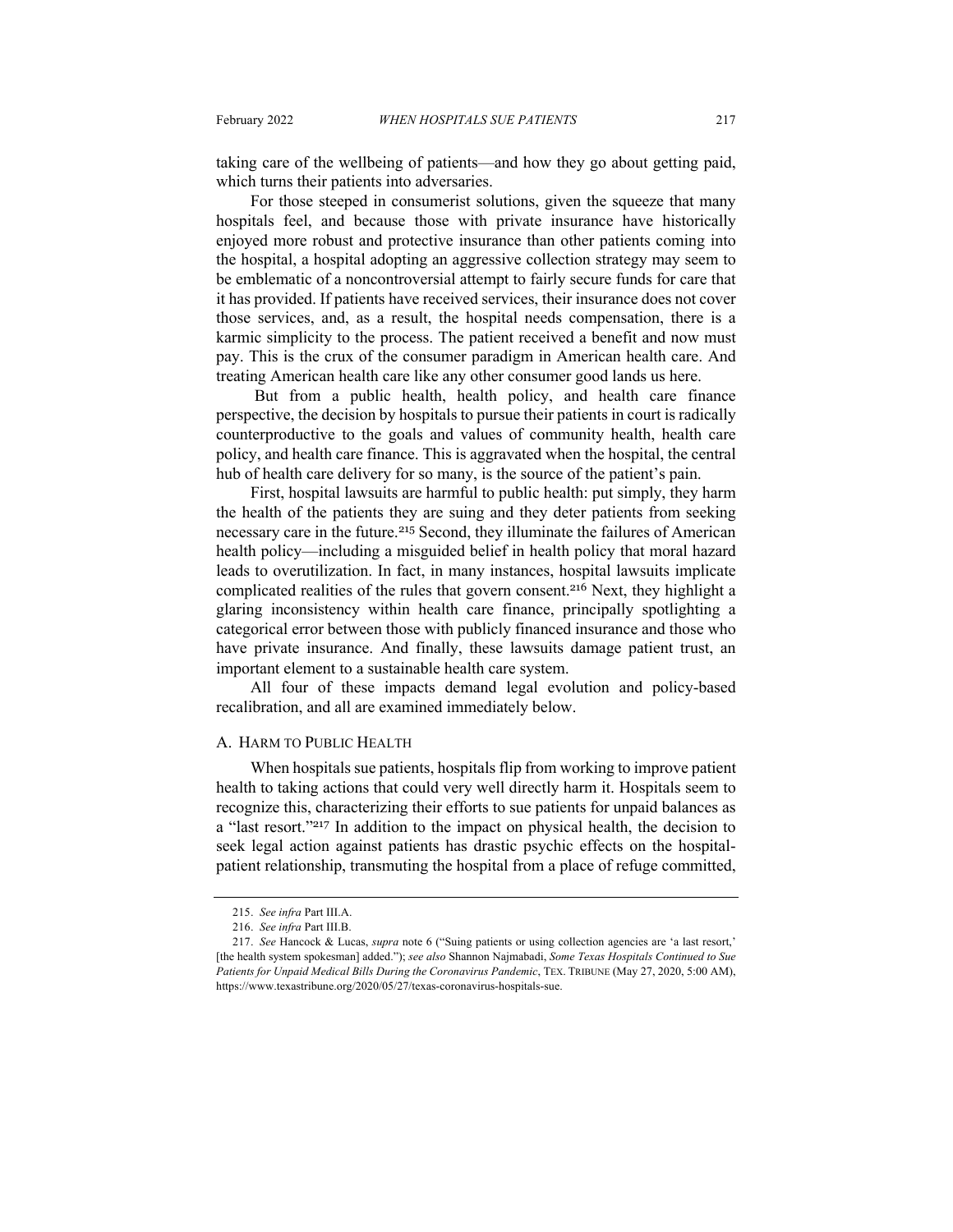above all, to patient wellbeing, to one which more closely resembles an adversary in a common business transaction. And the lawsuits impact racial equity: a recent study demonstrates that these lawsuits can also reflect and further substantial racial disparities, with Black Americans facing lawsuits at a higher rate that other racial groups.<sup>218</sup>

# *1. Financial Toxicity*

Even more direct than positioning oneself as adverse to a patient, lawsuits can actually *worsen* patient's health prospects; bankruptcy, it turns out, is very bad for one's health.<sup>219</sup> Financial toxicity—a term coined from within the world of oncology—encourages providers to be cognizant of how the cost of health care, particularly in the context of the cost of prescription drugs, can dramatically impact the overall health of the patient being treated.<sup>220</sup> In a similar manner, far too many patients worry that it is the hospital *bill*—accompanied by the hospital's aggressive collections actions—that will actually make them sick.<sup>221</sup> A lawsuit seems to directly conflict with the hospital's mission; medical debt—and all of its related impacts—is a steep cost to pay for one's health.<sup>222</sup>

#### *2. Impact on Social Determinants of Health*

The study of social determinants of health examines societal conditions and factors that influence one's health.<sup>223</sup> These factors include a broad array of determinative characteristics, including access to clean air, water, healthy food, health care, housing, education, transportation, income, immigration status, employment, medical debt, family deterioration, and exposure to violence.<sup>224</sup>

<sup>218</sup>. See Zack Cooper, James Han, and Neale Mahoney, *Hospital Lawsuits Over Unpaid Bills Increased by 37 Percent in Wisconsin from 2001 to 2018*, 40 HEALTH AFF. 1830, 1832–33 (2021); *see also* John Tozzi, *One State's History of Hospital Debt Lawsuits Reveals Racial Gap*, BLOOMBERG (Dec. 6, 2021), https://www.bloomberg.com/news/articles/2021-12-06/one-state-s-history-of-hospital-debt-lawsuits-revealsracial-gap.

<sup>219.</sup> *See* Fenaba R. Addo, *Seeking Relief: Bankruptcy and Health Outcomes of Adult Women*, 3 SSM POPULATION HEALTH 326, 328, 331 (2017), https://www.ncbi.nlm.nih.gov/pmc/articles/PMC5769037 (finding "bankruptcy was . . . negatively associated with mental health" and "consumer bankruptcy had an independent and significant negative impact on physical health of older women, lowering the level of self-rated health by a quarter on average"); *see also* Susan Gubar, *The Financial Toxicity of Illness*, N.Y. TIMES (Feb. 21, 2019), https://www.nytimes.com/2019/02/21/well/live/the-financial-toxicity-of-illness.html (noting that financial toxicity is "the acute, sub-chronic and chronic burdens of insured, underinsured and uninsured people impaired or destroyed by the high costs of care").

<sup>220.</sup> *See* Gubar, *supra* note 219; *see also* Isaac D. Buck, *The Cost of High Prices: Embedding an Ethic of Expense into the Standard of Care*, 58 B.C. L. REV. 101, 134–35 (2017).

<sup>221.</sup> *See* Michelle Singletary, *You Get Sick. Then the Hospital Bill Makes You Ill*, WASH. POST (Nov. 14, 2019), https://www.washingtonpost.com/business/2019/11/14/you-get-sick-then-hospital-bill-makes-you-ill.

<sup>222.</sup> *See* Sable-Smith, *supra* note 140 ("'It's absurd that we have to go into debt to be healthy.'").

<sup>223.</sup> *See* Angela P. Harris & Aysha Pamukcu, *The Civil Rights of Health: A New Approach to Challenging Structural Inequality*, 67 UCLA L. REV. 758, 762, 768 (2020).

<sup>224.</sup> *See* Lindsay F. Wiley, *Health Law as Social Justice*, 24 CORNELL J. L. & PUB. POL'Y 47, 63 (2014); Matthew B. Lawrence, *Against the "Safety Net*," 72 FLA. L. REV. 49, 58 (2020); Alice Setrini, *Treating Poverty: Legal Tools for Health-Harming Needs*, 69 DEPAUL L. REV. 777, 779 (2020); Kathy L. Cerminara & Barbara A. Noah, *Removing Obstacles to a Peaceful Death*, 25 ELDER L.J. 197, 228 (2018).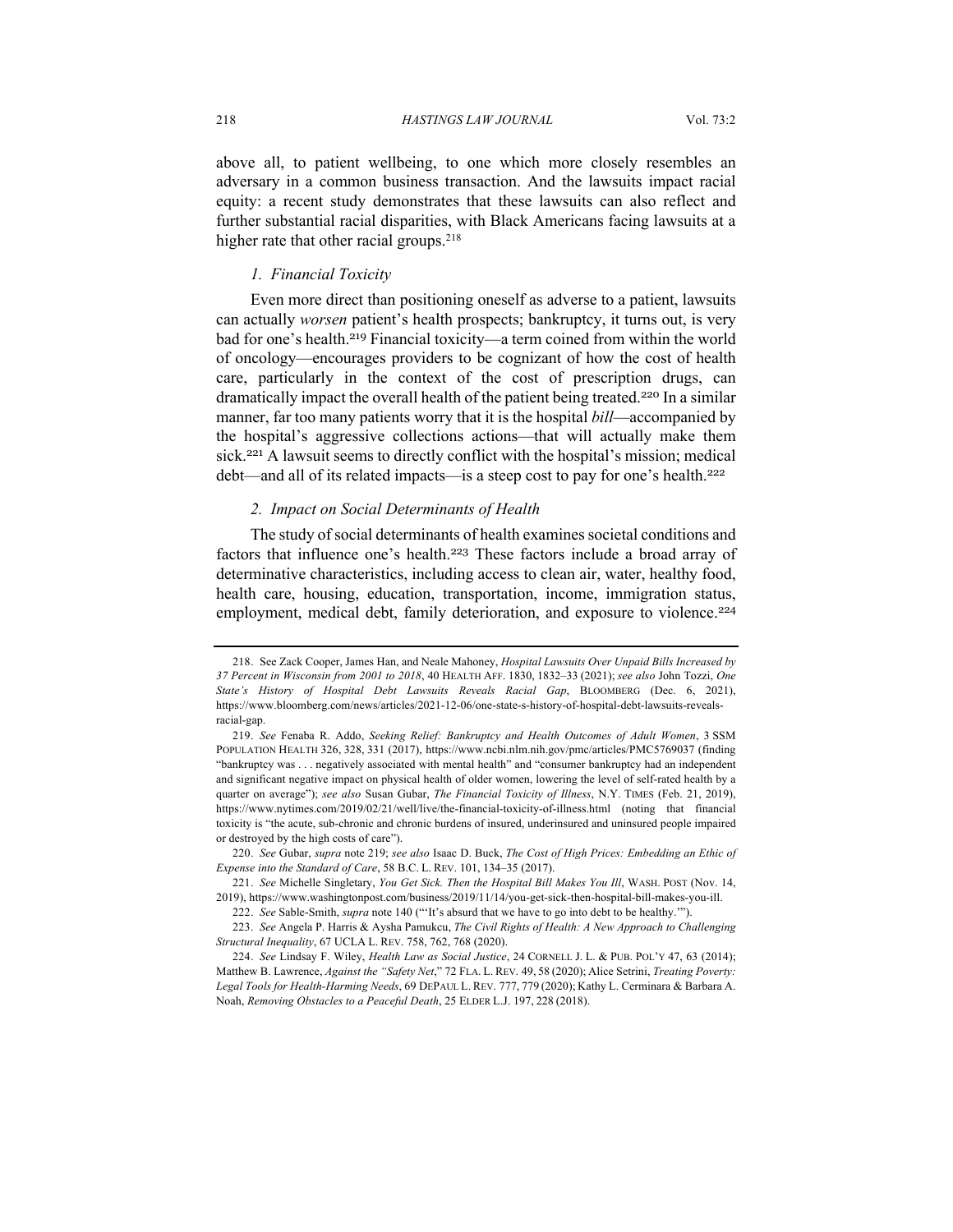Although these factors have been historically treated as ancillary to health care outcomes, and specifically tangential to the daily work of the hospital, scholars have recently highlighted their importance in determining one's health status.<sup>225</sup>

Patients who are sued by their hospitals are likely to face a number of stressors that can be expected to negatively impact their health.<sup>226</sup> In studies, debt has been noted to be a particularly prevalent factor that impacts patients and their health.<sup>227</sup> But when hospitals sue patients, other social determinants—like those patients' access to secure housing, education, and even personal relationships—can be put at risk.<sup>228</sup> The racial disparities seen in the lawsuits may further instantiate damaging health inequities based on race.<sup>229</sup>

## *3. Deterring Future Care*

Beyond the negative impact on one's health, other downstream consequences could follow the decision by the hospital to sue. First, and most simply, seizing an individual's assets makes that individual less likely to be able to afford necessary medical care in the future.<sup>230</sup> Hospitals have garnished wages, leaving the patient with meager disposable income, if any.<sup>231</sup> When the individual has no choice but to seek care from the exact same hospital, besides the shame and embarrassment they feel,<sup>232</sup> they could find themselves in a debt spiral, leading to a medical bankruptcy.<sup>233</sup>

Aside from leaving patients unable to open their wallets in the future, the decision to sue can have the mental impact of deterring those patients from seeking necessary care in the future.<sup>234</sup> Follow-up care, pain treatment, and other

<sup>225.</sup> *See* Cerminara & Noah, *supra* note 224, at 227.

<sup>226.</sup> *See* Hancock & Lucas, *supra* note 6 ("Heather Waldron and John Hawley are losing their four-bedroom house in the hills above Blacksburg, Va. A teenage daughter, one of their five children, sold her clothes for spending money. They worried about paying the electric bill. Financial disaster, they say, contributed to their divorce, finalized in April. Their money problems began when the University of Virginia Health System pursued the couple with a lawsuit and a lien on their home to recoup \$164,000 in charges for Waldron's emergency surgery in 2017.").

<sup>227.</sup> *See* Frank Griffin, Ashleigh Giovannini, Jay O. Howe, Angie Doss & C. Lowry Barnes, *The Law and Social Determinants of Health: A Clinical Study of Orthopedic Outpatients*, 15 J. HEALTH & BIOMEDICAL L. 145, 149 (2018) (noting that "debt was the most common issue facing the patients in our study").

<sup>228.</sup> *See* Hancock & Lucas, *supra* note 6.

<sup>229</sup>. *See* Cooper et al., *supra* note 218.

<sup>230.</sup> *See* Sable-Smith, *supra* note 140 ("'It's absurd that we have to go into debt to be healthy. And if we don't have the money, we can't go to the doctor.'").

<sup>231.</sup> *See* Simmons-Duffin, *supra* note 4.

<sup>232.</sup> *See* Barbaro *supra* 190 (noting the patient's discomfort in seeking care at the same hospital that was suing her for non-payment following care her daughter sought).

<sup>233.</sup> *See* Ungar, *supra* note 1 (quoting 31-year-old Matthew Fentress of Louisville, Kentucky, who faces a second potential medical bankruptcy, following a surgical procedure known as an ablation in an effort to correct a heart arrhythmia).

<sup>234.</sup> *See* Kliff, *supra* note 182 ("'It makes you think twice about going to the doctor,' she said. 'I haven't been feeling well for a couple of months, there's something wrong with my stomach, and everyone is like, "Go in, go in." But I just can't. There will be more doctor bills.'").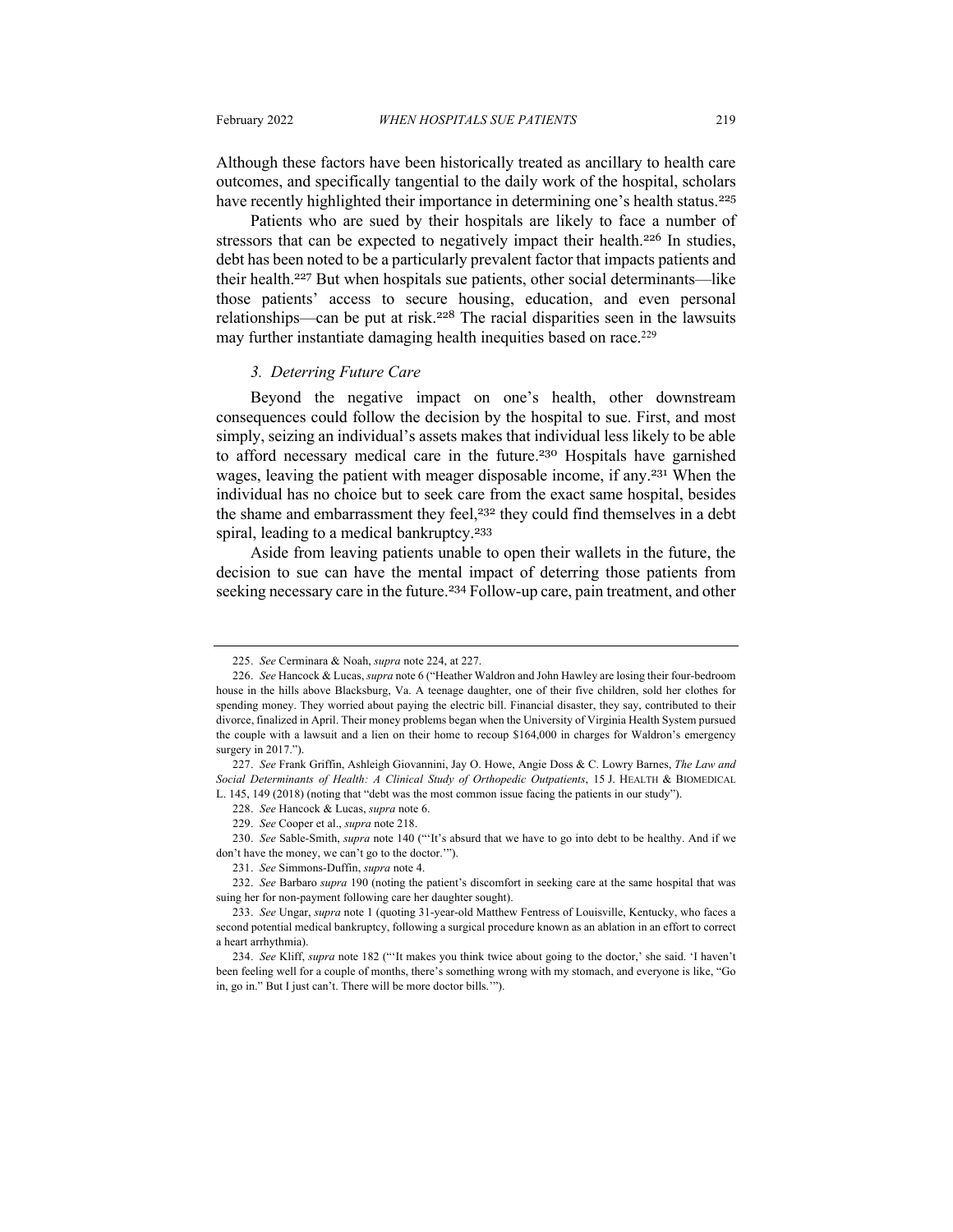health-related concerns go untreated due to a fear of expense.<sup>235</sup> Patients without a choice, particularly individuals from rural communities who need to seek care, may be forced to visit the very hospital for care that is suing them.<sup>236</sup>

As a result, Americans delay necessary health care due to their inability to pay for it. A 2018 survey suggested that as many as 30% of Americans or someone in their household skipped a dental checkup, 26% postponed needed care, and 21% skipped a recommended medical test or treatment due to the high cost.<sup>237</sup> More than half of Americans surveyed reported delaying treatment, or settling for a less expensive over-the-counter drug, resulting in 13% reporting that their medical conditions worsened as a result.<sup>238</sup> Made worse by the coronavirus pandemic, Americans with financial stress are delaying necessary health care appointments.<sup>239</sup>

#### B. HARM TO HEALTH POLICY

From a simple consumerist perspective—the lens that, without radical reform, continues to be dominant in so many corners of American health care patients who end up being sued by hospitals that recently treated them must be making poor consumer choices. After all, a private market will not naturally rescue a consumer from their own purchasing mistakes. If an individual buys a new car but refuses to pay her share of what is owed, she is undoubtedly opening herself up to suit, or at least some sort of adversarial interaction from the seller or lender.<sup>240</sup> Further, if the buyer finds out later that the service for which she contracted was unnecessary or becomes undesirable, she still is burdened by the loss. It is the consumer-based paradigm that leads to this unsurprising result.

Of course, in health care, if the patient does not pay, we know the analogy cannot be applicable. Indeed, the procedure has already been completed and it is not possible to repossess the surgery that was performed or the drugs that were administered. But the same moral judgment seems to persist: why did the individual seek care if she could not afford it?

<sup>235.</sup> *See* Hancock & Lucas, *supra* note 6 ("UVA, where she got surgery and metal implants, sued her for \$9,505 and rejected her request for financial help. A UVA representative said she could sell some acreage from her small rural home to pay the bill, she said. She limps and is in pain, but 'I can't afford to go back,' she said."). 236. *See* Barbaro, *supra* note 190*.*

<sup>237.</sup> Ashley Kirzinger, Cailey Muñana, Bryan Wu & Mollyann Brodie, *Data Note: Americans' Challenges with Health Care Costs*, KAISER FAM. FOUND. (June 11, 2019), https://www.kff.org/health-costs/issuebrief/data-note-americans-challenges-health-care-costs.

<sup>238.</sup> *Id.*

<sup>239.</sup> *See* Abelson, *supra* note 12 (noting that Americans, after the 2008 recession, "learned to forgo care rather than incur bills they can't pay").

<sup>240.</sup> *See* Stefan Lembo Stolba, *How Does Repossession Work?*, EXPERIAN (Sept. 6, 2020) https://www.experian.com/blogs/ask-experian/how-does-repossession-work ("When a vehicle owner is in default and is non-responsive to the lender's attempts to remedy the missed payments, the creditor may choose to repossess the vehicle."); *see also* Sebastian Blanco, *Auto Repossessions Likely to Rise in 2021 as COVID-19 Pandemic Goes On*, CAR AND DRIVER (Nov. 29, 2020), https://www.caranddriver.com/news/a34813379/autorepossessions-predicted-up-2021 (predicting a surge in repossessions in 2021 as a result of the COVID-19 crisis).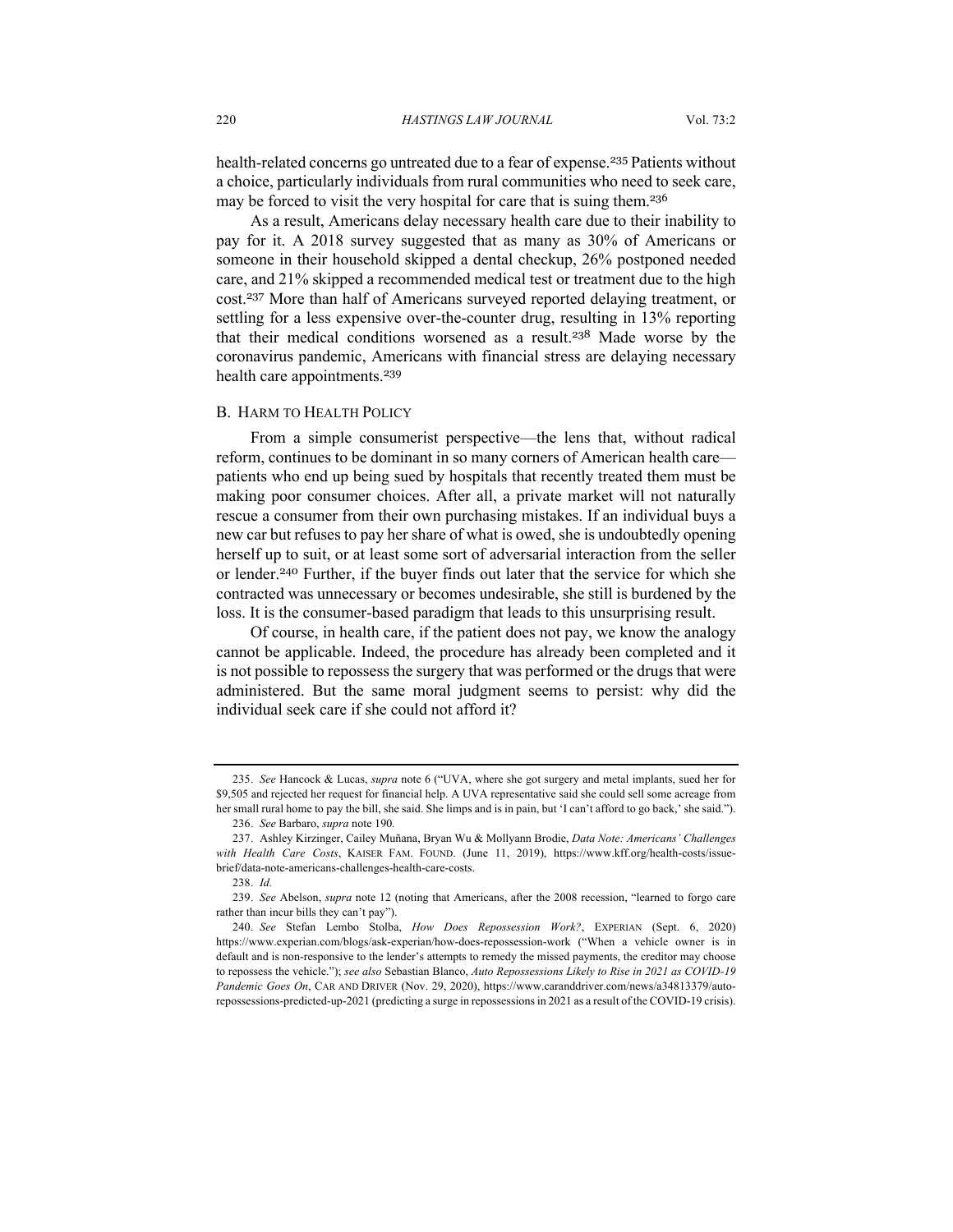seems at least morally dubious.

*The Consumer Paradigm.* Perhaps the consumer-patient fully knew and appreciated that she would be stuck with a bill but proceeded with consenting to care anyway. From a patient knowledge or agency perspective, these are the individuals for which aggressive collection techniques, following a period of attempts by the hospital to collect, may be the most defensible.<sup>241</sup> Of course, if the individual proceeds with the medically necessary episode of care, but cannot afford the bill that follows,<sup>242</sup> whether or not that individual should be saddled with the medical bill is still a societal question that should be up for debate.<sup>243</sup> Given the fact that other swathes of the population do not experience such cost exposure suggests that exposing these individuals to substantial cost sharing

*Emergency Care.* The consumer-based analog is completely inapplicable if the care was emergent; the individual did not have a *choice* in whether she had to access care. This is the case for the scenarios in which the emergency room seeks payment for procedures that were performed out of emergent necessity. In these cases, the consumer paradigm rings completely hollow because the consumer has no *ex ante* agency at all.

Maybe the consumer-patient is directed by her provider to go to the emergency room during a bout with severe anemia, for example, and simply does not have a choice.<sup>244</sup> Or maybe the situation involves a single mother who has taken her child to the emergency room with an asthma attack.<sup>245</sup> Or, perhaps, the patient (in this instance, uninsured) needed an emergency appendectomy.<sup>246</sup>

<sup>241.</sup> *See* Anna Werner, *Alabama Couple Struggling After Hospital Sues Over Medical Debt: "I Wish You'd Have Let Me Die*,*"* CBS NEWS (Feb. 20, 2020, 9:53 AM) https://www.cbsnews.com/news/health-care-costsalabama-hospital-sues-patient-to-collect-medical-debt-after-appendectomy ("It is our strong preference to work directly with patients. Unfortunately, some individuals refuse to engage with us to resolve their balances. Litigation is always a last resort and is only pursued after we determine the patient has the financial ability to make some level of payment based on employment status and credit record."). *Id.*

<sup>242.</sup> *See* Bannow, *supra* note 179 (noting that "the idea that health systems are suing wealthy people who aren't paying for plastic surgery is not true," and citing a study that found "that the most common employers of patients having their wages garnished were Walmart, Wells Fargo, Amazon and Lowe's").

<sup>243.</sup> *See Public Opinion on Single-Payer, National Health Plans, and Expanding Access to Medicare Coverage*, KAISER FAM. FOUND. (Oct. 16, 2020), https://www.kff.org/slideshow/public-opinion-on-singlepayer-national-health-plans-and-expanding-access-to-medicare-coverage (documenting public support of various universal public health care insurance plans).

<sup>244.</sup> *See* Blake Farmer, *Nashville Emergency Room Sues 800 Patients over Unpaid Bills*, U.S. NEWS & WORLD REP. (Dec. 22, 2019), https://www.usnews.com/news/best-states/tennessee/articles/2019-12- 22/nashville-emergency-room-sues-700-patients-over-unpaid-bills ("'He called me back that Halloween day and said, "I need you to get to the emergency (room), stat, and they're waiting on you when you get there,"' she recalls.").

<sup>245.</sup> *See* Beil, *supra* note 206 ("Ms. Price let the summons go unanswered, figuring she would settle the balance—with interest, about \$3,600—when she could. A few months later, she opened her paycheck and discovered the hospital had garnished her wages by \$870 a month. Her car was soon repossessed because she could no longer make the payments. She was on the verge of losing her house, too, when her mortgage company stepped in to help her save it.").

<sup>246.</sup> *See* Werner, *supra* note 241 (noting the fact that a hospital sued an uninsured patient for nearly \$37,000 following an emergency appendectomy).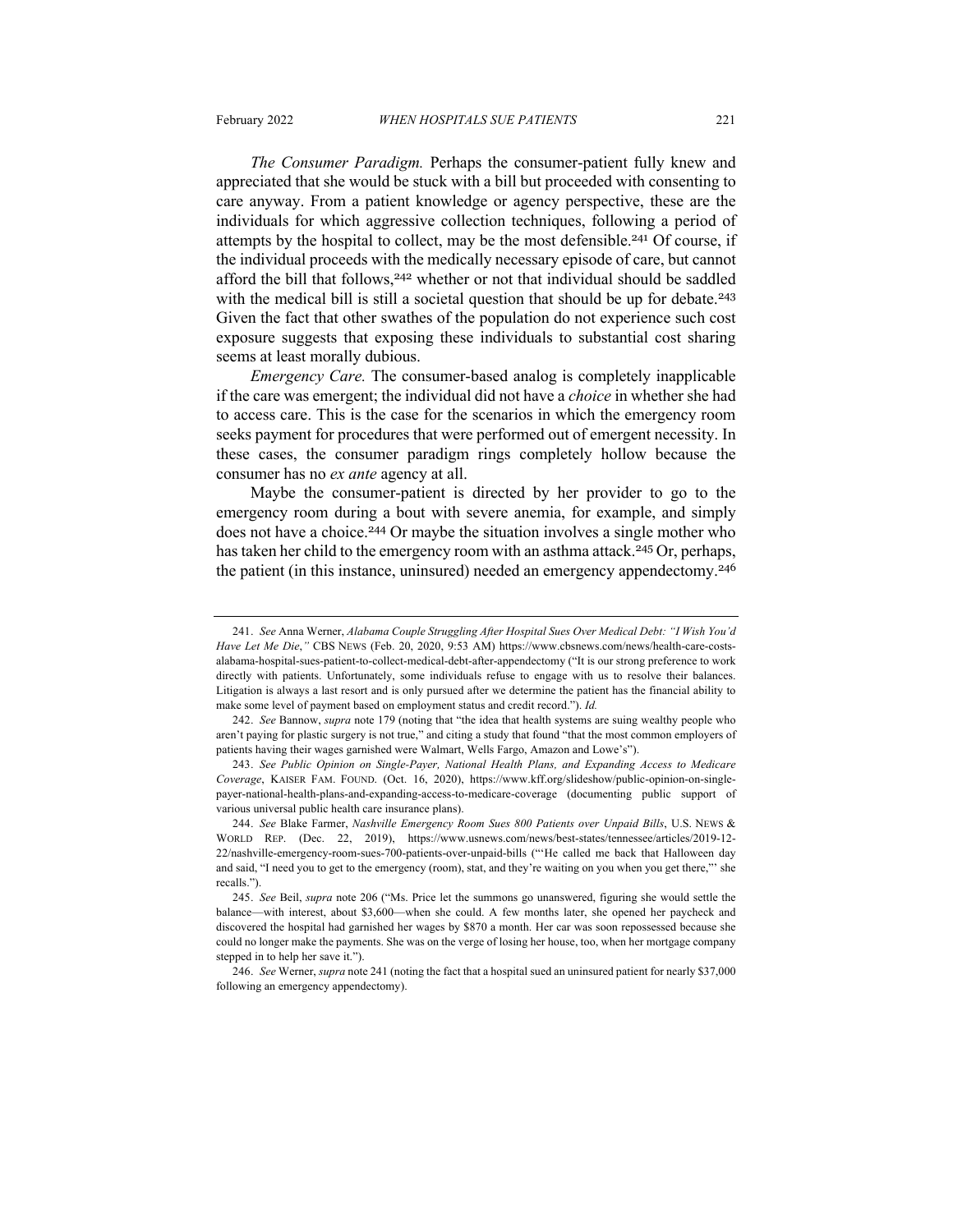#### 222 *HASTINGS LAW JOURNAL* Vol. 73:2

In these cases, the typical consumer paradigm—that the patient is able to make a balanced decision about whether to seek care, and whether she can afford it—does not work. In a particularly sad result, patients, without means to pay for astronomical bills, lament the fact that the hospital that offered care in the first place saved their life.<sup>247</sup> "I wish you'd have let me die," they say.<sup>248</sup>

Nonetheless, examples of this categorical type do represent multiple shades of gray. Some emergent care is truly unconsented to, but there is other necessary health care that an individual consents to and may feel (or be told) that that care is necessary. It is hardly the case the individual is making a free choice to consent to these necessary procedures, and it is hardly the case that these procedures are elective. Another way to say it is that few come to the hospital for fun.

*Incomplete and Incorrect Information.* The third category encompasses cases of incomplete patient information. These are cases where a patient reasonably, but incorrectly, believes that the care they are receiving from a hospital is fully covered by their insurance, or at least that their cost exposure is limited and satisfiable.<sup>249</sup>

One can easily imagine this scenario: after all, hospital bills are notoriously byzantine and complex.<sup>250</sup> Examples of this category could include the problem of surprise billing, $251$  which was finally regulated by Congress in late  $2020$ .  $252$ Even patients suffering health emergencies with the wherewithal to call ahead to see if their insurance plan covers the type of care they will need have been unable to avail themselves of complete and clear information and have been stuck with massive bills.<sup>253</sup>

confusing-hospital-bills-driving-growth-in-bad-debt ("David Silverstein's frustrations trying to understand the hospital charges for his daughter's sports injuries drove him to consider going to court. He had the money to pay. He simply refused because he couldn't get a Providence Health & Services hospital in Spokane, Was., where his daughter was away at college, to explain the prices in her bills.").

251. *See* Karan Chhabra, Kyle H. Sheetz, Ushapoorna Nuliyalu, Mihir S. Dekhne, Andrew M. Ryan & Justin B. Dimick, *Out-of-Network Bills for Privately Insured Patients Undergoing Elective Surgery with In-Network Primary Surgeons and Facilities*, 323 J. AMERICAN MED. ASS'N. 538, 539 (2020); Elena Renken, *Study: 1 in 5 Patients Gets a Surprise Medical Bill After Surgery*, NPR: SHOTS (Feb. 11, 2020, 2:59 PM), https://www.npr.org/sections/health-shots/2020/02/11/804906330/study-1-in-5-patients-gets-a-surprise-

medical-bill-after-surgery ("Tracking data from almost 350,000 patients with a large commercial insurer, the researchers found that more than 20 percent were hit with an out-of-network charge," and that the "average bill was over \$2,000 more than what insurance would typically pay").

253. *See* Lindsey Bomnin & Stephanie Gosk, *Surprise Medical Bills Lead to Liens on Homes and Crippling Debt*, NBC NEWS (Mar. 19, 2019, 12:14 PM), https://www.nbcnews.com/health/health-news/surprise-medicalbills-lead-liens-homes-crippling-debt-n984371 ("She rushed to a nearby hospital, Swedish Medical Center—but

<sup>247.</sup> *Id.*

<sup>248.</sup> *Id.*

<sup>249.</sup> *See* Ungar, *supra* note 1 ("Financial fears reignited this year when his cardiologist suggested that he undergo an ablation procedure to restore a normal heart rhythm. He says hospital officials assured him he wouldn't be on the hook for more than \$7,000, a huge stretch on his \$30,000 annual salary." He then received a bill for \$9,673.71).

<sup>250.</sup> *See* David Royse, *Confusing Hospital Bills Driving Growth in Bad Debt,* MODERN HEALTHCARE (May 13, 2017), https://www.modernhealthcare.com/article/20170513/TRANSFORMATION02/170509877/

<sup>252.</sup> *See* Sarah Kliff & Margot Sanger-Katz, *supra* note 131 (noting the new rules will take place in 2022 and will force health providers and insurers to come up with a fair price to charge).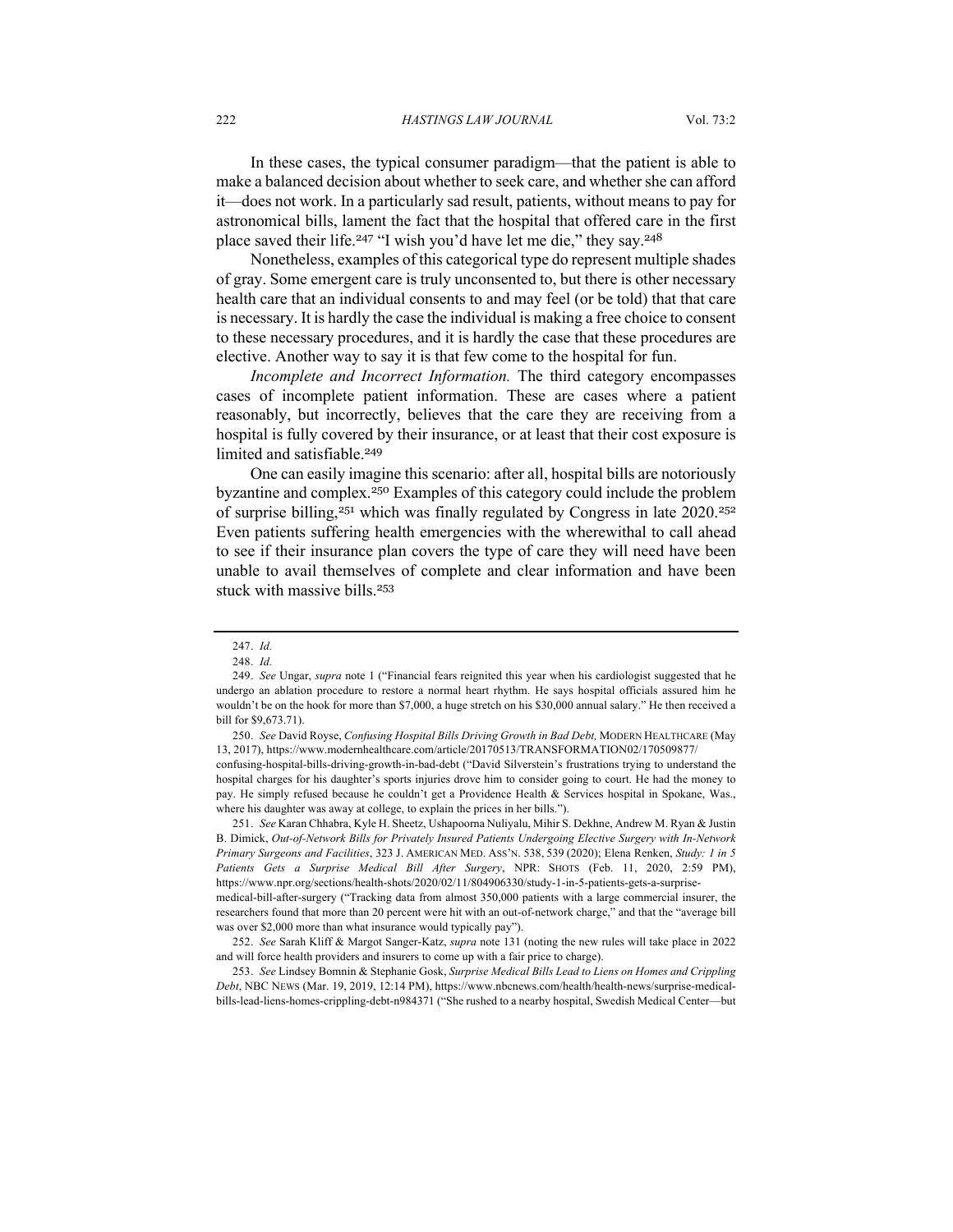Worse than incomplete information is *incorrect* information about patients' cost exposure. Stories abound of individuals believing care was covered by an insurance plan, only to find out that it was not.<sup>254</sup> Some patients allege they were assured by the hospital that certain procedures would be covered by their insurance, only to be stuck with a huge out-of-pocket obligation.<sup>255</sup>

Worse still, some patients have been forced into bankruptcy due to tens of thousands of dollars in medical bills *after* their insurance company authorized the procedure, a practice known as retrospective denial.<sup>256</sup> A classic example of retrospective denial involves a story involving fifty-three-year-old Darla Markley, who had suffered from transverse myelitis.<sup>257</sup> In her case, Markley agreed to undergo expensive tests at the Mayo Clinic following notice from the insurer that the testing was preapproved and covered by her plan.<sup>258</sup>

Following the tests and an additional diagnosis, she was told that the insurance company "judged that the tests weren't needed after all and refused to pay" for the tests that they had previously approved.<sup>259</sup> Although the insurance company denies that they have records that show this sequence of events, Markley says "she never would have had the tests done if she had known insurance was not going to pay for them."<sup>260</sup> Other insurance companies, such as Anthem, have come under scrutiny for their retrospective denial policy, deployed against patients even following emergency room visits.<sup>261</sup>

At least for the patients who incur out-of-pocket expenditures as a result of incomplete or incorrect information, or those who are in such an emergent condition that their care naturally follows, the current state of affairs—that a hospital can sue the patient for unpaid medical bills—seems to be a major policy failure. Similar to those who are misled into consenting to a contract, or even

first called ahead to make sure it took her insurance. When the hospital said yes, Briggs thought that meant she was covered . . . . But two months after the surgery, she got a whopping bill for \$4,727 from the surgeon, Dr. Emmett McGuire. Like most of the doctors at the hospital, McGuire practiced independently. He did not take her insurance.").

<sup>254.</sup> *See* Hancock & Lucas, *supra* note 6 ("When Jesse Lynn, 42, of Orange County, bought short-term coverage to tide him over between policies, he and his wife, Renee, didn't realize the plan considered Jesse's old back problems a preexisting illness, and therefore would not pay for treatment. After back surgery at Culpeper Medical Center, a UVA affiliate, he came out with a bill for about \$230,000, Renee Lynn said.").

<sup>255.</sup> *See* Ungar, *supra* note 1.

<sup>256.</sup> *See* Lauren Weber, *Patients Stuck with Bills After Insurers Don't Pay as Promised*, KAISER HEALTH NEWS (Feb. 7, 2020), https://khn.org/news/prior-authorization-revoked-patients-stuck-with-bills-after-insurersdont-pay-as-promised ("The more than \$34,000 in medical bills that contributed to Darla and Andy Markley's bankruptcy and loss of their home in Beloit, Wisconsin, grew out of what felt like a broken promise.").

<sup>257.</sup> *Id.*

<sup>258.</sup> *Id.*

<sup>259.</sup> *Id.*

<sup>260.</sup> *Id.*

<sup>261.</sup> *See* Richman, *supra* note 138 ("Anthem has justified its policy as a way to reduce unnecessary ER visits. By targeting diagnosis codes it determined to be nonemergent, the insurer hoped to divert those ER visits to less-expensive forms of healthcare such as retail clinics.").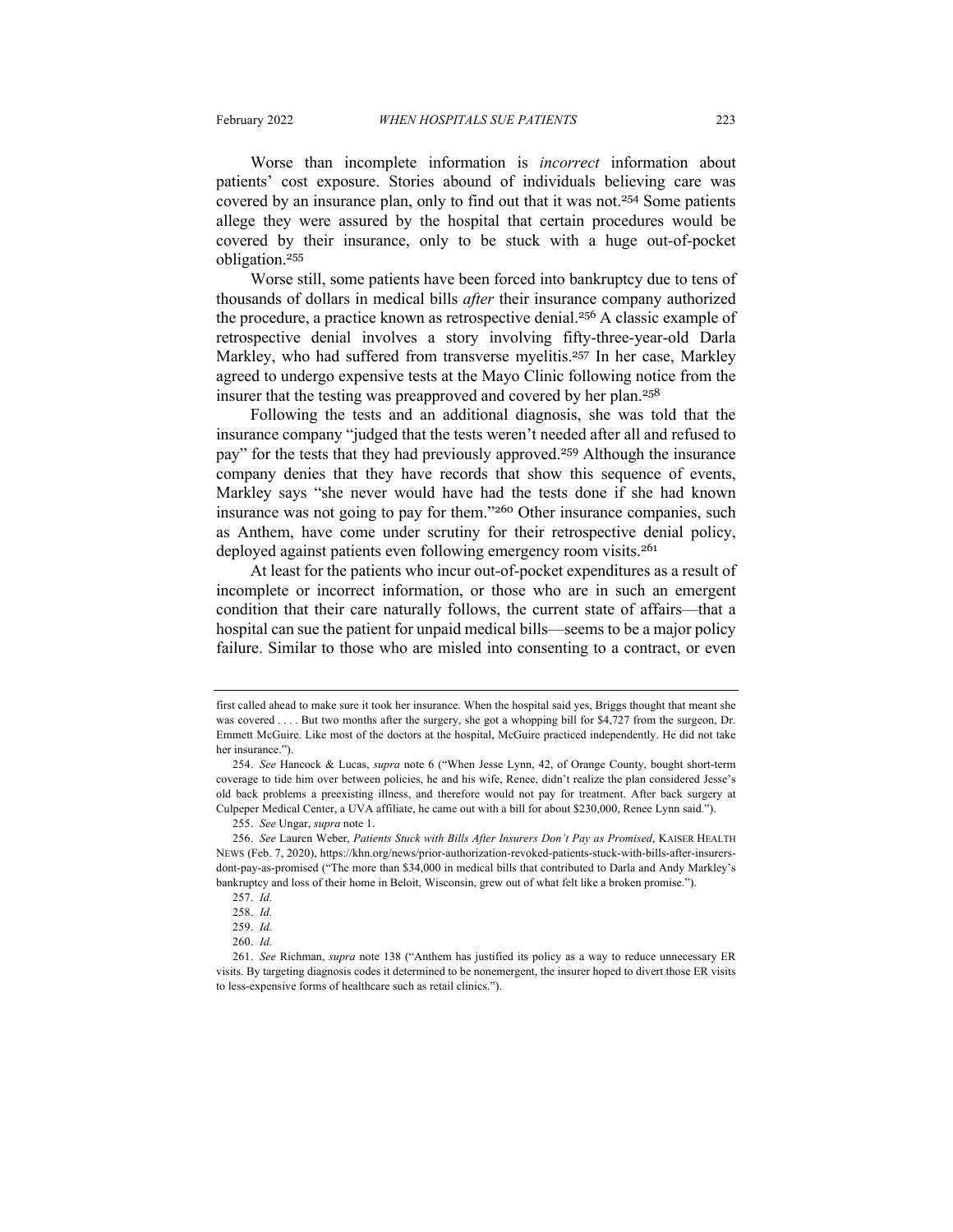those who never even consent in the first place, those patients who believe that their health insurance covers the care to which they consent, and whose coverage determination is vital to their decision that ultimately results in their giving that consent—should have some defense to hospitals' lawsuits seeking compensation from *their own pockets*.

In this way, it appears that some of these agreements resemble a type of conditional agreement. As such, patients could argue that their consent to the proposed procedure is conditioned on, or *depends upon*, their insurance plans' coverage. This argument would protect patients who consent to a procedure under the misguided understanding that their insurance plan will pay for the care that is delivered.

At the very least, there appears to be a strong argument that the necessary meeting of the minds cannot occur where one party is under a radical misimpression about a material element of the proposed contract. Further, Professor Epstein has persuasively argued for a contract law remedy based on the fact that treatment agreements without prices are incomplete contracts.<sup>262</sup>

## C. HARM TO HEALTH FINANCE

When hospitals sue patients, they expose inequities and inconsistencies within the health care finance superstructure. In addition to raising serious questions about sacredly-held beliefs and interventions within health care economics, hospital lawsuits demonstrate the lack of protections for insured patients who face high out-of-pocket expenditures. For these individuals, a slightly lower income (Medicaid) or a few more years of age (Medicare) would qualify them for publicly run insurance and financing programs, sheltering them from some of the hospitals' most aggressive collections practices. Indeed, for those lacking in health insurance, hospital charity care is typically targeted and available, perhaps to the detriment of the hospital's bottom line.<sup>263</sup> But for those who enjoy employment-based insurance, too many face hospital collections efforts. It is here where the law has intervened in the past to protect American patients whose experience with the American health care system is negatively impacted by cost, and whose access to care is threatened by it.<sup>264</sup>

# *1. The Death of Moral Hazard*

High-deductible insurance plans that a growing number of Americans depend upon rely on policy tools that discourage overconsumption of health care

<sup>262.</sup> *See* Wendy Epstein, *Price Transparency and Incomplete Contracts in Health Care*, 67 EMORY L.J. 1, 37–38 (2017).

<sup>263.</sup> *See* Lisa Rapaport, *Nonprofit Hospitals with Healthiest Finances Offer Little Charity Care*, REUTERS (Feb. 17, 2020, 12:32 PM), https://www.reuters.com/article/us-health-hospitals-charity/nonprofit-hospitalswith-healthiest-finances-offer-little-charity-care-idUSKBN20B1WS.

<sup>264.</sup> *See* Emergency Medical Treatment and Active Labor Act, 42 U.S.C. § 1395dd (requiring the administration of emergency care by the hospital regardless of ability to pay).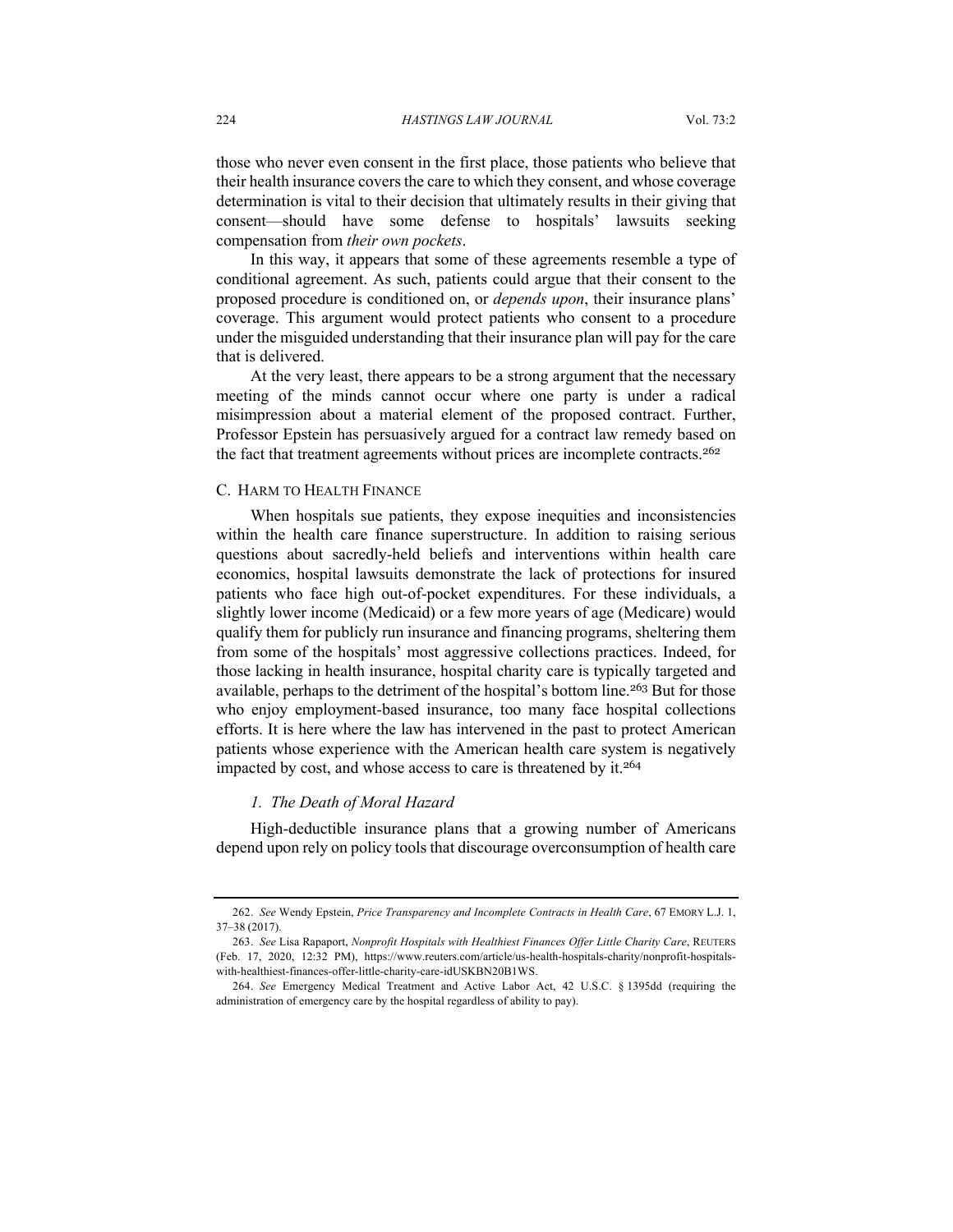services.<sup>265</sup> This is a relatively easy policy goal to grasp: if the health insurance plans force patients to "put skin in the game," or to experience *some* financial pain for their utilization of health care services, then they will be more aware of the cost of the health care that they incur, and will be willing to consent to such procedures only when absolutely necessary.<sup>266</sup> This policy solution is based on one of the central beliefs that health care costs are driven by overutilization, and that overutilization is being driven by what is known as moral hazard.<sup>267</sup> Thus, the thinking goes, insurance that requires more out-of-pocket expenditure by the patient will pressure the patient into consuming less, pushing down the overall health care budget.<sup>268</sup>

But in the cases where hospitals sue their patients, this belief is cast in serious doubt. First, if moral hazard truly were a driver of excess hospital costs, and if the system were calibrated to appropriately prevent those unnecessary expenditures, then few patients would ever be sued. Instead, in those contexts, the concerns raised by moral hazard have limited purchase. As a result, these medical decisions cannot be characterized as typical consumer transactions and cannot be treated similarly.

Second, and relatedly, the formula—intended to dissuade patients from seeking care that they do not really need—should not apply when the care that is sought seems to be necessary. This problem has been raised before in criticizing the proliferation of high-deductible insurance plans.<sup>269</sup> When the system requires substantial levels of cost exposure for patients following necessary treatment, it begins to look like a rougher financing strategy—that the hospital is just going to expect a certain (higher) percentage from its patients to discharge their bills. If the care truly is necessary, then increased cost sharing seems self-destructive. It also gives hospitals the opening to sue those patients to make sure they contribute to their health care expenditures, signaling a financing system—one that should spread risk and loss fairly and adequately that has seemingly gone completely off the rails.

<sup>265.</sup> *See* Emily Gersema, *High Deductible Health Plans Raise Risk of Financial Ruin for Vulnerable Americans, Study Finds*, USC NEWS (Apr. 5, 2018), https://news.usc.edu/140182/high-deductible-health-plansraise-risk-of-financial-ruin-for-vulnerable-americans-study-finds ("Advocates of the plans say high deductibles give consumers more skin in the game to become judicious price shoppers for health care services and stash money in their health savings accounts (HAS) for basic care and emergencies.").

<sup>266.</sup> *Id.*

<sup>267.</sup> *See* Peter Molk, *The Ownership of Health Insurers*, 2016 U. ILL. L. REV. 873, 885 (2016) ("In health insurance, moral hazard is the phenomenon where individuals consume more medical services when they are insured than when they are uninsured, because insurance reduces the policyholder's marginal cost of consuming healthcare.").

<sup>268.</sup> *Id*. ("Insurers combat moral hazard through various cost-sharing arrangements that force policyholders to internalize some of their costs of medical care.").

<sup>269.</sup> *See* Darla Mercado, *High-Deductible Insurance Deters Doctor Visits*, CNBC (Sept. 7, 2016, 12:06 PM), https://www.cnbc.com/2016/09/07/high-deductible-insurance-deters-doctor-visits.html ("Across the board, workers who enrolled in the high-deductible plan saw the doctor less. This was a problem especially for lower-income employees."); *see also* ROBERTSON, *supra* note 111.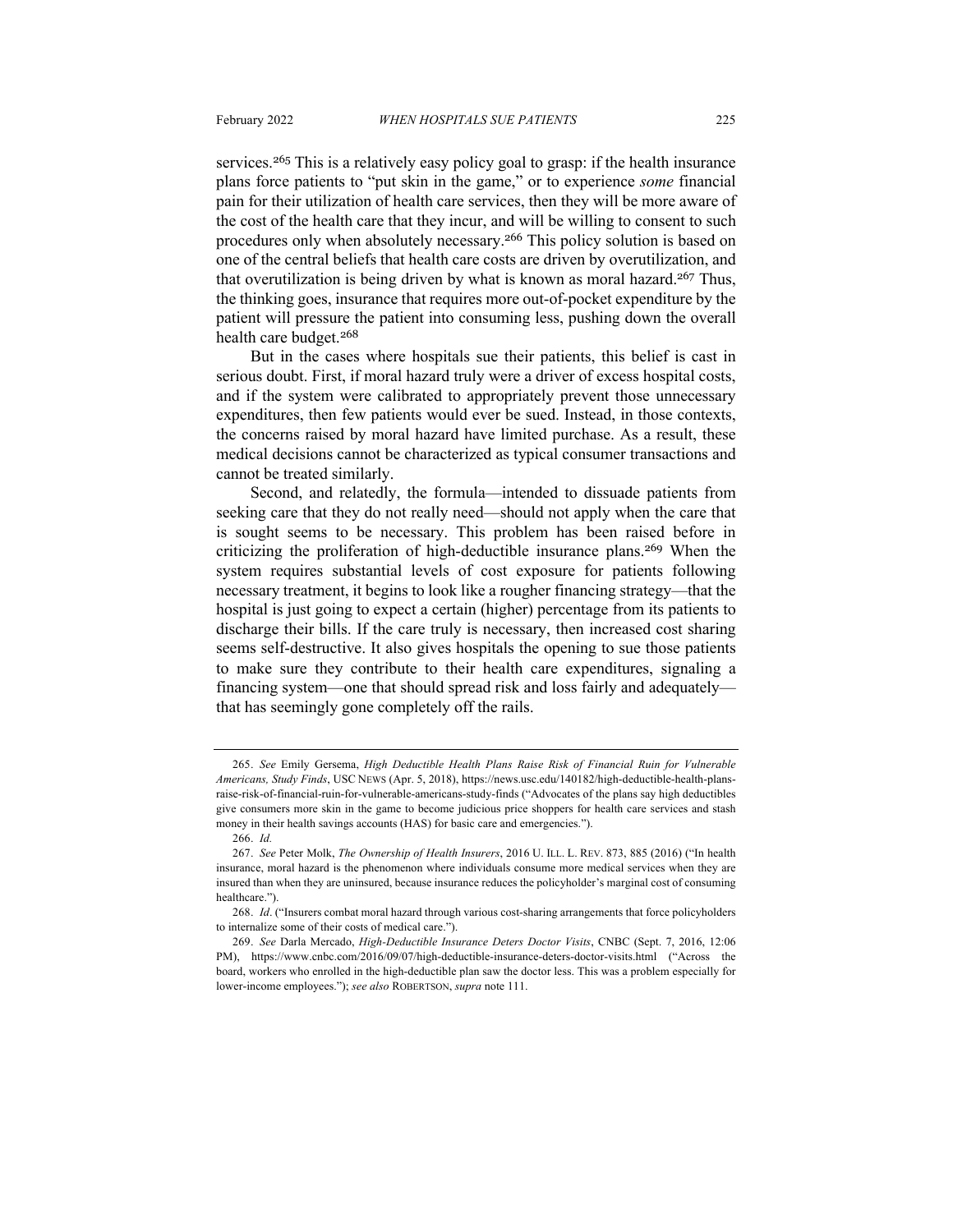# *2. The Medical Necessity Quirk*

The inequities and inconsistencies in the financing system are brought into stark relief when one watches a lawsuit between a hospital and its former patient unfold. It is made even more noteworthy when one recognizes how many other patients—with different types of health insurance—are shielded from similar financial liability related to their care. This is particularly jarring when one examines the difference between a Medicare beneficiary and a privately insured beneficiary on this score.

One can observe the policy-based disparities that exist between a Medicare beneficiary and an individual who gets health insurance through their employment. As has been the case over the course of Medicare policy determinations known as national coverage determinations  $(NCDs)$ ,  $270$  imagine that a Medicare beneficiary is administered a procedure by a provider that is ultimately deemed to be lacking in medical necessity. If the provider should bill for that procedure—the procedure that lacks medical necessity, according to Medicare—then Medicare does not have to pay for that service.<sup>271</sup>

What's more, Medicare could even allege that the administration of that care that is lacking in medical necessity is fraudulent.<sup>272</sup> After all, the provider is filing a claim for reimbursement with the federal government to pay for a procedure that lacks medical necessity. Medical necessity-based fraud is actionable.<sup>273</sup>

And the federal government, with strong tools like the civil federal False Claims Act (FCA),<sup>274</sup> can allege that a claim submitted to Medicare for reimbursement for care that lacks medical necessity is a false claim. A fraud investigation could follow.<sup>275</sup> In short, hospitals who face this potential sharp

<sup>270.</sup> *See Medicare Coverage Determination Process,* CTRS. FOR MEDICARE AND MEDICAID SERVS., https://www.cms.gov/Medicare/Coverage/DeterminationProcess (last visited Jan. 24, 2022) ("National coverage determinations (NCDs) are made through an evidence-based process, with opportunities for public participation.").

<sup>271.</sup> Although this sketch could also happen within the Medicaid program, it is more common, and has drawn more attention, within the Medicare program. This could be because of the disparity in reimbursement rates between the programs, among other factors.

<sup>272.</sup> *See* CTRS. FOR MEDICARE AND MEDICAID SERVS., MEDICARE FRAUD & ABUSE: PREVENT, DETECT, REPORT 5, 7 (2021), https://www.cms.gov/Outreach-and-Education/Medicare-Learning-Network-MLN/ MLNProducts/Downloads/Fraud-Abuse-MLN4649244.pdf.

<sup>273.</sup> *See, e.g.*, Isaac D. Buck, *Overtreatment and Informed Consent: A Fraud-Based Solution to Unwanted and Unnecessary Care*, 43 FLA. ST. U. L.REV. 907, 948–50 (2016) (identifying fraud based on medical necessity as a discrete type of actionable cases); *see also* Winter v. Gardens Reg'l Hosp. and Med. Ctr., 953 F.3d 1108, 1113 (9th Cir. 2020) ("We therefore hold that a false certification of medical necessity can give rise to FCA liability. We also hold that a false certification of medical necessity can be material because medical necessity is a statutory prerequisite to Medicare reimbursement."); Isaac D. Buck, *A Farewell to Falsity: Shifting Standards in Medicare Fraud Enforcement*, 49 SETON HALL L. REV. 1, 4 (2018).

<sup>274.</sup> *See* 31 U.S.C. §§ 3729–3733.

<sup>275.</sup> *See* Harris Meyer, *Can a Doctor's Medical Necessity Decision Be a False Claim?*, MODERN HEALTHCARE (Feb. 16, 2019, 12:00 AM), https://www.modernhealthcare.com/article/20190216/NEWS/ 190219948/can-a-doctor-s-medical-necessity-decision-be-a-false-claim (noting the intricacies of medical necessity-based fraud investigations and cases).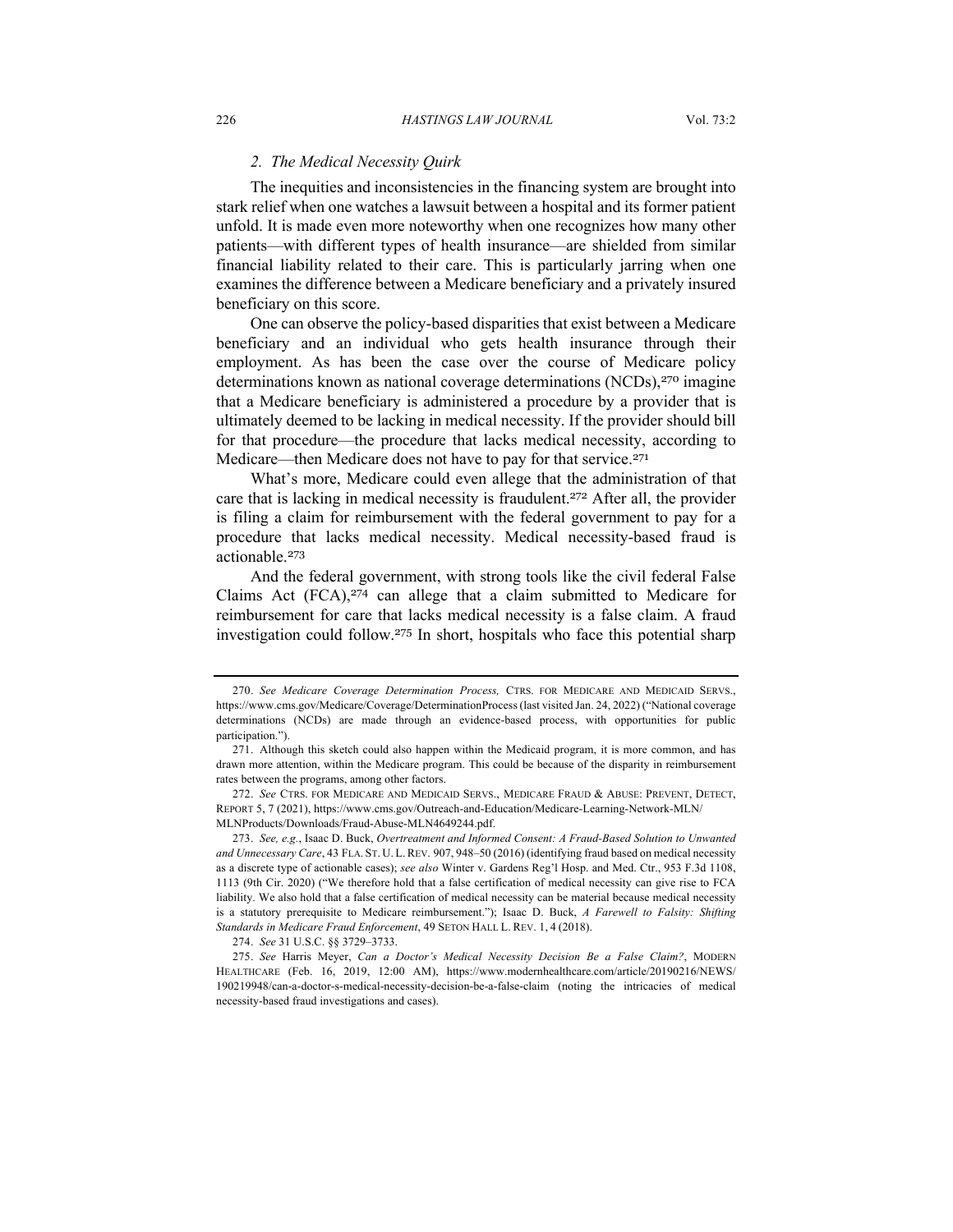edge of liability are incentivized to be mindful of their doctors' determinations of medical necessity.

It is a different world when the patient is not a Medicare beneficiary, but instead, has private insurance. Indeed, in the cases mentioned *supra*, <sup>276</sup> the end point of the scenario is completely different. Here, where patients consent to a procedure thinking that the procedure is both medically necessary and covered by their private employer-based insurance, a subsequent determination by the insurance company—which concludes that the care administered by the hospital is not medically necessary after all<sup>277</sup>— a scenario results where the patient is on the hook for the bill. As a result, where the hospital is determined to collect the portion of the bill that is not covered by the patient's health insurance, the patient—who may be unable to pay for that difference—is eventually the target of the hospital's litigation strategy. This path eventually leads to the courthouse.

A few observations are important. In the first example, where the patient is a Medicare beneficiary, administering medically unnecessary care to that patient may subject that hospital to a fraud action. Requiring the Medicare beneficiary, in that instance, to pay the cost of the care provided—and to be prepared to be sued for a failure to cover the cost—seems patently absurd.

The specific difference between the Medicare patient and the private payer patient highlighted throughout demonstrates the decision by policymakers and the American public that health care provided to Medicare beneficiaries is a public good. Public financing attaches to the Medicare beneficiary, as does robust fraud and abuse enforcement. For the Medicare beneficiary, health care access and delivery are protected, imagining adverse litigation is ludicrous, and, although beneficiaries are often responsible for about 20% in co-insurance for Part B,<sup>278</sup> where the Medicare reimbursement does not cover the full cost of the care (according to the hospital), the hospital covers the difference.

Alternatively, for those with private-paying insurance, those who cannot afford to pay a high deductible and who are sued as a result, are not patients who are part of the public financing system's protective umbrella. The private nature of the paradigm is so strong that it does not protect patients who are sued by the hospital that once administered care to them. This even holds for patients who are completely unable to afford the hospital bills they receive, and for patients whose insurance plans initially presumably approved the care at issue.

As this disparate treatment starkly indicates, the policy boundary between these patients is not tied to financial need, but rather, insurance type. A Medicare patient who cannot afford the full price of their health care bill is protected, and a patient with private insurance is sued. These types of distinctions are common

<sup>276.</sup> *See* notes and discussion, *supra* notes 133–38.

<sup>277.</sup> *Id.*

<sup>278.</sup> *See Medicare Costs at a Glance*, MEDICARE.GOV, https://www.medicare.gov/your-medicarecosts/medicare-costs-at-a-glance (last visited Jan. 24, 2022).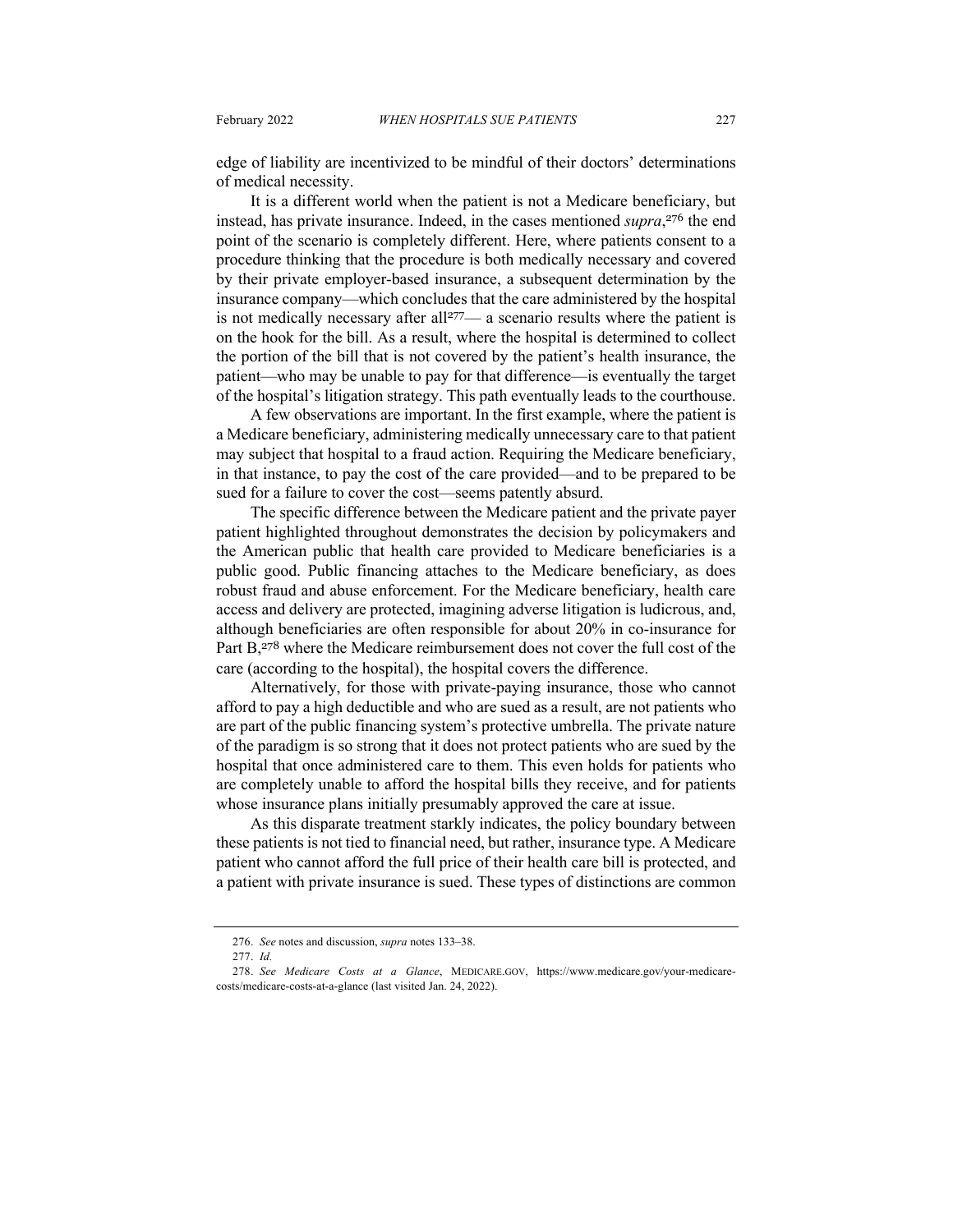throughout the American health care enterprise, to be sure. Unsurprisingly, these craggy cliffs of policy-based line drawing can breed resentment between different groups. 279

#### D. HARM TO PATIENT TRUST

Finally, these lawsuits have the tendency to damage and destroy patient trust.<sup>280</sup> Trust is the foundation of the patient-physician relationship.<sup>281</sup> Without it, patients do not seek care when in need, and do not take physicians' advice when they should.<sup>282</sup>

In addition to exacting devastating consequences on public health writ large, hospital lawsuits seem to vitiate something sacrosanct, and something deeply personal, in the health care system between individual patients and their providers.<sup>283</sup> As such, it seems likely that hospital lawsuits will exacerbate a trend of declining trust between Americans and their health care system.<sup>284</sup> Indeed, a recent Gallup poll reflected the number of Americans who have "confidence in the medical system" dropping from 80% in 1975 to just 38% in 2019.<sup>285</sup>

Health care affordability is a contributor to the decline in trust,<sup>286</sup> and confusing medical advice during a catastrophic pandemic surely has not helped.<sup>287</sup> Unexpected and unaffordable bills are particularly destructive to

283. *See, e.g.*, Martin Makary, *Hospitals Go from Serving to Suing the Poor: An Industry's Fall from Grace*, MEDPAGE TODAY (Sept. 9, 2019), https://www.medpagetoday.com/publichealthpolicy/healthpolicy/ 82040?xid=nl\_mpt\_blog2019-09-09&eun=g1354342d0r&utm\_term=NL\_Gen\_Int\_Its\_Academic\_Active ("Money games and deceptive practices are eroding the public trust in the medical profession.").

<sup>279.</sup> *See* Abby Goodnough, *As Some Got Free Health Care, Gwen Got Squeezed: An Obamacare Dilemma,*  N.Y. TIMES (Feb. 19, 2018) https://www.nytimes.com/2018/02/19/health/obamacare-premiums-medicaid.html.

<sup>280.</sup> *See* FARAH HASHIM, FRANK MIGLIARESE, JR., SARAH BLAKEMORE, SEAN NEIFERT, INDRANI DAS, MORISSA SCHOCHET, KATY TALENTO,CYNTHIA C. SWARTZEL, ALLYSON KESLAR, MARTY MAKARY,JONATHAN TEINOR & CHRISTI WALSH, ERODING THE PUBLIC TRUST: A REPORT OF TEXAS HOSPITALS SUING PATIENTS 6 (2020), https://a2e0dcdc-3168-4345-9e39-788b0a5bb779.filesusr.com/ugd/29ca8c\_ 095296028da54e778dbfb34987c3cc9c.pdf.

<sup>281.</sup> *See* Mark Hall, *Law, Medicine, and Trust*, 55 STAN. L. REV. 463, 487–89 (2002).

<sup>282.</sup> *See* Maria Castellucci, *Hospitals, Physicians Try to Rebuild Trust with Patients*, MODERN HEALTHCARE (June 22, 2019, 1:00 AM), https://www.modernhealthcare.com/safety-quality/hospitalsphysicians-try-rebuild-trust-patients (noting "the strong body of evidence that shows mistrust leads to patient dissatisfaction and lower compliance with recommended treatment").

<sup>284.</sup> *See* Castellucci, *supra* note 282 ("The abundance of online health information, pressure on clinicians to shorten office visits, the rise in out-of-pocket healthcare costs and more awareness about surprise medical bills and physician conflicts of interest are among the likely contributors to the downward trend.").

<sup>285.</sup> Richard J. Baron, *Building Trust Can Improve American Healthcare*, 7 AMER. J. ACCOUNTABLE CARE 24, 24 (Sept. 19, 2019), https://www.ajmc.com/view/building-trust-can-improve-american-healthcare (also noting that "data from the General Social Survey show that confidence in the people running medical institutions has also steadily dropped, from 61% in 1974 to just 37% in 2018").

<sup>286.</sup> *See* Reshma Gupta, Leah Binder & Christopher Moriates, *Rebuilding Trust and Relationships in Medical Centers: A Focus on Health Care Affordability*, 324 JAMA 2361 (2020) ("One key contributor to this erosion in trust is likely related to health care affordability.").

<sup>287.</sup> *See* Sachin H. Jain, Catherine Lucey & Francis J. Crosson, *The Enduring Importance of Trust in the Leadership of Health Care Organizations*, 324 JAMA 2363 (2020) ("Although the health care industry once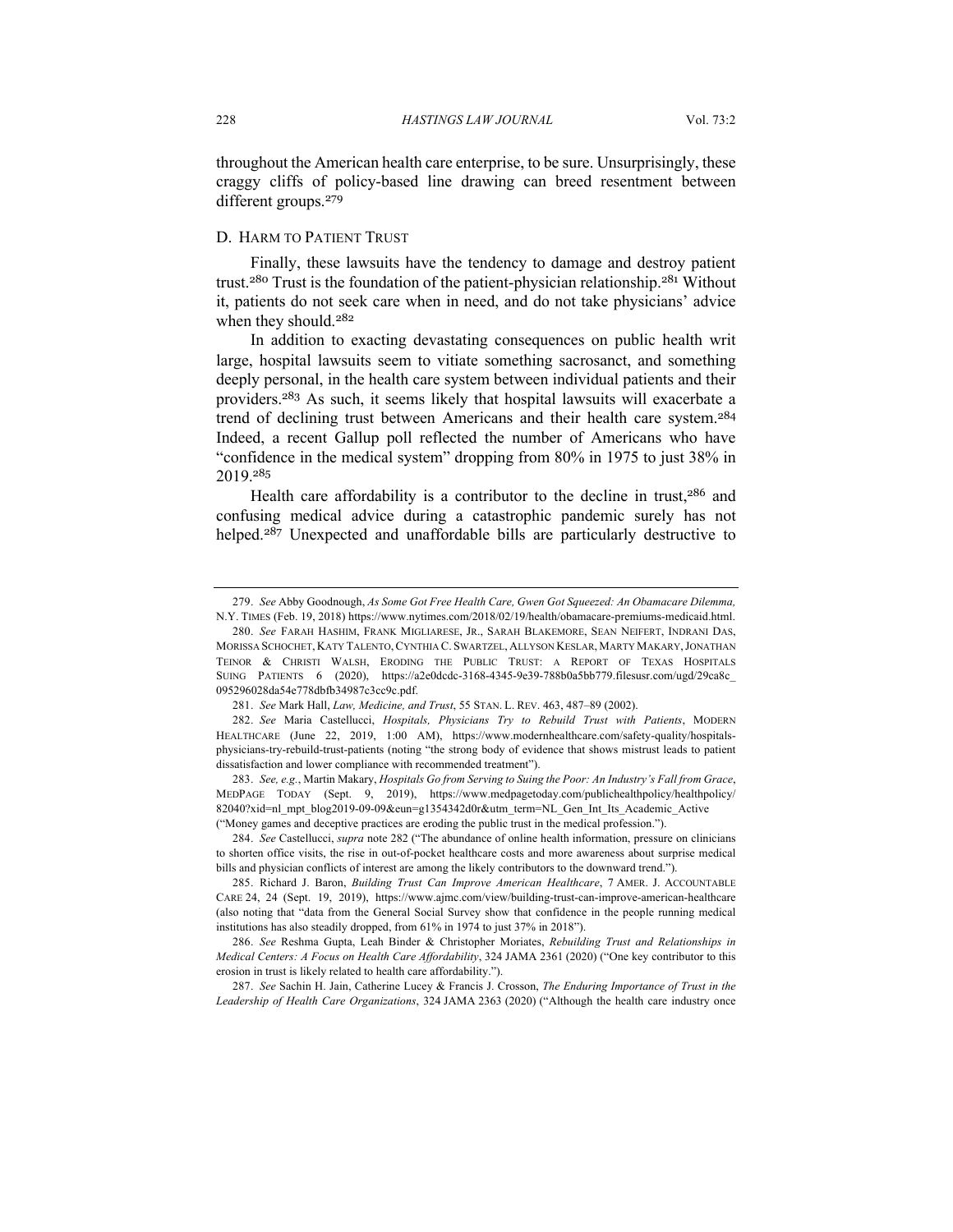patient trust.<sup>288</sup> This problem has been compounded by the fact that, historically, hospitals and physicians have not been well-equipped to discuss costs, even though "for patients, affordability is critical to their personal decision-making and cannot be separated from clinical issues, such as when considering to pay the mortgage and grocery bill alongside needing a prescription or procedure."<sup>289</sup>

Recent medical scholarship has focused on the goal of rebuilding patient trust.<sup>290</sup> Some authors have specifically targeted high-deductible health plans (HDHPs) and cost-sharing in an effort to build a "higher-trust health system."<sup>291</sup> This work maligns the "disconnect between a transparent and trustworthy system that treats patients as humans in need of care and what many perceive as an increasingly consolidated, profit-driven system that treats patients as consumers buying goods and services."<sup>292</sup> Indeed, it is not difficult to understand how hospital lawsuits expose the dark underbelly of American health care's unsightly revenue-driven machinery, and damage the ultimate goal of the entire enterprise—patient care.

#### IV. BANNING HOSPITAL LAWSUITS

For better or worse, the American hospital is the center of the American health care delivery system. Now more of the country's physicians are employees than owners.<sup>293</sup> As physicians are less and less their own bosses, their decisional primacy may fade or become burdened in different ways.

Particularly noteworthy has been the increase in hospital-employed physicians.<sup>294</sup> The change has been rapid. About 25% of physicians were employed by hospitals in 2012, but 42% worked for hospitals by 2016.<sup>295</sup> By

295. *See* Kacik, *supra* note 294.

enjoyed a high level of public trust, conflicting messages about the COVID-19 pandemic, ever-rising health care costs, news reports of greed, and other factors have conspired to erode that trust.").

<sup>288.</sup> *See* Gupta et al., *supra* note 286.

<sup>289.</sup> *Id.*

<sup>290.</sup> *See id.* ("Medical center leadership must acknowledge the foundational relationship between patient affordability and creating trusting, clinically effective relationships with patients.").

<sup>291.</sup> *See* Dhruv Khullar, Gwen Darien & Debra L. Ness, *Patient Consumerism, Healing Relationships, and Rebuilding Trust in Health Care*, 324 JAMA 2359 (2020) ("While consumerism was originally advanced as a means to empower patients by giving them choice and agency, it has more recently been used to simply shift costs from employers and insurers to patients . . . . This phenomenon is typified by marked growth in highdeductible health plans (HDHPs) . . . . While patients deserve transparency around price and quality, a growing emphasis on consumer shopping and cost-sharing is unlikely to be productive.").

<sup>292.</sup> *Id.*

<sup>293.</sup> *See* CAROL K. KANE, AMA POLICY RESEARCH PERSPECTIVES, UPDATED DATA ON PHYSICIAN PRACTICE ARRANGEMENTS: FOR THE FIRST TIME, FEWER PHYSICIANS ARE OWNERS THAN EMPLOYEES (2019), https://www.ama-assn.org/system/files/2019-07/prp-fewer-owners-benchmark-survey-2018.pdf.

<sup>294.</sup> *Id.* ("In addition to changes in practice size, practice ownership is shifting away from physician-owned practice ('private practice') and toward working directly for a hospital or for a hospital-owned practice."); *see also* Alex Kacik, *Rapid Rise in Hospital-Employed Physicians Increases Costs*, MODERN HEALTHCARE (Mar. 16, 2018, 1:00 AM), https://www.modernhealthcare.com/article/20180316/TRANSFORMATION02/ 180319913/rapid-rise-in-hospital-employed-physicians-increases-costs ("From mid-2012 to mid-2016, the number of hospital-employed physicians hit about 155,000 in 2016, up 63% from 95,000 in 2012 . . . .").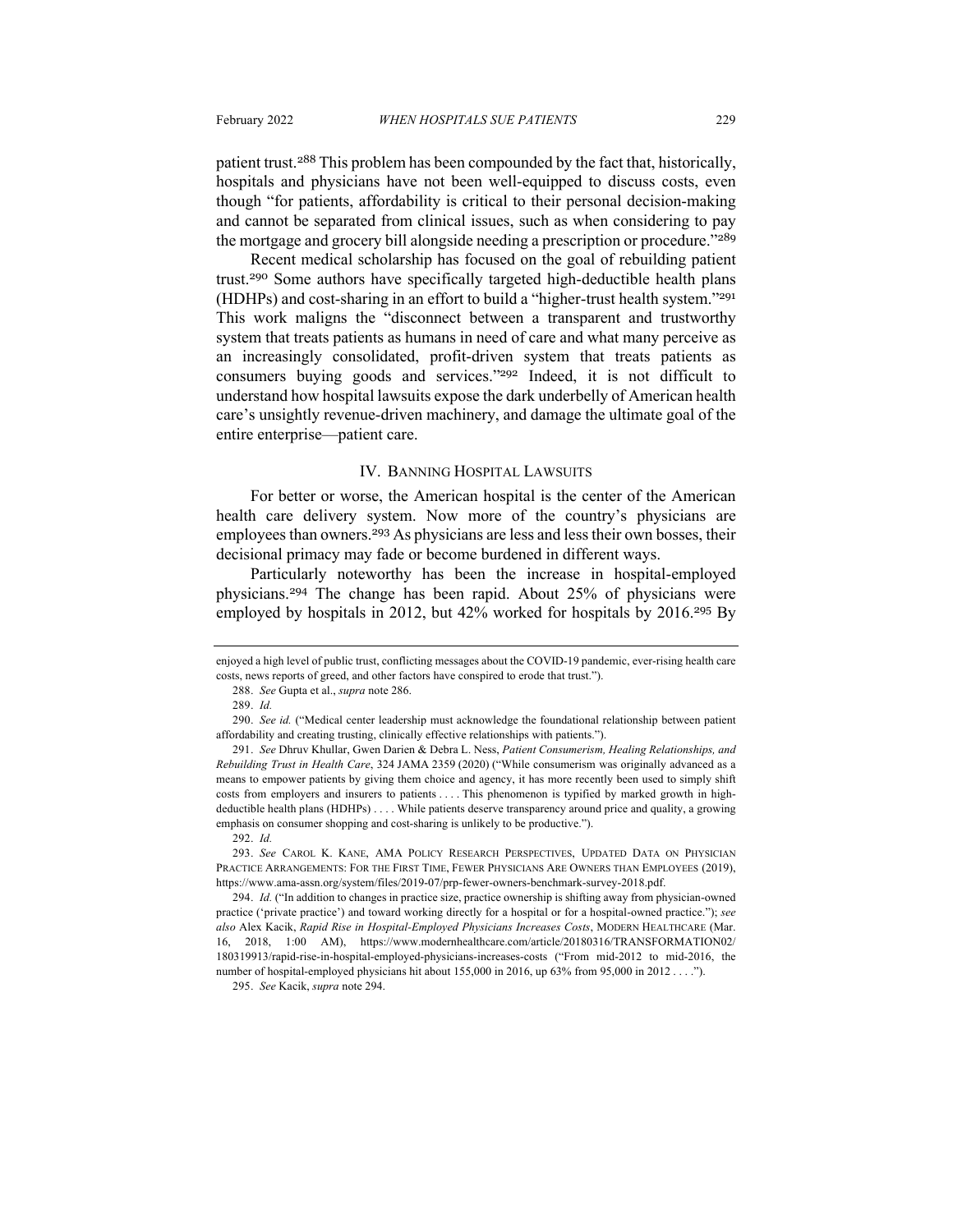January of 2018, that number had risen to 44%.<sup>296</sup> While some providers are happy to join hospitals as employees for stability and predictability, managerial support, and less legal exposure,<sup>297</sup> with hospital employment may come a reduction in professional autonomy.<sup>298</sup> This may lead to a feeling that they are "losing control of their profession" in working for a business-driven boss, as "physicians find themselves working for non-physicians, individuals who never trained in the health professions or cared for the sick."<sup>299</sup> As a result, patient relationships "are now increasingly embedded in larger organizational contexts within medical centers."300 Patients are less likely to only interact with their provider, and instead, interact with the entire health care organization upon seeking care.

As the public becomes increasingly aware of hospital lawsuits, there may be an appetite for legislatures to act.<sup>301</sup> Indeed, the bright spotlight of public attention has had an impact,<sup>302</sup> sometimes just hours after reporting has focused national attention on hospitals' litigation policies.<sup>303</sup> Recently, reflecting public pressure, hospital systems have "adjust[ed] . . . financial aid guidelines," calling its policies "too aggressive."<sup>304</sup> Further, other states have established voluntary guidelines that "preclude hospitals from seeking to garnish patients' wages, file

302. *See* Alia Paavola, *Northwell's 2,500 Lawsuits Against Patients Made Headlines; Hours Later, They Were Rescinded*, BECKER'S HOSPITAL REV. (Jan. 8, 2021), https://www.beckershospitalreview.com/finance/ northwell-rescinds-2-500-suits-filed-against-patients-to-collect-unpaid-debt.html ("New Hyde Park, N.Y. based Northwell Health will rescind thousands of lawsuits filed against patients for unpaid medical bills amid the pandemic." It also has "decided to extend the pause on legal filings"); *see also* Joseph Guiseppe R. Paturzo, Farah Hashim, Chen Dun, Michael J. Boctor, William E. Bruhn, Christi Walsh, Ge Bai, and Martin A. Makary, *Trends in Hospital Lawsuits Filed Against Patients for Unpaid Bills Following Published Research About This Activity*, JAMA NETWORK OPEN, Aug. 23, 2021, at 4.

303. *See* Simmons-Duffin, *supra* note 4 ("The day after this story published, Mary Washington Healthcare announced it will suspend its practice of suing patients for unpaid bills . . . .").

304. Ruth Serven Smith, *UVa Announces Plans to Forgive More Medical Debt, Adjust Collection Guidelines*, DAILY PROGRESS (Sept. 13, 2019), https://dailyprogress.com/news/local/uva-announces-plans-toforgive-more-medical-debt-adjust-collection/article\_3f6414a5-295e-5f3f-b83c-e5521bd8541a.html; *see also*  Gupta et al., *supra* note 286 (noting how Ballad changed its fee structure and "increased its threshold for patients who were eligible for charity care from 200% to 225% of the federal poverty level").

<sup>296.</sup> Les Masterson, *Hospitals Now Employ More than 40% of Physicians, Analysis Finds*, HEALTHCAREDIVE (Feb. 21, 2019), https://www.healthcaredive.com/news/hospitals-now-employ-more-than-40-of-physicians-analysis-finds/548871.

<sup>297.</sup> *See Physicians Employed by Hospitals*, MEDSCAPE, https://www.medscape.com/courses/section/ 891120 (last visited Jan. 24, 2022).

<sup>298.</sup> Richard Gunderman, *Should Doctors Work for Hospitals?*, THE ATLANTIC (May 27, 2014), https://www.theatlantic.com/health/archive/2014/05/should-doctors-work-for-hospitals/371638.

<sup>299.</sup> *Id*.

<sup>300.</sup> Gupta et al., *supra* note 286.

<sup>301.</sup> *See, e.g.*, Carol A. Clark, *Senate Bill 71 to Protect New Mexicans from Medical Debt Passes First Committee Following Powerful Testimony*, LOS ALAMOS DAILY POST (Feb. 6, 2021, 9:56 AM), https://ladailypost.com/senate-bill-71-to-protect-new-mexicans-from-medical-debt-passes-first-committeefollowing-powerful-testimony ("SB 71, sponsored by Sen. Katy Duhigg, prevents hospitals—and third-party medical providers who bill separately—from sending to collections or filing medical debt lawsuits against people at or below 200 percent of poverty").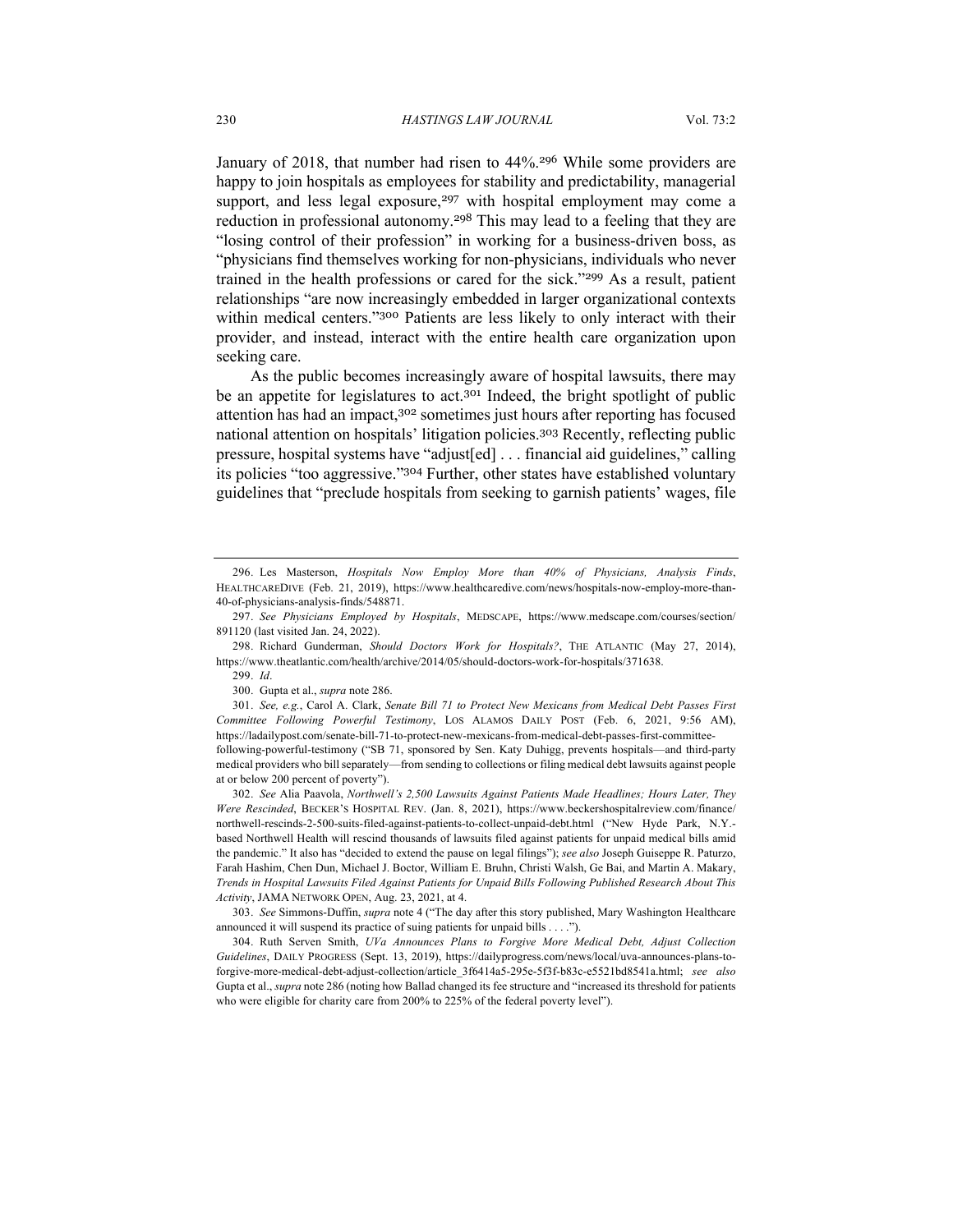liens on their property or sell debt to a third-party entity without specific approval from the hospital's board of directors."<sup>305</sup>

These are positive steps, considering how insidious hospital lawsuits are to patients and the health care system. Nonetheless, these steps may highlight the need for a standardized solution to the problem of hospital lawsuits. Going forward, both law and ethics need to be recalibrated to address the problems that arise when hospitals sue patients.

The hospital lawsuit trend highlights the ineffectiveness of private insurance in shielding its beneficiaries from the cost of their health care. The population of patients that hospitals could typically assume would be able to satisfy their portion of their hospital bills, patients with private plans now need additional protection. Put simply, hospitals should be prevented from suing their patients who cannot afford to pay. This legal solution could be an outright federal ban that prevents any lawsuits against patients of a certain socioeconomic status.<sup>306</sup>

It is not controversial for physicians to say that "there is a moral obligation to care for patients regardless of their ability to pay,"<sup>307</sup> but the corollary moral imperative is to ensure that medically necessary care and emergency care do not result in an unsatisfiable financial obligation for the patients who need that treatment. Hospitals are no longer refusing to treat patients who cannot pay; instead, in these cases, they treat the patients, but then expect them to pay for their care and sue them to ensure that they do. A policy change is needed to bring hospitals' actions into congruence with their moral obligation.

Short of a hard law solution, another potential strategy would be to adjust the reimbursements for the hospitals that sue their patients. A typical tool for incentivizing certain behaviors and disincentivizing others, the Medicare program has increasingly used its reimbursement structure to reward highquality care and penalize deficient or wasteful care for both physicians<sup>308</sup> and hospitals<sup>309</sup> through an increasing number of modern initiatives.<sup>310</sup> Similarly

310. *See, e.g.*, *Hospital-Acquired Condition Reduction Program (HACRP)*, CNTRS. FOR MEDICARE AND MEDICAID SERVS. (Feb. 11, 2020), https://www.cms.gov/Medicare/Medicare-Fee-for-Service-Payment/

<sup>305.</sup> Bannow, *supra* note 179.

<sup>306.</sup> *See* Clark, *supra* note 301.

<sup>307.</sup> Khullar, *supra* note 291.

<sup>308.</sup> For physicians, see, for example, AM. COLL. OF SURGEONS, MIPS SCORING AND PAYMENT ADJUSTMENTS (2020), https://www.facs.org/Quality-Programs/SSR/mips/scoring (noting that for "2020 MIPS participants, a maximum of a 9 percent payment adjustment is possible in calendar year 2022"); *Quality Measures: APP Requirements*, QUALITY PAYMENT PROGRAM, https://qpp.cms.gov/mips/app-qualityrequirements (last visited Jan. 24, 2022) (presenting the quality metrics).

<sup>309.</sup> *See* Jordan Rau, *Look up Your Hospital: Is It Being Penalized by Medicare?*, KAISER HEALTH NEWS, (Oct. 27, 2021), https://khn.org/news/hospital-penalties (noting that, through the Hospital Readmissions Reduction Program, "Medicare cuts as much as three percent for each patient"); Jordan Rau, *Medicare Fines Half of Hospitals for Readmitting Too Many Patients*, KAISER HEALTH NEWS (Nov. 2, 2020), https://khn.org/news/medicare-fines-half-of-hospitals-for-readmitting-too-many-patients (noting that "nearly half the nation's hospitals" were subjected to a readmissions penalty under the Medicare readmissions program).